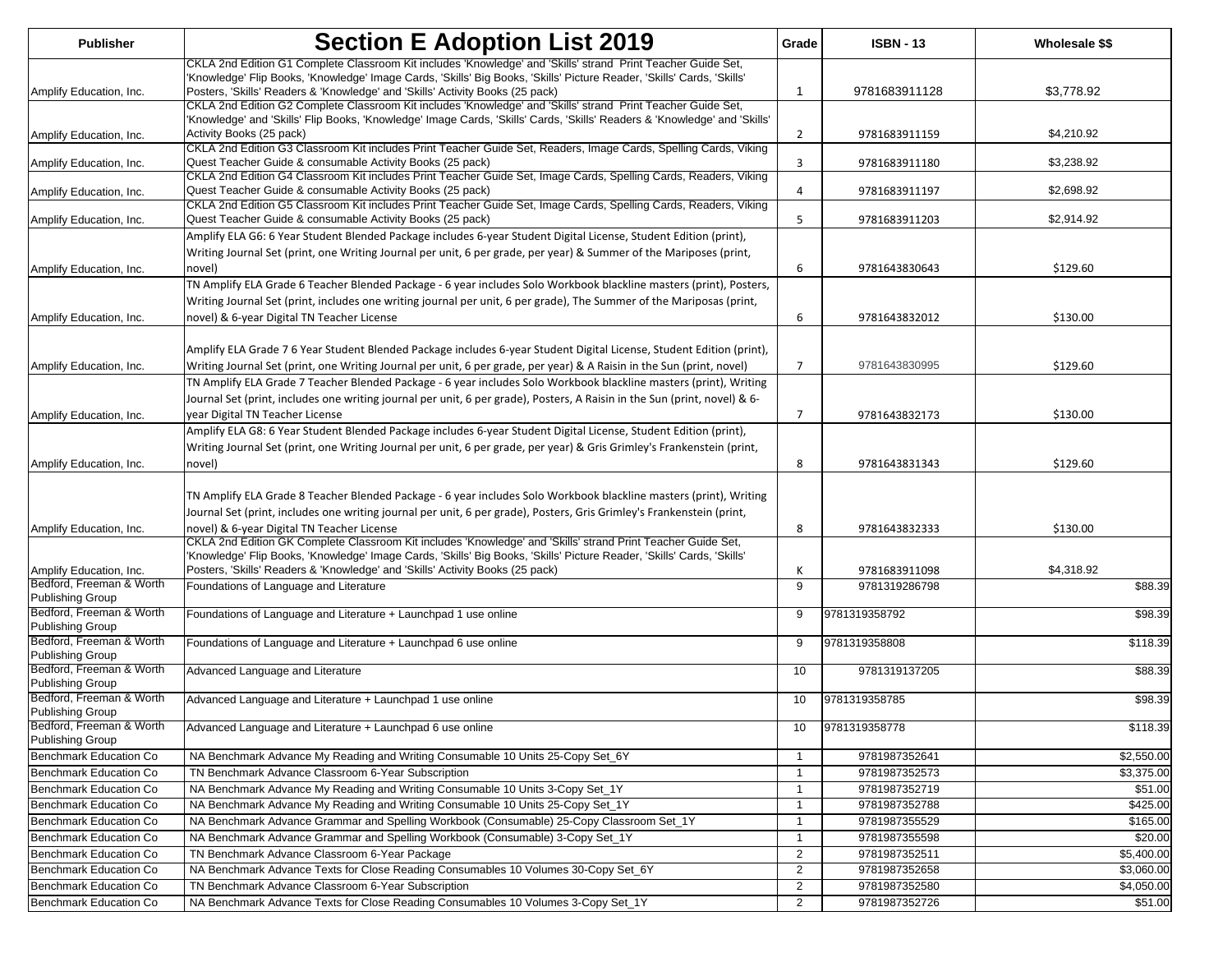| Benchmark Education Co        | NA Benchmark Advance Texts for Close Reading Consumables 10 Volumes 30-Copy Set_1Y                                                                                                                                                                               | 2              | 9781987352795                  | \$510.00   |
|-------------------------------|------------------------------------------------------------------------------------------------------------------------------------------------------------------------------------------------------------------------------------------------------------------|----------------|--------------------------------|------------|
| <b>Benchmark Education Co</b> | NA Benchmark Advance Grammar and Spelling Workbook (Consumable) 30-Copy Classroom Set_1Y                                                                                                                                                                         | $\overline{2}$ | 9781987355536                  | \$200.00   |
| <b>Benchmark Education Co</b> | NA Benchmark Advance Grammar and Spelling Workbook (Consumable) 3-Copy Set_1Y                                                                                                                                                                                    | 2              | 9781987355604                  | \$20.00    |
| <b>Benchmark Education Co</b> | TN Benchmark Advance Classroom 6-Year Package                                                                                                                                                                                                                    | 3              | 9781987352528                  | \$5,400.00 |
| <b>Benchmark Education Co</b> | NA Benchmark Advance Texts for Close Reading Consumables 10 Volumes 30-Copy Set_6Y                                                                                                                                                                               | 3              | 9781987352665                  | \$3,060.00 |
| <b>Benchmark Education Co</b> | TN Benchmark Advance Classroom 6-Year Subscription                                                                                                                                                                                                               | 3              | 9781987352597                  | \$4,050.00 |
| <b>Benchmark Education Co</b> | NA Benchmark Advance Texts for Close Reading Consumables 10 Volumes 3-Copy Set_1Y                                                                                                                                                                                | 3              | 9781987352733                  | \$51.00    |
| <b>Benchmark Education Co</b> | NA Benchmark Advance Texts for Close Reading Consumables 10 Volumes 30-Copy Set_1Y                                                                                                                                                                               | 3              | 9781987352801                  | \$510.00   |
| <b>Benchmark Education Co</b> | NA Benchmark Advance Grammar and Spelling Workbook (Consumable) 30-Copy Classroom Set_1Y                                                                                                                                                                         | 3              | 9781987355543                  | \$200.00   |
| <b>Benchmark Education Co</b> | NA Benchmark Advance Grammar and Spelling Workbook (Consumable) 3-Copy Set_1Y                                                                                                                                                                                    | 3              | 9781987355611                  | \$20.00    |
| <b>Benchmark Education Co</b> | NA Benchmark Advance Texts for Close Reading Consumables 10 Volumes 3-Copy Set 1Y                                                                                                                                                                                | $\overline{4}$ | 9781987352740                  | \$51.00    |
| <b>Benchmark Education Co</b> | NA Benchmark Advance Texts for Close Reading Consumables 10 Volumes 30-Copy Set_1Y                                                                                                                                                                               | $\overline{4}$ | 9781987352818                  | \$510.00   |
| Benchmark Education Co        | TN Benchmark Advance Classroom 6-Year Package                                                                                                                                                                                                                    | $\overline{4}$ | 9781987352535                  | \$5,400.00 |
| <b>Benchmark Education Co</b> | NA Benchmark Advance Texts for Close Reading Consumables 10 Volumes 30-Copy Set 6Y                                                                                                                                                                               | $\overline{4}$ | 9781987352672                  | \$3,060.00 |
| <b>Benchmark Education Co</b> | NA Benchmark Advance Grammar and Spelling Workbook (Consumable) 30-Copy Classroom Set_1Y                                                                                                                                                                         | 4              | 9781987355550                  | \$200.00   |
| <b>Benchmark Education Co</b> | NA Benchmark Advance Grammar and Spelling Workbook (Consumable) 3-Copy Set_1Y                                                                                                                                                                                    | 4              | 9781987355628                  | \$20.00    |
| <b>Benchmark Education Co</b> | TN Benchmark Advance Classroom 6-Year Package                                                                                                                                                                                                                    | 5              | 9781987352542                  | \$5,400.00 |
| <b>Benchmark Education Co</b> | NA Benchmark Advance Texts for Close Reading Consumables 10 Volumes 30-Copy Set_6Y                                                                                                                                                                               | 5              | 9781987352689                  | \$3,060.00 |
| <b>Benchmark Education Co</b> | TN Benchmark Advance Classroom 6-Year Subscription                                                                                                                                                                                                               | 5              | 9781987352610                  | \$4,050.00 |
| <b>Benchmark Education Co</b> | NA Benchmark Advance Texts for Close Reading Consumables 10 Volumes 3-Copy Set_1Y                                                                                                                                                                                | 5              | 9781987352757                  | \$51.00    |
| <b>Benchmark Education Co</b> | NA Benchmark Advance Texts for Close Reading Consumables 10 Volumes 30-Copy Set_1Y                                                                                                                                                                               | 5              | 9781987352825                  | \$510.00   |
| <b>Benchmark Education Co</b> | NA Benchmark Advance Grammar and Spelling Workbook (Consumable) 30-Copy Classroom Set_1Y                                                                                                                                                                         | 5              | 9781987355567                  | \$200.00   |
| <b>Benchmark Education Co</b> | NA Benchmark Advance Grammar and Spelling Workbook (Consumable) 3-Copy Set_1Y                                                                                                                                                                                    | 5              | 9781987355635                  | \$20.00    |
| <b>Benchmark Education Co</b> | TN Benchmark Advance Classroom 6-Year Package                                                                                                                                                                                                                    | 6              | 9781987352559                  | \$5,400.00 |
| Benchmark Education Co        | NA Benchmark Advance Texts for Close Reading Consumables 10 Volumes 30-Copy Set_6Y                                                                                                                                                                               | 6              | 9781987352696                  | \$3,060.00 |
| <b>Benchmark Education Co</b> | TN Benchmark Advance Classroom 6-Year Subscription                                                                                                                                                                                                               | 6              | 9781987352627                  | \$4,050.00 |
|                               |                                                                                                                                                                                                                                                                  |                |                                |            |
| <b>Benchmark Education Co</b> | NA Benchmark Advance Texts for Close Reading Consumables 10 Volumes 3-Copy Set_1Y                                                                                                                                                                                | 6              | 9781987352764<br>9781987352832 | \$51.00    |
| Benchmark Education Co        | NA Benchmark Advance Texts for Close Reading Consumables 10 Volumes 30-Copy Set_1Y                                                                                                                                                                               | 6              |                                | \$510.00   |
| <b>Benchmark Education Co</b> | NA Benchmark Advance Grammar and Spelling Workbook (Consumable) 30-Copy Classroom Set_1Y                                                                                                                                                                         | 6              | 9781987355574                  | \$200.00   |
| <b>Benchmark Education Co</b> | NA Benchmark Advance Grammar and Spelling Workbook (Consumable) 3-Copy Set_1Y                                                                                                                                                                                    | 6              | 9781987355642                  | \$20.00    |
| <b>Benchmark Education Co</b> | TN Benchmark Advance Classroom 6-Year Package                                                                                                                                                                                                                    | K              | 9781987352498                  | \$4,500.00 |
| <b>Benchmark Education Co</b> | NA Benchmark Advance My Reading and Writing Consumable 10 Units 25-Copy Set_6Y                                                                                                                                                                                   | K              | 9781987352634                  | \$2,550.00 |
| <b>Benchmark Education Co</b> | TN Benchmark Advance Classroom 6-Year Subscription                                                                                                                                                                                                               | K              | 9781987352566                  | \$3,375.00 |
| <b>Benchmark Education Co</b> | NA Benchmark Advance My Reading and Writing Consumable 10 Units 3-Copy Set_1Y                                                                                                                                                                                    | K              | 9781987352702                  | \$51.00    |
| <b>Benchmark Education Co</b> | NA Benchmark Advance My Reading and Writing Consumable 10 Units 25-Copy Set_1Y                                                                                                                                                                                   | Κ              | 9781987352771                  | \$425.00   |
| Benchmark Education Co        | NA Benchmark Advance Grammar and Spelling Workbook (Consumable) 25-Copy Classroom Set_1Y                                                                                                                                                                         | K              | 9781987355512                  | \$165.00   |
| <b>Benchmark Education Co</b> | NA Benchmark Advance Grammar and Spelling Workbook (Consumable) 3-Copy Set_1Y                                                                                                                                                                                    | K              | 9781987355581                  | \$20.00    |
| Cengage Learning, Inc.        | Reach for Reading, Student Anthology                                                                                                                                                                                                                             | 6              | 9781305113602                  | \$80.00    |
| Cengage Learning, Inc.        | Reach for Reading, Classroom Set with Small Group Library Classroom Set<br>24 copies of the Student Anthology, 12 copies of each Explorer Book title (768 books), and 6 copies of each Small<br>Group Library title (642 books) with access to myNGconnect.      | 6              | 9781305898417                  | \$5,384.00 |
| Cengage Learning, Inc.        | Reach for Reading, Classroom Set with Small Group Single-Copy Set<br>24 copies of the Student Anthology, 1 copy of each Explorer Book title (64 books), and 1 copy of each Small Group                                                                           | 6              | 9781305898424                  | \$2,693.00 |
| Cengage Learning, Inc.        | Library title (107 books) with access to myNGconnect.<br>Reach for Reading, Classroom Set with Small Group Classroom Set and Practice Books<br>24 copies of the Student Anthology, 12 copies of each Explorer Book title (768 books), and 6 copies of each Small | 6              | 9781305898431                  | \$5,624.00 |
|                               | Group Library title (642 books) with access to myNGconnect, plus 24 Practice Books<br>Reach for Reading, Classroom Set with Small Group Single-Copy Set and Practice Books                                                                                       |                |                                |            |
| Cengage Learning, Inc.        | 24 copies of the Student Anthology, 1 copy of each Explorer Book title (64 books), and 1 copy of each Small Group<br>Library title (107 books) with access to myNGconnect, plus 24 Practice Books                                                                | 6              | 9781305898448                  | \$2,933.00 |
| Cengage Learning, Inc.        | Reach for Reading, Student Anthology + eBook, 6-year license                                                                                                                                                                                                     | 6              | 9781305898684                  | \$128.00   |
| Cengage Learning, Inc.        | Reach for Reading, Student Anthology + myNGconnect, 6-year license                                                                                                                                                                                               | 6              | 9781305898691                  | \$90.00    |
| Cengage Learning, Inc.        | Reach for Reading, Student Anthology eBook (6-year) + myNGconnect (6-year)                                                                                                                                                                                       | 6              | 9781305898707                  | \$90.00    |
| Cengage Learning, Inc.        | Reach for Reading, myNGconnect, 6-year license                                                                                                                                                                                                                   | 6              | 9781305661547                  | \$80.00    |
| Cengage Learning, Inc.        | Reach for Reading, Student Anthology eBook, 6-year license                                                                                                                                                                                                       |                | 9781305858213                  | \$80.00    |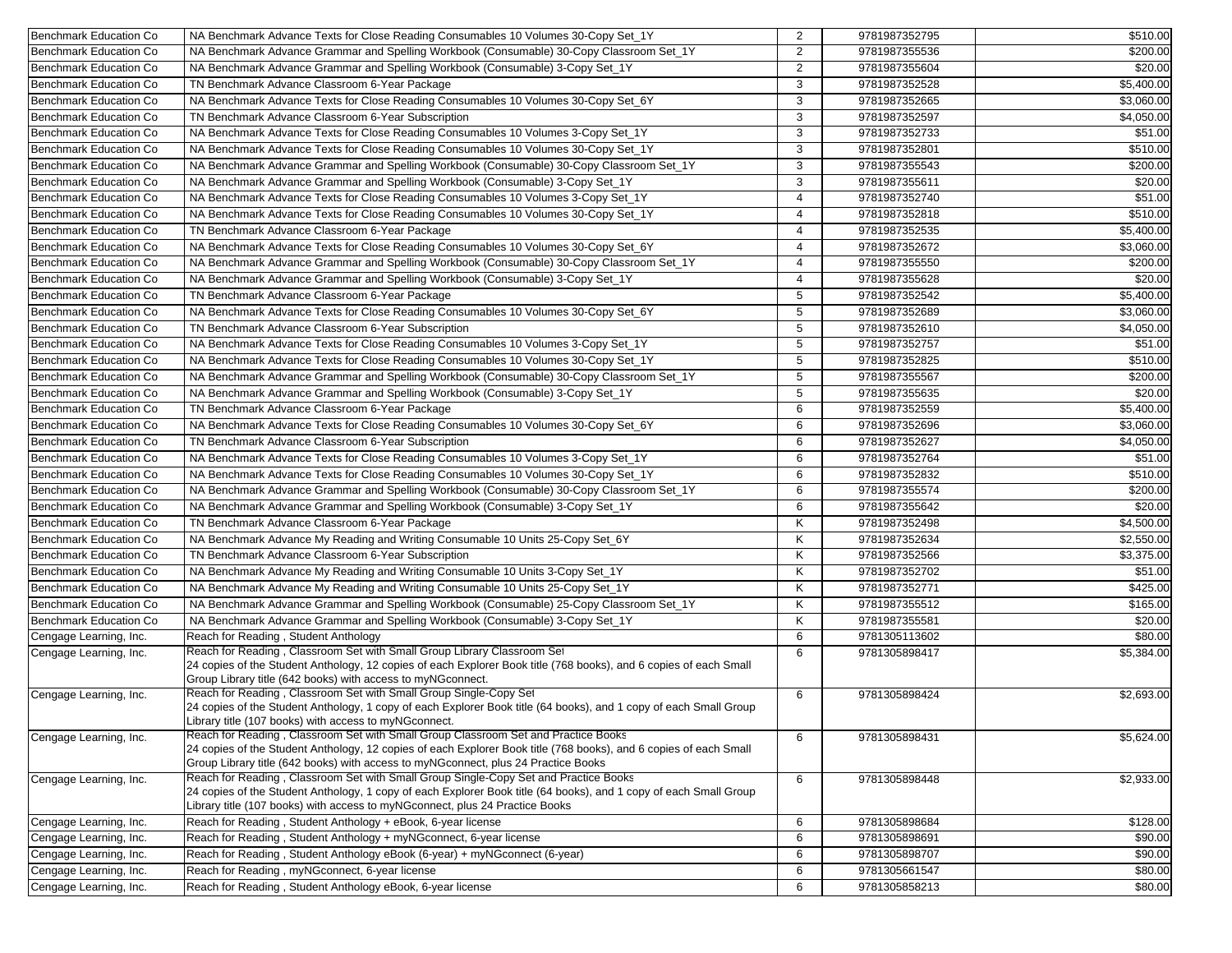| Cengage Learning, Inc.                           | Reach for Reading, Small Group Library Classroom Set + Explorer Books Classroom Set + myNGconnect, 6-year<br>license                                                                                                            | 6        | 9781305898714 | \$5,114.75        |
|--------------------------------------------------|---------------------------------------------------------------------------------------------------------------------------------------------------------------------------------------------------------------------------------|----------|---------------|-------------------|
|                                                  | 6 copies of each Small Group and Explorer Book title (1008 books) plus 24 6-year myNGconnect licenses                                                                                                                           |          |               |                   |
| Cengage Learning, Inc.                           | Reach for Reading, Small Group Library Classroom Set<br>6 copies of each title (624 books)                                                                                                                                      | 6        | 9781305837058 | \$5,689.25        |
| Cengage Learning, Inc.                           | Reach for Reading, Small Group Library Single-Copy Set (104 titles)                                                                                                                                                             | 6        | 9781305837065 | \$1,264.25        |
| Cengage Learning, Inc.                           | Reach for Reading, Explorer Books Collection Classroom Set                                                                                                                                                                      | 6        | 9781305837072 | \$2,376.00        |
|                                                  | 6 copies each of 32 Pioneer titles & 32 Pathfinder titles, for a total of 384 books<br>Reach for Reading, Explorer Books Collection Single-Copy Set                                                                             |          |               |                   |
| Cengage Learning, Inc.                           | 32 Pioneer titles and 32 Pathfinder titles, for a total of 64 books                                                                                                                                                             | 6        | 9781305837089 | \$528.00          |
| Cengage Learning, Inc.                           | Reach for Reading, Explorer Books Pathfinder Collection Set in Spanish<br>6 copies each of 32 Pathfinder titles in Spanish, for a total of 192 books                                                                            | 6        | 9781305840164 | \$1,188.00        |
| Cengage Learning, Inc.                           | Reach for Reading, Explorer Books Pathfinder Single-Copy Set in Spanish<br>32 Pathfinder titles in Spanish                                                                                                                      | 6        | 9781305840171 | \$264.00          |
| Cengage Learning, Inc.                           | Reach for Reading, Teacher Resource Package                                                                                                                                                                                     | 6        | 9781305840249 | \$465.50          |
|                                                  | Cross-Curricular Teamwork Activities, Language & Literacy Teamwork Activities, Academic Talk Flipchart, Practice                                                                                                                |          |               |                   |
|                                                  | Masters, Benchmark Test Masters, Assessment Handbook, ExamView® CD-ROM, and Placement Test Teacher's                                                                                                                            |          |               |                   |
|                                                  | Manual                                                                                                                                                                                                                          |          | 9781305665620 | \$23.50           |
| Cengage Learning, Inc.<br>Cengage Learning, Inc. | Reach for Reading, Comprehension Coach 1-year subscription<br>Reach for Reading, Comprehension Coach 6-year subscription                                                                                                        | 6<br>6   | 9781305665606 | \$94.00           |
| Cengage Learning, Inc.                           | <b>Introduction to Criminal Justice</b>                                                                                                                                                                                         | $9 - 12$ | 9781305969766 | \$172.50          |
| Cengage Learning, Inc.                           | Introduction to Criminal Justice, Student Edition + MindTap™ (6-year access)                                                                                                                                                    | $9 - 12$ | 9781337956376 | \$192.50          |
| Cengage Learning, Inc.                           | Introduction to Criminal Justice, Student Edition + MindTap™ (1-year access)                                                                                                                                                    | $9 - 12$ | 9781337956369 | \$172.50          |
| Cengage Learning, Inc.                           | Introduction to Criminal Justice, MindTap™ (6-year access)                                                                                                                                                                      | $9 - 12$ | 9780357082713 | \$172.50          |
| Cengage Learning, Inc.                           | Introduction to Criminal Justice, MindTap™ (1-year access)                                                                                                                                                                      | $9 - 12$ | 9780357036051 | \$152.50          |
| Cengage Learning, Inc.                           | An Introduction to Policing                                                                                                                                                                                                     | $9 - 12$ | 9781337558754 | \$172.50          |
| Cengage Learning, Inc.                           | An Introduction to Policing, Student Edition + MindTap™ (6-year access)                                                                                                                                                         | $9 - 12$ | 9781337228329 | \$192.50          |
| Cengage Learning, Inc.                           | An Introduction to Policing, Student Edition + MindTap™ (1-year access)                                                                                                                                                         | $9 - 12$ | 9781337861809 | \$172.50          |
| Cengage Learning, Inc.                           | An Introduction to Policing, MindTap™ (6-year access)                                                                                                                                                                           | $9 - 12$ | 9781337228336 | \$172.50          |
| Cengage Learning, Inc.                           | An Introduction to Policing. MindTap™ (1-year access)                                                                                                                                                                           | $9-12$   | 9781337401852 | \$142.00          |
| Cengage Learning, Inc.                           | Reach for Reading, Read On Your Own Books Single-Copy Set (32 titles)                                                                                                                                                           | Κ        | 9781133900191 | \$200.00          |
| Cengage Learning, Inc.                           | Reach for Reading, Classroom Set with Leveled Library Classroom Set                                                                                                                                                             | Κ        | 9781305840256 | \$2,988.00        |
|                                                  | 18 copies of each Read On Your Own Book (576 books) and 6 copies of each Leveled Library title (564 books) with<br>access to myNGconnect.                                                                                       |          |               |                   |
| Cengage Learning, Inc.                           | Reach for Reading, Classroom Set with Leveled Library Single-Copy Set                                                                                                                                                           | Κ        | 9781305840263 | \$1,991.00        |
|                                                  | 18 copies of each Read On Your Own Book (576 books) and 1 copy of each Leveled Library title (94 books) with                                                                                                                    |          |               |                   |
|                                                  | access to myNGconnect.                                                                                                                                                                                                          |          |               |                   |
| Cengage Learning, Inc.                           | Reach for Reading, Classroom Set with Leveled Library Classroom Set and Practice Books<br>18 copies of each Read On Your Own Book (576 books) and 6 copies of each Leveled Library title (564 books) with                       | Κ        | 9781305840270 | \$3,168.00        |
|                                                  | access to myNGconnect plus 18 Practice Book Sets                                                                                                                                                                                |          |               |                   |
| Cengage Learning, Inc.                           | Reach for Reading, Classroom Set with Leveled Library Single-Copy Set and Practice Books                                                                                                                                        | Κ        | 9781305840287 | \$2,171.00        |
|                                                  | 18 copies of each Read On Your Own Book (576 books) and 1 copy of each Leveled Library title (94 books) with<br>access to myNGconnect. plus 18 Practice Book Sets                                                               |          |               |                   |
| Cengage Learning, Inc.                           | Reach for Reading, Read On Your Own Books Single-Copy Set + eBooks (6-year license)                                                                                                                                             | Κ        | 9781305138650 | \$320.00          |
| Cengage Learning, Inc.                           | Reach for Reading, Read On Your Own Books Single-Copy Set + myNGconnect (6-year license)                                                                                                                                        | Κ        | 9781305898455 | \$210.00          |
| Cengage Learning, Inc.                           | Reach for Reading, Read On Your Own ebooks (6-year license) + myNGconnect (6-year license)                                                                                                                                      | Κ        | 9781305898462 | \$210.00          |
| Cengage Learning, Inc.                           | Reach for Reading, eBook Level A Read On Your Own 6-years (Vital Source)                                                                                                                                                        | Κ        | 9781285873664 | \$200.00          |
| Cengage Learning, Inc.                           | Reach for Reading, myNGconnect (6-year license)                                                                                                                                                                                 | Κ        | 9781305661424 | \$200.00          |
| Cengage Learning, Inc.                           | Reach for Reading, Leveled Library Classroom Set + myNGconnect (6-year license)                                                                                                                                                 | Κ        | 9781305898479 | \$2,838.50        |
|                                                  | 6 copies of each Leveled Library title with access to myNGconnect (18 6-year licenses)                                                                                                                                          |          |               |                   |
| Cengage Learning, Inc.                           | Reach for Reading, Leveled Library Classroom Set 6 copies of each title (564 books)                                                                                                                                             | Κ        | 9781285346571 | \$3,296.25        |
| Cengage Learning, Inc.                           | Reach for Reading, Leveled Library Single-Copy Set 94 titles                                                                                                                                                                    | Κ        | 9781133900290 | \$732.50          |
| Cengage Learning, Inc.                           | Reach for Reading, Teacher Resource Package                                                                                                                                                                                     | Κ        | 9781305840188 | \$2,744.25        |
|                                                  | Teamwork Activities Flip-Chart, Academic Talk Posters, Vocabulary Builders, Alphachant Lapbook Set, Phonics<br>Picture Cards, Sound-Spelling Cards Set, Big Book Single-Copy Set, Practice Masters Set, Benchmark Test Masters, |          |               |                   |
|                                                  | Placement Test and Assessment Handbook                                                                                                                                                                                          |          |               |                   |
| CEV Multimedia, Ltd.                             | iCEV Family & Consumer Sciences - Culinary Arts I - Teacher License (1 Year/1 Teacher)                                                                                                                                          | $9 - 12$ | 1614596189101 | \$750 per teacher |
| CEV Multimedia, Ltd.                             | iCEV Family & Consumer Sciences - Culinary Arts I - Teacher License (1 Year/2 Teachers)                                                                                                                                         |          | 1614596189102 | \$725 per teacher |
|                                                  |                                                                                                                                                                                                                                 | $9 - 12$ |               |                   |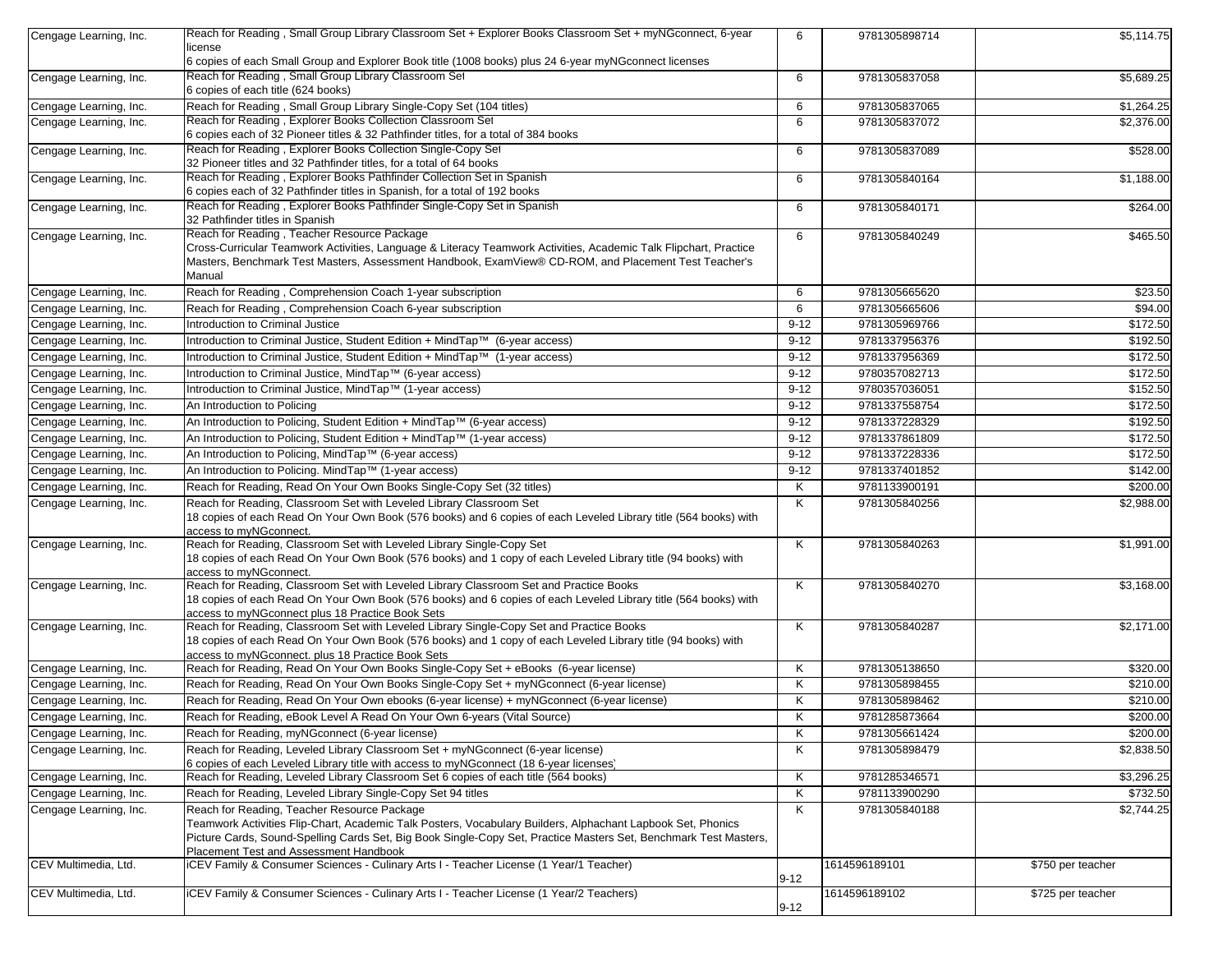| CEV Multimedia, Ltd.                         | ICEV Family & Consumer Sciences - Culinary Arts I - Teacher License (1 Year/3 Teachers)                                                                                              | $9 - 12$ | 1614596189103                  | \$700 per teacher                        |
|----------------------------------------------|--------------------------------------------------------------------------------------------------------------------------------------------------------------------------------------|----------|--------------------------------|------------------------------------------|
| CEV Multimedia, Ltd.                         | (ICEV Family & Consumer Sciences - Culinary Arts I - Teacher License (1 Year/4 Teachers)                                                                                             |          | 1614596189104                  | \$675 per teacher                        |
|                                              |                                                                                                                                                                                      | $9 - 12$ |                                |                                          |
| CEV Multimedia, Ltd.                         | ICEV Family & Consumer Sciences - Culinary Arts I - Teacher License (1 Year/5 Teachers)                                                                                              | $9 - 12$ | 1614596189105                  | \$650 per teacher                        |
| CEV Multimedia, Ltd.                         | ICEV Family & Consumer Sciences - Culinary Arts I - Teacher License (1 Year/6 Teachers)                                                                                              | $9 - 12$ | 1614596189106                  | \$625 per teacher                        |
| CEV Multimedia, Ltd.                         | ICEV Family & Consumer Sciences - Culinary Arts I - Teacher License (1 Year/7 Teachers)                                                                                              | $9 - 12$ | 1614596189107                  | \$600 per teacher                        |
| CEV Multimedia, Ltd.                         | ICEV Family & Consumer Sciences - Culinary Arts I - Teacher License (1 Year/8 Teachers)                                                                                              | $9 - 12$ | 1614596189108                  | \$575 per teacher                        |
| CEV Multimedia, Ltd.                         | ICEV Family & Consumer Sciences - Culinary Arts I - Teacher License (1 Year/9 Teachers)                                                                                              | $9 - 12$ | 1614596189109                  | \$550 per teacher                        |
| CEV Multimedia, Ltd.                         | ICEV Family & Consumer Sciences - Culinary Arts I - Teacher License (1 Year/10+ Teachers)                                                                                            | $9 - 12$ | 1614596189100                  | \$525 per teacher                        |
| CEV Multimedia, Ltd.                         | iCEV Family & Consumer Sciences - Culinary Arts I - Teacher License (3 Years/1 Teacher)                                                                                              | $9 - 12$ | 1614596189301                  | \$2138 per teacher                       |
| CEV Multimedia, Ltd.                         | iCEV Family & Consumer Sciences - Culinary Arts I - Teacher License (3 Years/2 Teachers)                                                                                             | $9 - 12$ | 1614596189302                  | \$2066 per teacher                       |
| CEV Multimedia, Ltd.                         | ICEV Family & Consumer Sciences - Culinary Arts I - Teacher License (3 Years/3 Teachers)                                                                                             | $9 - 12$ | 1614596189303                  | \$1995 per teacher                       |
| CEV Multimedia, Ltd.                         | iCEV Family & Consumer Sciences - Culinary Arts I - Teacher License (3 Years/4 Teachers)                                                                                             | $9 - 12$ | 1614596189304                  | \$1924 per teacher                       |
| CEV Multimedia, Ltd.                         | iCEV Family & Consumer Sciences - Culinary Arts I - Teacher License (3 Years/5 Teachers)                                                                                             | $9 - 12$ | 1614596189305                  | \$1853 per teacher                       |
| CEV Multimedia, Ltd.                         | iCEV Family & Consumer Sciences - Culinary Arts I - Teacher License (3 Years/6 Teachers)                                                                                             | $9 - 12$ | 1614596189306                  | \$1781 per teacher                       |
| CEV Multimedia, Ltd.                         | ICEV Family & Consumer Sciences - Culinary Arts I - Teacher License (3 Years/7 Teachers)                                                                                             | $9 - 12$ | 1614596189307                  | \$1710 per teacher                       |
| CEV Multimedia, Ltd.                         | ICEV Family & Consumer Sciences - Culinary Arts I - Teacher License (3 Years/8 Teachers)                                                                                             | $9 - 12$ | 1614596189308                  | \$1639 per teacher                       |
| CEV Multimedia, Ltd.                         | ICEV Family & Consumer Sciences - Culinary Arts I - Teacher License (3 Years/9 Teachers)                                                                                             | $9 - 12$ | 1614596189309                  | \$1568 per teacher                       |
| CEV Multimedia, Ltd.                         | ICEV Family & Consumer Sciences - Culinary Arts I - Teacher License (3 Years/10+ Teachers)                                                                                           | $9 - 12$ | 1614596189300                  | \$1496 per teacher                       |
| CEV Multimedia, Ltd.                         | ICEV Family & Consumer Sciences - Culinary Arts I - Teacher License (6 Years/1 Teacher)                                                                                              | $9 - 12$ | 1614596189601                  | \$4050 per teacher                       |
| CEV Multimedia, Ltd.                         | ICEV Family & Consumer Sciences - Culinary Arts I - Teacher License (6 Years/2 Teachers)                                                                                             | $9 - 12$ | 1614596189602                  | \$3915 per teacher                       |
| CEV Multimedia, Ltd.                         | ICEV Family & Consumer Sciences - Culinary Arts I - Teacher License (6 Years/3 Teachers)                                                                                             |          | 1614596189603                  | \$3780 per teacher                       |
| CEV Multimedia, Ltd.                         | ICEV Family & Consumer Sciences - Culinary Arts I - Teacher License (6 Years/4 Teachers)                                                                                             | $9 - 12$ | 1614596189604                  | \$3645 per teacher                       |
| CEV Multimedia, Ltd.                         | ICEV Family & Consumer Sciences - Culinary Arts I - Teacher License (6 Years/5 Teachers)                                                                                             | $9 - 12$ | 1614596189605                  | \$3510 per teacher                       |
|                                              |                                                                                                                                                                                      | $9 - 12$ |                                |                                          |
| CEV Multimedia, Ltd.<br>CEV Multimedia, Ltd. | ICEV Family & Consumer Sciences - Culinary Arts I - Teacher License (6 Years/6 Teachers)<br>ICEV Family & Consumer Sciences - Culinary Arts I - Teacher License (6 Years/7 Teachers) | $9 - 12$ | 1614596189606<br>1614596189607 | \$3375 per teacher<br>\$3240 per teacher |
|                                              |                                                                                                                                                                                      |          |                                |                                          |
|                                              |                                                                                                                                                                                      | $9 - 12$ |                                |                                          |
| CEV Multimedia, Ltd.                         | (GEV Family & Consumer Sciences - Culinary Arts I - Teacher License (6 Years/8 Teachers)                                                                                             | $9 - 12$ | 1614596189608                  | \$3105 per teacher                       |
| CEV Multimedia, Ltd.                         | ICEV Family & Consumer Sciences - Culinary Arts I - Teacher License (6 Years/9 Teachers)                                                                                             | $9 - 12$ | 1614596189609                  | \$2970 per teacher                       |
| CEV Multimedia, Ltd.                         | ICEV Family & Consumer Sciences - Culinary Arts I - Teacher License (6 Years/10+ Teachers)                                                                                           | $9 - 12$ | 1614596189600                  | \$2835 per teacher                       |
| CEV Multimedia, Ltd.                         | ICEV Family & Consumer Sciences - Culinary Arts II - Teacher License (1 Year/1 Teacher)                                                                                              | $9 - 12$ | 1614596202101                  | \$750 per teacher                        |
| CEV Multimedia, Ltd.                         | ICEV Family & Consumer Sciences - Culinary Arts II - Teacher License (1 Year/2 Teachers)                                                                                             | $9 - 12$ | 1614596202102                  | \$725 per teacher                        |
| CEV Multimedia, Ltd.                         | ICEV Family & Consumer Sciences - Culinary Arts II - Teacher License (1 Year/3 Teachers)                                                                                             | $9 - 12$ | 1614596202103                  | \$700 per teacher                        |
| CEV Multimedia, Ltd.                         | ICEV Family & Consumer Sciences - Culinary Arts II - Teacher License (1 Year/4 Teachers)                                                                                             | $9 - 12$ | 1614596202104                  | \$675 per teacher                        |
| CEV Multimedia, Ltd.                         | ICEV Family & Consumer Sciences - Culinary Arts II - Teacher License (1 Year/5 Teachers)                                                                                             | $9 - 12$ | 1614596202105                  | \$650 per teacher                        |
| CEV Multimedia, Ltd.                         | ICEV Family & Consumer Sciences - Culinary Arts II - Teacher License (1 Year/6 Teachers)                                                                                             | $9 - 12$ | 1614596202106                  | \$625 per teacher                        |
| CEV Multimedia, Ltd.                         | ICEV Family & Consumer Sciences - Culinary Arts II - Teacher License (1 Year/7 Teachers)                                                                                             | $9 - 12$ | 1614596202107                  | \$600 per teacher                        |
| CEV Multimedia, Ltd.                         | ICEV Family & Consumer Sciences - Culinary Arts II - Teacher License (1 Year/8 Teachers)                                                                                             | $9 - 12$ | 1614596202108                  | \$575 per teacher                        |
| CEV Multimedia, Ltd.                         | ICEV Family & Consumer Sciences - Culinary Arts II - Teacher License (1 Year/9 Teachers)                                                                                             | $9 - 12$ | 1614596202109                  | \$550 per teacher                        |
| CEV Multimedia, Ltd.                         | iCEV Family & Consumer Sciences - Culinary Arts II - Teacher License (1 Year/10+ Teachers)                                                                                           | $9 - 12$ | 1614596202100                  | \$525 per teacher                        |
| CEV Multimedia, Ltd.                         | (GEV Family & Consumer Sciences - Culinary Arts II - Teacher License (3 Years/1 Teacher)                                                                                             | $9 - 12$ | 1614596202301                  | \$2138 per teacher                       |
| CEV Multimedia, Ltd.                         | iCEV Family & Consumer Sciences - Culinary Arts II - Teacher License (3 Years/2 Teachers)                                                                                            | $9 - 12$ | 1614596202302                  | \$2066 per teacher                       |
| CEV Multimedia, Ltd.                         | ICEV Family & Consumer Sciences - Culinary Arts II - Teacher License (3 Years/3 Teachers)                                                                                            | $9 - 12$ | 1614596202303                  | \$1995 per teacher                       |
| CEV Multimedia, Ltd.                         | ICEV Family & Consumer Sciences - Culinary Arts II - Teacher License (3 Years/4 Teachers)                                                                                            | $9 - 12$ | 1614596202304                  | \$1924 per teacher                       |
| CEV Multimedia, Ltd.                         | (GEV Family & Consumer Sciences - Culinary Arts II - Teacher License (3 Years/5 Teachers)                                                                                            | $9 - 12$ | 1614596202305                  | \$1853 per teacher                       |
| CEV Multimedia, Ltd.                         | (iCEV Family & Consumer Sciences - Culinary Arts II - Teacher License (3 Years/6 Teachers)                                                                                           | $9 - 12$ | 1614596202306                  | \$1781 per teacher                       |
| CEV Multimedia, Ltd.                         | ICEV Family & Consumer Sciences - Culinary Arts II - Teacher License (3 Years/7 Teachers)                                                                                            | $9 - 12$ | 1614596202307                  | \$1710 per teacher                       |
| CEV Multimedia, Ltd.                         | (iCEV Family & Consumer Sciences - Culinary Arts II - Teacher License (3 Years/8 Teachers)                                                                                           | $9 - 12$ | 1614596202308                  | \$1639 per teacher                       |
| CEV Multimedia, Ltd.                         | (iCEV Family & Consumer Sciences - Culinary Arts II - Teacher License (3 Years/9 Teachers)                                                                                           | $9 - 12$ | 1614596202309                  | \$1568 per teacher                       |
| CEV Multimedia, Ltd.                         | iCEV Family & Consumer Sciences - Culinary Arts II - Teacher License (3 Years/10+ Teachers)                                                                                          | $9 - 12$ | 1614596202300                  | \$1496 per teacher                       |
| CEV Multimedia, Ltd.                         | ICEV Family & Consumer Sciences - Culinary Arts II - Teacher License (6 Years/1 Teacher)                                                                                             | $9 - 12$ | 1614596202601                  | \$4050 per teacher                       |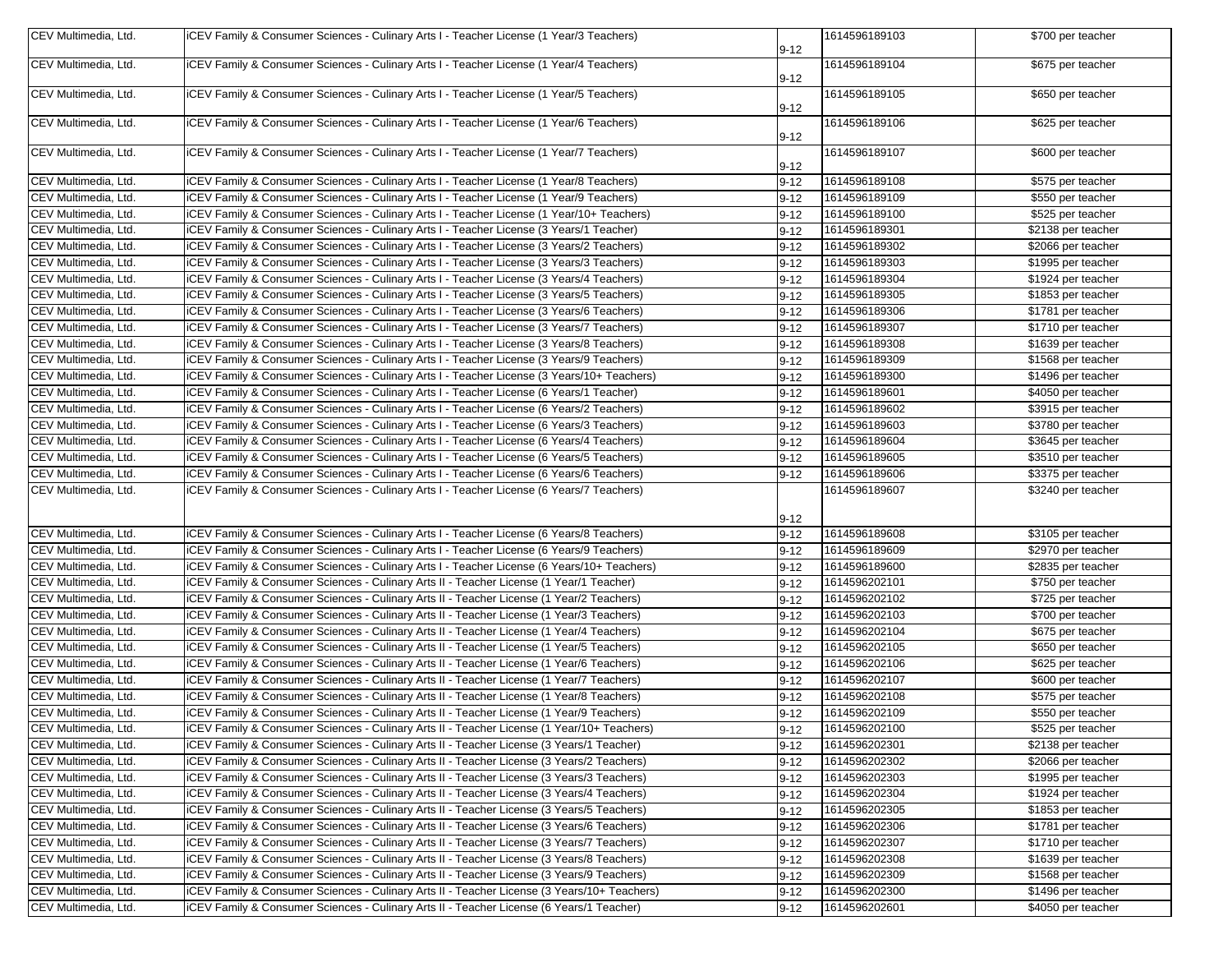| CEV Multimedia, Ltd.                                 | iCEV Family & Consumer Sciences - Culinary Arts II - Teacher License (6 Years/2 Teachers)                                                                                             | $9 - 12$             | 1614596202602                  | \$3915 per teacher  |
|------------------------------------------------------|---------------------------------------------------------------------------------------------------------------------------------------------------------------------------------------|----------------------|--------------------------------|---------------------|
| CEV Multimedia, Ltd.                                 | iCEV Family & Consumer Sciences - Culinary Arts II - Teacher License (6 Years/3 Teachers)                                                                                             | $9 - 12$             | 1614596202603                  | \$3780 per teacher  |
| CEV Multimedia, Ltd.                                 | iCEV Family & Consumer Sciences - Culinary Arts II - Teacher License (6 Years/4 Teachers)                                                                                             | $9 - 12$             | 1614596202604                  | \$3645 per teacher  |
| CEV Multimedia, Ltd.                                 | iCEV Family & Consumer Sciences - Culinary Arts II - Teacher License (6 Years/5 Teachers)                                                                                             | $9 - 12$             | 1614596202605                  | \$3510 per teacher  |
| CEV Multimedia, Ltd.                                 | iCEV Family & Consumer Sciences - Culinary Arts II - Teacher License (6 Years/6 Teachers)                                                                                             | $9 - 12$             | 1614596202606                  | \$3375 per teacher  |
| CEV Multimedia, Ltd.                                 | iCEV Family & Consumer Sciences - Culinary Arts II - Teacher License (6 Years/7 Teachers)                                                                                             | $9 - 12$             | 1614596202607                  | \$3240 per teacher  |
| CEV Multimedia, Ltd.                                 | iCEV Family & Consumer Sciences - Culinary Arts II - Teacher License (6 Years/8 Teachers)                                                                                             | $9 - 12$             | 1614596202608                  | \$3105 per teacher  |
| CEV Multimedia, Ltd.                                 | iCEV Family & Consumer Sciences - Culinary Arts II - Teacher License (6 Years/9 Teachers)                                                                                             | $9 - 12$             | 1614596202609                  | \$2970 per teacher  |
| CEV Multimedia, Ltd.                                 | iCEV Family & Consumer Sciences - Culinary Arts II - Teacher License (6 Years/10+ Teachers)                                                                                           | $9 - 12$             | 1614596202600                  | \$2835 per teacher  |
| CEV Multimedia, Ltd.                                 | iCEV Family & Consumer Sciences - Culinary Arts III - Teacher License (1 Year/1 Teacher)                                                                                              | $9 - 12$             | 1614596226101                  | \$750 per teacher   |
| CEV Multimedia, Ltd.                                 | iCEV Family & Consumer Sciences - Culinary Arts III - Teacher License (1 Year/2 Teachers)                                                                                             | $9 - 12$             | 1614596226102                  | \$725 per teacher   |
| CEV Multimedia, Ltd.                                 | iCEV Family & Consumer Sciences - Culinary Arts III - Teacher License (1 Year/3 Teachers)                                                                                             | 9-12                 | 1614596226103                  | \$700 per teacher   |
| CEV Multimedia, Ltd.                                 | iCEV Family & Consumer Sciences - Culinary Arts III - Teacher License (1 Year/4 Teachers)                                                                                             | $9 - 12$             | 1614596226104                  | \$675 per teacher   |
| CEV Multimedia, Ltd.                                 | iCEV Family & Consumer Sciences - Culinary Arts III - Teacher License (1 Year/5 Teachers)                                                                                             | $9 - 12$             | 1614596226105                  | \$650 per teacher   |
| CEV Multimedia, Ltd.                                 | iCEV Family & Consumer Sciences - Culinary Arts III - Teacher License (1 Year/6 Teachers)                                                                                             | $9 - 12$             | 1614596226106                  | \$625 per teacher   |
| CEV Multimedia, Ltd.                                 | iCEV Family & Consumer Sciences - Culinary Arts III - Teacher License (1 Year/7 Teachers)                                                                                             | $9 - 12$             | 1614596226107                  | \$600 per teacher   |
| CEV Multimedia, Ltd.                                 | iCEV Family & Consumer Sciences - Culinary Arts III - Teacher License (1 Year/8 Teachers)                                                                                             | $9 - 12$             | 1614596226108                  | \$575 per teacher   |
| CEV Multimedia, Ltd.                                 | iCEV Family & Consumer Sciences - Culinary Arts III - Teacher License (1 Year/9 Teachers)                                                                                             | $9 - 12$             | 1614596226109                  | \$550 per teacher   |
| CEV Multimedia, Ltd.                                 | iCEV Family & Consumer Sciences - Culinary Arts III - Teacher License (1 Year/10+ Teachers)                                                                                           | $9 - 12$             | 1614596226100                  | \$525 per teacher   |
| CEV Multimedia, Ltd.                                 | iCEV Family & Consumer Sciences - Culinary Arts III - Teacher License (3 Years/1 Teacher)                                                                                             | $9 - 12$             | 1614596226301                  | \$2138 per teacher  |
| CEV Multimedia, Ltd.                                 | iCEV Family & Consumer Sciences - Culinary Arts III - Teacher License (3 Years/2 Teachers)                                                                                            | $9 - 12$             | 1614596226302                  | \$2066 per teacher  |
| CEV Multimedia, Ltd.                                 | iCEV Family & Consumer Sciences - Culinary Arts III - Teacher License (3 Years/3 Teachers)                                                                                            | $9 - 12$             | 1614596226303                  | \$1995 per teacher  |
| CEV Multimedia, Ltd.                                 | iCEV Family & Consumer Sciences - Culinary Arts III - Teacher License (3 Years/4 Teachers)                                                                                            | $9 - 12$             | 1614596226304                  | \$1924 per teacher  |
| CEV Multimedia, Ltd.                                 | iCEV Family & Consumer Sciences - Culinary Arts III - Teacher License (3 Years/5 Teachers)                                                                                            | $9 - 12$             | 1614596226305                  | \$1853 per teacher  |
| CEV Multimedia, Ltd.                                 | <b>ICEV Family &amp; Consumer Sciences - Culinary Arts III - Teacher License (3 Years/6 Teachers)</b>                                                                                 | $9 - 12$             | 1614596226306                  | \$1781 per teacher  |
| CEV Multimedia, Ltd.                                 | iCEV Family & Consumer Sciences - Culinary Arts III - Teacher License (3 Years/7 Teachers)                                                                                            | $9 - 12$             | 1614596226307                  | \$1710 per teacher  |
| CEV Multimedia, Ltd.                                 | iCEV Family & Consumer Sciences - Culinary Arts III - Teacher License (3 Years/8 Teachers)                                                                                            | $9 - 12$             | 1614596226308                  | \$1639 per teacher  |
| CEV Multimedia, Ltd.                                 | iCEV Family & Consumer Sciences - Culinary Arts III - Teacher License (3 Years/9 Teachers)                                                                                            | $9 - 12$             | 1614596226309                  | \$1568 per teacher  |
| CEV Multimedia, Ltd.                                 | iCEV Family & Consumer Sciences - Culinary Arts III - Teacher License (3 Years/10+ Teachers)                                                                                          | $9 - 12$             | 1614596226300                  | \$1496 per teacher  |
| CEV Multimedia, Ltd.                                 | iCEV Family & Consumer Sciences - Culinary Arts III - Teacher License (6 Years/1 Teacher)                                                                                             | $9 - 12$             | 1614596226601                  | \$4050 per teacher  |
| CEV Multimedia, Ltd.                                 | iCEV Family & Consumer Sciences - Culinary Arts III - Teacher License (6 Years/2 Teachers)                                                                                            | $9 - 12$             | 1614596226602                  | \$3915 per teacher  |
| CEV Multimedia, Ltd.                                 | iCEV Family & Consumer Sciences - Culinary Arts III - Teacher License (6 Years/3 Teachers)                                                                                            | $9 - 12$             | 1614596226603                  | \$3780 per teacher  |
| CEV Multimedia, Ltd.                                 | iCEV Family & Consumer Sciences - Culinary Arts III - Teacher License (6 Years/4 Teachers)                                                                                            | $9 - 12$             | 1614596226604                  | \$3645 per teacher  |
| CEV Multimedia, Ltd.                                 | iCEV Family & Consumer Sciences - Culinary Arts III - Teacher License (6 Years/5 Teachers)                                                                                            | 9-12                 | 1614596226605                  | \$3510 per teacher  |
| CEV Multimedia, Ltd.                                 | iCEV Family & Consumer Sciences - Culinary Arts III - Teacher License (6 Years/6 Teachers)                                                                                            | $9 - 12$             | 1614596226606                  | \$3375 per teacher  |
| CEV Multimedia, Ltd.                                 | iCEV Family & Consumer Sciences - Culinary Arts III - Teacher License (6 Years/7 Teachers)                                                                                            | $9 - 12$             | 1614596226607                  | \$3240 per teacher  |
| CEV Multimedia, Ltd.                                 | iCEV Family & Consumer Sciences - Culinary Arts III - Teacher License (6 Years/8 Teachers)                                                                                            | $9 - 12$             | 1614596226608                  | \$3105 per teacher  |
| CEV Multimedia, Ltd.                                 | iCEV Family & Consumer Sciences - Culinary Arts III - Teacher License (6 Years/9 Teachers)                                                                                            |                      | 1614596226609                  | \$2970 per teacher  |
| CEV Multimedia, Ltd.                                 | iCEV Family & Consumer Sciences - Culinary Arts III - Teacher License (6 Years/10+ Teachers)                                                                                          | $9 - 12$             | 1614596226600                  | \$2835 per teacher  |
| CEV Multimedia, Ltd.                                 | iCEV Family & Consumer Sciences - Culinary Arts I - Student License (1 Year)                                                                                                          | $9 - 12$<br>$9 - 12$ | 1614596196101                  | \$10.00             |
| CEV Multimedia, Ltd.                                 | (1 Year) CEV Family & Consumer Sciences - Culinary Arts I - Student License w/Certification Voucher                                                                                   | $9 - 12$             | 1614596196102                  | \$40.00             |
| CEV Multimedia, Ltd.                                 | iCEV Family & Consumer Sciences - Culinary Arts I - Student License (3 Years)                                                                                                         | $9 - 12$             | 1614596196301                  | \$29.00             |
| CEV Multimedia, Ltd.                                 | (CEV Family & Consumer Sciences - Culinary Arts I - Student License w/Certification Voucher (3 Years)                                                                                 | $9 - 12$             | 1614596196302                  | \$114.00            |
| CEV Multimedia, Ltd.                                 | iCEV Family & Consumer Sciences - Culinary Arts I - Student License (6 Years)                                                                                                         | $9 - 12$             |                                |                     |
|                                                      | iCEV Family & Consumer Sciences - Culinary Arts I - Student License w/Certification Voucher (6 Years)                                                                                 |                      | 1614596196601<br>1614596196602 | \$54.00<br>\$216.00 |
| CEV Multimedia, Ltd.<br><b>ICEV Multimedia, Ltd.</b> |                                                                                                                                                                                       | $9 - 12$             |                                |                     |
|                                                      | iCEV Family & Consumer Sciences - Culinary Arts II - Student License (1 Year)<br>CEV Family & Consumer Sciences - Culinary Arts II - Student License w/Certification Voucher (1 Year) | $9 - 12$             | 1614596219101                  | \$10.00             |
| CEV Multimedia, Ltd.                                 |                                                                                                                                                                                       | $9 - 12$             | 1614596219102                  | \$40.00<br>\$29.00  |
| CEV Multimedia, Ltd.                                 | iCEV Family & Consumer Sciences - Culinary Arts II - Student License (3 Years)                                                                                                        | $9 - 12$             | 1614596219301<br>1614596219302 |                     |
| CEV Multimedia, Ltd.                                 | (CEV Family & Consumer Sciences - Culinary Arts II - Student License w/Certification Voucher (3 Years)                                                                                | $9 - 12$             |                                | \$114.00            |
| CEV Multimedia, Ltd.                                 | <b>ICEV Family &amp; Consumer Sciences - Culinary Arts II - Student License (6 Years)</b>                                                                                             | $9 - 12$             | 1614596219601                  | \$54.00             |
| CEV Multimedia, Ltd.                                 | iCEV Family & Consumer Sciences - Culinary Arts II - Student License w/Certification Voucher (6 Years)                                                                                | $9 - 12$             | 1614596219602                  | \$216.00            |
| CEV Multimedia, Ltd.                                 | iCEV Family & Consumer Sciences - Culinary Arts III - Student License (1 Year)                                                                                                        | $9 - 12$             | 1614596233101                  | \$10.00             |
| CEV Multimedia, Ltd.                                 | CEV Family & Consumer Sciences - Culinary Arts III - Student License w/Certification Voucher (1 Year)                                                                                 | $9 - 12$             | 1614596233102                  | \$40.00             |
| CEV Multimedia, Ltd.                                 | iCEV Family & Consumer Sciences - Culinary Arts III - Student License (3 Years)                                                                                                       | $9 - 12$             | 1614596233301                  | \$29.00             |
| CEV Multimedia, Ltd.                                 | (CEV Family & Consumer Sciences - Culinary Arts III - Student License w/Certification Voucher (3 Years)                                                                               | $9 - 12$             | 1614596233302                  | \$114.00            |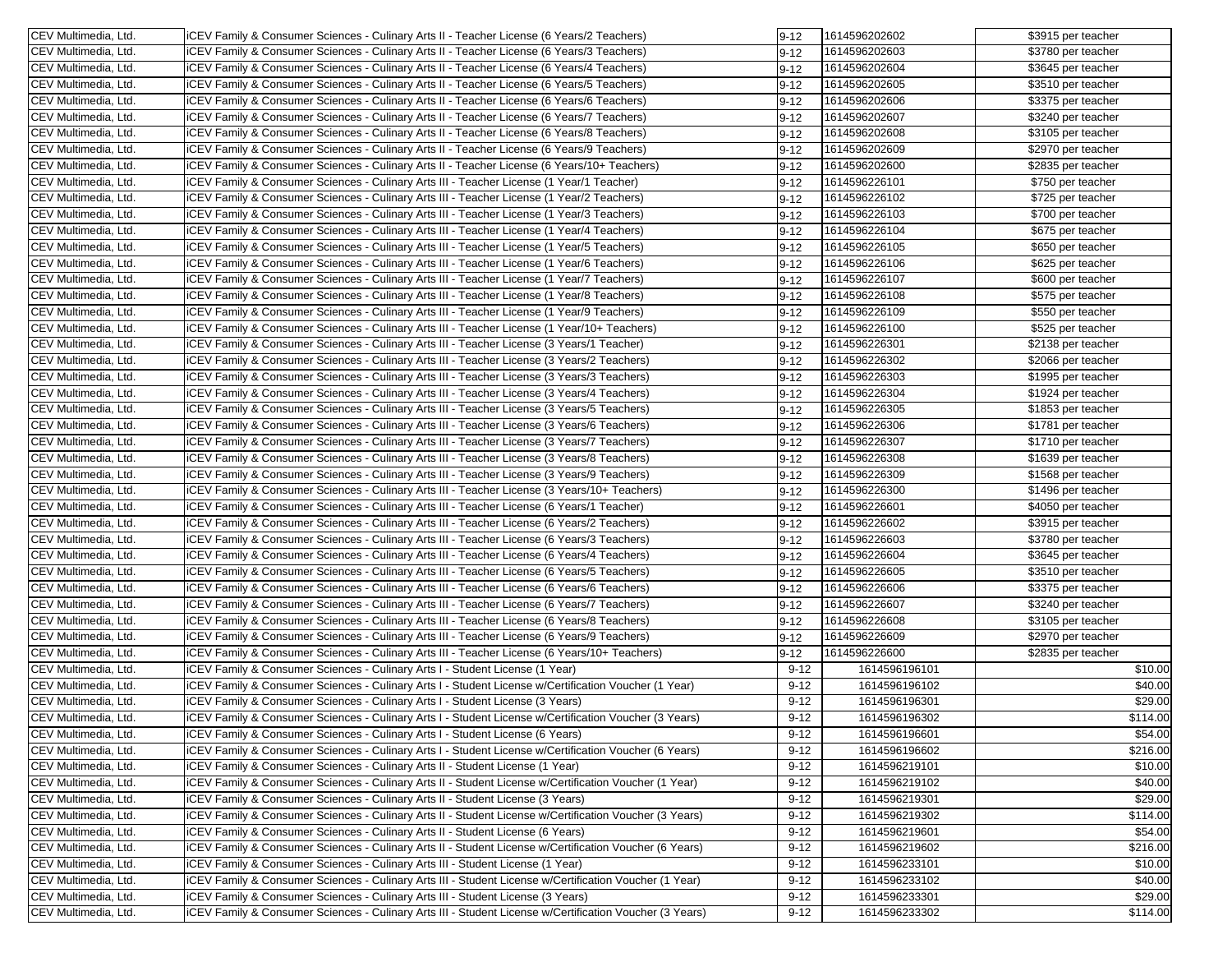| CEV Multimedia, Ltd.                 | iCEV Family & Consumer Sciences - Culinary Arts III - Student License (6 Years)                                                             | $9 - 12$       | 1614596233601 | \$54.00  |
|--------------------------------------|---------------------------------------------------------------------------------------------------------------------------------------------|----------------|---------------|----------|
| CEV Multimedia, Ltd.                 | iCEV Family & Consumer Sciences - Culinary Arts III - Student License w/Certification Voucher (6 Years)                                     | $9 - 12$       | 1614596233602 | \$216.00 |
| EMC Publishing, a Division of        | Mirrors & Windows: Connecting with Literature - Print Student Edition + one print workbook (Differentiated Instruction:                     |                |               |          |
| Carnegie Learning, Inc.              | ELL Support OR Close Reading OR Writing & Grammar) each year for six years                                                                  | 6              | 9781533836632 | \$89.95  |
| EMC Publishing, a Division of        |                                                                                                                                             |                | 9781533850874 |          |
| Carnegie Learning, Inc.              | Mirrors & Windows: Connecting with Literature - Passport Premium (6 yr license)                                                             | 6              |               | \$129.95 |
| EMC Publishing, a Division of        |                                                                                                                                             |                |               |          |
|                                      | Mirrors & Windows: Connecting with Literature - Passport Premium (1 yr license)                                                             | 6              | 9781533850805 | \$24.95  |
| Carnegie Learning, Inc.              |                                                                                                                                             |                |               |          |
|                                      | Mirrors & Windows: Connecting with Lierature Passport Premium + Print Student Edition + one print workbook                                  |                |               |          |
| EMC Publishing, a Division of        | (Differentiated Instruction: ELL Support OR Close Reading OR Writing & Grammar) each year for six years (6 yr                               |                |               |          |
| Carnegie Learning, Inc.              | license)                                                                                                                                    | 6              | 9781533850942 | \$139.95 |
| EMC Publishing, a Division of        |                                                                                                                                             |                |               |          |
| Carnegie Learning, Inc.              | Mirrors & Windows: Connecting with Literature - Passport Discover<br>(6 yr license)                                                         | 6              | 9781533850669 | \$92.95  |
| EMC Publishing, a Division of        |                                                                                                                                             |                |               |          |
| Carnegie Learning, Inc.              | Mirrors & Windows: Connecting with Literature - Passport Discover (1 yr license)                                                            | 6              | 9781533850591 | \$19.95  |
|                                      | Mirrors & Windows: Connecting with Literature - Passport Discover + Print Student Edition + one print workbook                              |                |               |          |
| EMC Publishing, a Division of        | (Differentiated Instruction: ELL Support OR Close Reading OR Writing & Grammar) each year for six years (6 yr                               |                |               |          |
| Carnegie Learning, Inc.              | license)                                                                                                                                    | 6              | 9781533850737 | \$97.95  |
| EMC Publishing, a Division of        | Mirrors & Windows: Connecting with Literature - Print Student Edition + one print workbook (Differentiated Instruction:                     | $\overline{7}$ | 9781533836649 | \$89.95  |
| Carnegie Learning, Inc.              | ELL Support OR Close Reading OR Writing & Grammar) each year for six years                                                                  |                |               |          |
| EMC Publishing, a Division of        | Mirrors & Windows: Connecting with Literature - Passport Premium (6 yr license)                                                             | $\overline{7}$ | 9781533850881 | \$129.95 |
| Carnegie Learning, Inc.              |                                                                                                                                             |                |               |          |
| EMC Publishing, a Division of        | Mirrors & Windows: Connecting with Literature - Passport Premium (1 yr license)                                                             | $\overline{7}$ | 9781533850812 | \$24.95  |
| Carnegie Learning, Inc.              |                                                                                                                                             |                |               |          |
|                                      | Mirrors & Windows: Connecting with Literature - Passport Premium + Print Student Edition + one print workbook                               |                |               |          |
|                                      | (Differentiated Instruction: ELL Support OR Close Reading OR Writing & Grammar) each year for six years (6 yr                               | $\overline{7}$ | 9781533850959 | \$139.95 |
| EMC Publishing, a Division of        |                                                                                                                                             |                |               |          |
| Carnegie Learning, Inc.              | license)                                                                                                                                    |                |               |          |
| EMC Publishing, a Division of        | Mirrors & Windows: Connecting with Literature - Passport Discover<br>(6 yr license)                                                         | $\overline{7}$ | 9781533850676 | \$92.95  |
| Carnegie Learning, Inc.              |                                                                                                                                             |                |               |          |
| <b>EMC Publishing, a Division of</b> | Mirrors & Windows: Connecting with Literature - Passport Discover (1 yr license)                                                            | $\overline{7}$ | 9781533850607 | \$19.95  |
| Carnegie Learning, Inc.              |                                                                                                                                             |                |               |          |
|                                      | Mirrors & Windows: Connecting with Literature - Passport Discover + Print Student Edition + one print workbook                              | $\overline{7}$ | 9781533850744 | \$97.95  |
| EMC Publishing, a Division of        | (Differentiated Instruction: ELL Support OR Close Reading OR Writing & Grammar) each year for six years (6 yr                               |                |               |          |
| Carnegie Learning, Inc.              | license)                                                                                                                                    |                |               |          |
| EMC Publishing, a Division of        | Mirrors & Windows: Connecting with Literature - Print Student Edition + one print workbook (Differentiated Instruction:                     | 8              | 9781533836656 | \$89.95  |
| Carnegie Learning, Inc.              | ELL Support OR Close Reading OR Writing & Grammar) each year for six years                                                                  |                |               |          |
| EMC Publishing, a Division of        | Mirrors & Windows: Connecting with Literature - Passport Premium (6 yr license)                                                             | 8              | 9781533850898 | \$129.95 |
| Carnegie Learning, Inc.              |                                                                                                                                             |                |               |          |
| <b>EMC Publishing, a Division of</b> | Mirrors & Windows: Connecting with Literature - Passport Premium (1 yr license)                                                             | 8              | 9781533850829 | \$24.95  |
| Carnegie Learning, Inc.              |                                                                                                                                             |                |               |          |
|                                      | Mirrors & Windows: Connecting with Literature - Passport Premium + Print Student Edition + one print workbook                               | 8              | 9781533850966 | \$139.95 |
| EMC Publishing, a Division of        | (Differentiated Instruction: ELL Support OR Close Reading OR Writing & Grammar) each year for six years (6 yr                               |                |               |          |
| Carnegie Learning, Inc.              | license)                                                                                                                                    |                |               |          |
| EMC Publishing, a Division of        |                                                                                                                                             |                |               |          |
|                                      | Mirrors & Windows: Connecting with Literature - Passport Discover<br>(6 yr license)                                                         | 8              | 9781533850683 | \$92.95  |
| Carnegie Learning, Inc.              |                                                                                                                                             |                |               |          |
| EMC Publishing, a Division of        | Mirrors & Windows: Connecting with Literature - Passport Discover (1 yr license)                                                            | 8              | 9781533850614 | \$19.95  |
| Carnegie Learning, Inc.              |                                                                                                                                             |                |               |          |
|                                      | Mirrors & Windows: Connecting with Literature - Passport Discover + Print Student Edition + one print workbook                              | 8              | 9781533850751 | \$97.95  |
|                                      | EMC Publishing, a Division of (Differentiated Instruction: ELL Support OR Close Reading OR Writing & Grammar) each year for six years (6 yr |                |               |          |
| Carnegie Learning, Inc.              | license)                                                                                                                                    |                |               |          |
| EMC Publishing, a Division of        | Mirrors & Windows: Connecting with Literature - Print Student Edition + one print workbook (Differentiated Instruction:                     | 9              | 9781533836663 | \$96.95  |
| Carnegie Learning, Inc.              | ELL Support OR Close Reading OR Writing & Grammar) each year for six years                                                                  |                |               |          |
| EMC Publishing, a Division of        | Mirrors & Windows: Connecting with Literature - Passport Premium (6 yr license)                                                             | 9              | 9781533850904 | \$129.95 |
| Carnegie Learning, Inc.              |                                                                                                                                             |                |               |          |
| <b>EMC Publishing, a Division of</b> | Mirrors & Windows: Connecting with Literature - Passport Premium (1 yr license)                                                             | 9              | 9781533850836 | \$24.95  |
| Carnegie Learning, Inc.              |                                                                                                                                             |                |               |          |
|                                      | Mirrors & Windows: Connecting with Literature - Passport Premium + Print Student Edition + one print workbook                               | 9              | 9781533850973 | \$139.95 |
| EMC Publishing, a Division of        |                                                                                                                                             |                |               |          |
| Carnegie Learning, Inc.              | (Differentiated Instruction: ELL Support OR Close Reading OR Writing & Grammar) each year for six years (6 yr                               |                |               |          |
| EMC Publishing, a Division of        | license)<br>Mirrors & Windows: Connecting with Literature - Passport Discover<br>(6 vr license)                                             |                | 9781533850690 | \$92.95  |
| Carnegie Learning, Inc.              |                                                                                                                                             | 9              |               |          |
| EMC Publishing, a Division of        |                                                                                                                                             |                |               |          |
|                                      | Mirrors & Windows: Connecting with Literature - Passport Discover (1 yr license)                                                            | 9              | 9781533850621 | \$19.95  |
| Carnegie Learning, Inc.              |                                                                                                                                             |                |               |          |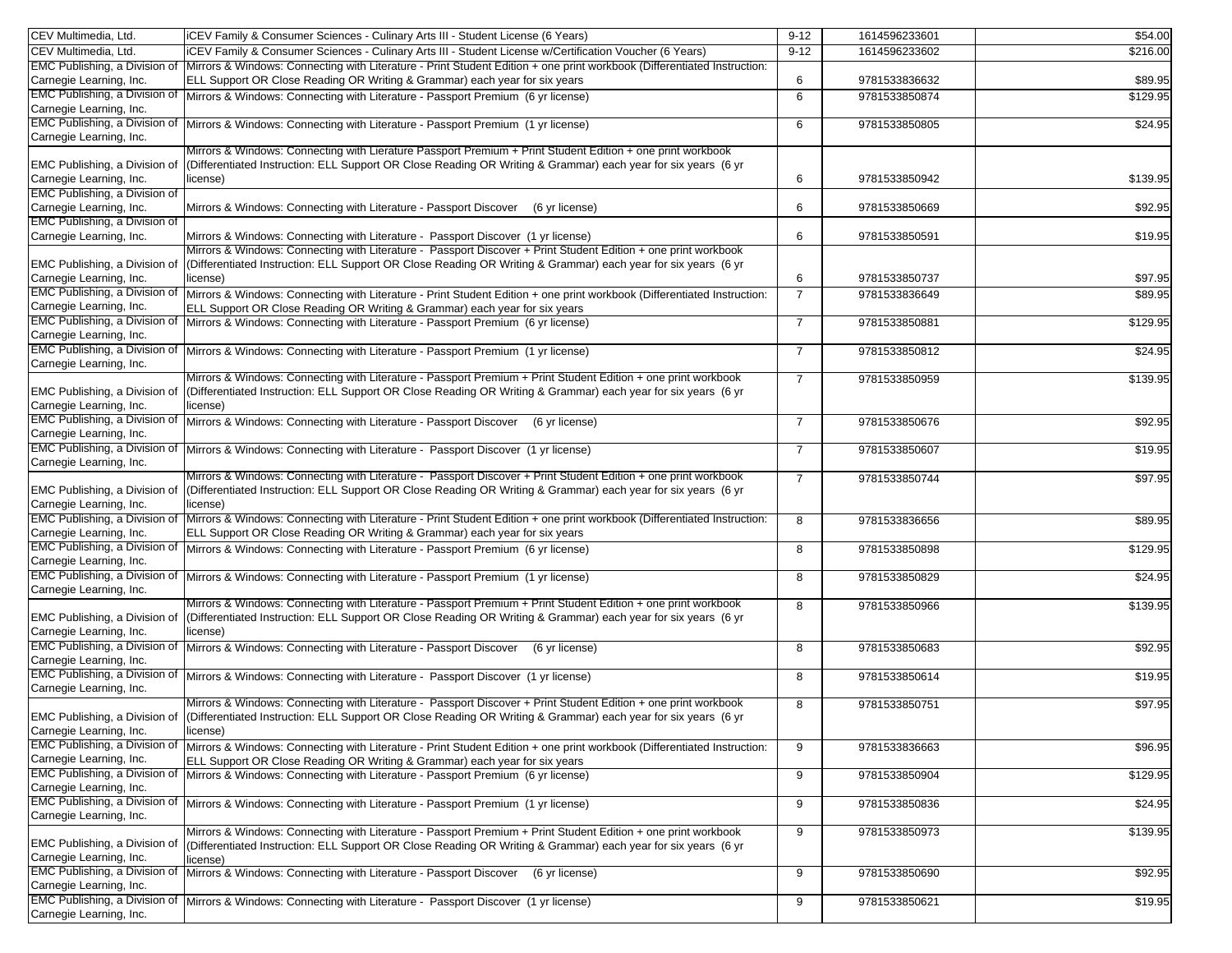|                                                          | Mirrors & Windows: Connecting with Literature - Passport Discover + Print Student Edition + one print workbook                               | 9                       | 9781533850768     | \$97.95      |
|----------------------------------------------------------|----------------------------------------------------------------------------------------------------------------------------------------------|-------------------------|-------------------|--------------|
| EMC Publishing, a Division of                            | (Differentiated Instruction: ELL Support OR Close Reading OR Writing & Grammar) each year for six years (6 yr                                |                         |                   |              |
| Carnegie Learning, Inc.                                  | license)                                                                                                                                     |                         |                   |              |
| <b>EMC Publishing, a Division of</b>                     | Mirrors & Windows: Connecting with Literature - Print Student Edition + one print workbook (Differentiated Instruction:                      | 10                      | 9781533836670     | \$96.95      |
| Carnegie Learning, Inc.                                  | ELL Support OR Close Reading OR Writing & Grammar) each year for six years 0                                                                 |                         |                   |              |
| EMC Publishing, a Division of                            | Mirrors & Windows: Connecting with Literature - Passport Premium 0 (6 yr license)                                                            | 10                      | 9781533850911     | \$129.95     |
| Carnegie Learning, Inc.<br>EMC Publishing, a Division of |                                                                                                                                              |                         |                   |              |
| Carnegie Learning, Inc.                                  | Mirrors & Windows: Connecting with Literature - Passport Premium 0 (1 yr license)                                                            | 10                      | 9781533850843     | \$24.95      |
| Carnegie Learning, Inc.                                  | Mirrors & Windows: Connecting with Literature - Passport Premium + Print Student Edition + one print workbook                                | 10                      | 9781533850980     | \$139.95     |
|                                                          | EMC Publishing, a Division of Mirrors & Windows: Connecting with Literature - Passport Discover                                              | 10                      | 9781533850706     | \$92.95      |
|                                                          | (6 yr license)                                                                                                                               |                         |                   |              |
|                                                          | EMC Publishing, a Division of Mirrors & Windows: Connecting with Literature - Passport Discover (1 yr license)                               | 10                      | 9781533850638     | \$19.95      |
|                                                          | EMC Publishing, a Division of Mirrors & Windows: Connecting with Literature - Passport Discover + Print Student Edition + one print workbook | 10                      | 9781533850775     | \$97.95      |
| Carnegie Learning, Inc.                                  | Mirrors & Windows: Connecting with Literature - Print Student Edition + one print workbook (Differentiated Instruction:                      | 11                      | 9781533836687     | \$96.95      |
| Carnegie Learning, Inc.                                  | Mirrors & Windows: Connecting with Literature - Passport Premium 1 (6 yr license)                                                            | 11                      | 9781533850928     | \$129.95     |
| Carnegie Learning, Inc.                                  | Mirrors & Windows: Connecting with Literature - Passport Premium 1 (1 yr license)                                                            | 11                      | 9781533850850     | \$24.95      |
| Carnegie Learning, Inc.                                  | Mirrors & Windows: Connecting with Literature - Passport Premium + Print Student Edition + one print workbook                                | 11                      | 9781533850997     | \$139.95     |
| Carnegie Learning, Inc.                                  | Mirrors & Windows: Connecting with Literature - Passport Discover 1 (6 yr license)                                                           | 11                      | 9781533850713     | \$92.95      |
| Carnegie Learning, Inc.                                  | Mirrors & Windows: Connecting with Literature - Passport Discover 1 (1 yr license)                                                           | 11                      | 9781533850645     | \$19.95      |
| Carnegie Learning, Inc.                                  | Mirrors & Windows: Connecting with Literature - Passport Discover + Print Student Edition + one print workbook                               | 11                      | 9781533850782     | \$97.95      |
| Carnegie Learning, Inc.                                  | Mirrors & Windows: Connecting with Literature - Print Student Edition + one print workbook (Differentiated Instruction:                      | 12                      | 9781533836694     | \$96.95      |
| Carnegie Learning, Inc.                                  | Mirrors & Windows: Connecting with Literature - Passport Premium (6 yr license)                                                              | 12                      | 9781533850935     | \$129.95     |
| Carnegie Learning, Inc.                                  | Mirrors & Windows: Connecting with Literature - Passport Premium (1 yr license)                                                              | 12                      | 9781533850867     | \$24.95      |
| Carnegie Learning, Inc.                                  | Mirrors & Windows: Connecting with Literature - Passport Premium + Print Student Edition + one print workbook                                | 12                      | 9781533851000     | \$139.95     |
| Carnegie Learning, Inc.                                  | Mirrors & Windows: Connecting with Literature - Passport Discover (6 yr license)                                                             | 12                      | 9781533850720     | \$92.95      |
| Carnegie Learning, Inc.                                  | Mirrors & Windows: Connecting with Literature - Passport Discover (1 yr license)                                                             | 12                      | 9781533850652     | \$19.95      |
| Carnegie Learning, Inc.                                  | Mirrors & Windows: Connecting with Literature - Passport Discover + Print Student Edition + one print workbook                               | 12                      | 9781533850799     | \$97.95      |
| EMC Publishing, a Division of                            | ETS® Criterion Online Writing Evaluation - Grades 6-12 (1 yr license)                                                                        |                         | 9781533810298     | \$13.95      |
|                                                          |                                                                                                                                              | $6 - 12$                | 9781533810298     | \$13.95      |
| EMC Publishing, a Division of<br>Goodheart-Willcox       | ETS® Criterion Online Writing Evaluation - Grades 6-12 (1 yr license)                                                                        | $6 - 12$<br>$9 - 12$    | 9781619609914     | \$78.00      |
| Goodheart-Willcox                                        | Journalism: Publishing Across Media Printed Text                                                                                             | $9-12$                  | 9781619609945     |              |
|                                                          | Journalism: Publishing Across Media Bundle (Text + Online Learning Suite, 6yr. Classroom Subscription)                                       |                         |                   | \$117.00     |
| Goodheart-Willcox                                        | The Culinary Professional Printed Text                                                                                                       | $9-12$                  | 9781631264375     | \$87.00      |
| Goodheart-Willcox                                        | The Culinary Professional Bundle (Text + Online Learning Suite, 6yr. Classroom Subscription)                                                 | $9-12$                  | 9781631264429     | \$134.85     |
| Goodheart-Willcox                                        | Journalism: Publishing Across Media Printed Text                                                                                             | $9-12$                  | 9781619609914     | \$78.00      |
| Goodheart-Willcox                                        | Journalism: Publishing Across Media Bundle (Text + Online Learning Suite, 6yr. Classroom Subscription)                                       | $9 - 12$                | 9781619609945     | \$117.00     |
| Goodheart-Willcox                                        | The Culinary Professional Printed Text                                                                                                       | $9 - 12$                | 9781631264375     | \$87.00      |
| Goodheart-Willcox                                        | The Culinary Professional Bundle (Text + Online Learning Suite, 6yr. Classroom Subscription)                                                 | $9 - 12$                | 9781631264429     | \$134.85     |
| <b>Great Minds</b>                                       | Tennessee 6 Year Wit & Wisdom Classroom Kit (25)                                                                                             | 3                       | 9781683867647     | \$2,401.60   |
| <b>Great Minds</b>                                       | Wit & Wisdom Student Edition Set                                                                                                             | 3                       | 9781683866121     | \$17.49      |
| <b>Great Minds</b>                                       | Wit & Wisdom Grade 3 Assesment Packet (30 student set)                                                                                       | 3                       | 978-1-68386-621-3 | 209.23<br>\$ |
| <b>Great Minds</b>                                       | TN 6-year Wit & Wisdom Grade 3 Classroom Kit Single Student Add-on (1)                                                                       | 3                       | 978-1-68386-763-0 | \$<br>80.26  |
| <b>Great Minds</b>                                       | Wit & Wisdom Grade 3 Teacher Edition Set                                                                                                     | 3                       | 978-1-68386-603-9 | \$<br>98.09  |
| <b>Great Minds</b>                                       | Wit & Wisdom Digital Grade 3 Digital Teacher Edition                                                                                         |                         | 978-1-68386-903-0 | \$<br>99.00  |
| <b>Great Minds</b>                                       | Tennessee 6 Year Wit & Wisdom Classroom Kit (25)                                                                                             | $\overline{4}$          | 9781683867654     | \$2,401.60   |
| <b>Great Minds</b>                                       | Wit & Wisdom Student Edition Set                                                                                                             | $\overline{\mathbf{4}}$ | 9781683866138     | \$17.49      |
| <b>Great Minds</b>                                       | Wit & Wisdom Grade 4 Assesment Packet (30 student set)                                                                                       |                         | 978-1-63255-128-3 | 209.23<br>\$ |
| <b>Great Minds</b>                                       | TN 6-year Wit & Wisdom Grade 4 Classroom Kit Single Student Add-on (1)                                                                       |                         | 978-1-68386-766-1 | \$<br>80.26  |
| <b>Great Minds</b>                                       | Wit & Wisdom Grade 4 Teacher Edition Set                                                                                                     | 4                       | 978-1-63255-157-3 | \$<br>98.09  |
| <b>Great Minds</b>                                       | Wit & Wisdom Digital Grade 4 Digital Teacher Edition                                                                                         |                         | 978-1-68386-904-7 | 99.00<br>\$  |
|                                                          |                                                                                                                                              |                         |                   |              |
| <b>Great Minds</b>                                       | Tennessee 6 Year Wit & Wisdom Classroom Kit (25)                                                                                             | 5                       | 9781683867678     | \$2,401.60   |
| <b>Great Minds</b>                                       | Wit & Wisdom Student Edition Set                                                                                                             | 5                       | 9781683866145     | \$17.49      |
| <b>Great Minds</b>                                       | Wit & Wisdom Grade 5 Assesment Packet (30 student set)                                                                                       | 5                       | 978-1-68386-623-7 | 209.23<br>\$ |
| <b>Great Minds</b>                                       | TN 6-year Wit & Wisdom Grade 5 Classroom Kit Single Student Add-on (1)                                                                       | 5                       | 978-1-68386-768-5 | \$<br>80.26  |
| <b>Great Minds</b>                                       | Wit & Wisdom Grade 5 Teacher Edition Set                                                                                                     | 5                       | 978-1-68386-605-3 | 98.09<br>\$  |
| <b>Great Minds</b>                                       | Wit & Wisdom Digital Grade 5 Digital Teacher Edition                                                                                         | 5                       | 978-1-68386-905-4 | 99.00<br>\$  |
| <b>Great Minds</b>                                       | Tennessee 6 Year Wit & Wisdom Classroom Kit (25)                                                                                             | 6                       | 9781683867692     | \$2,401.60   |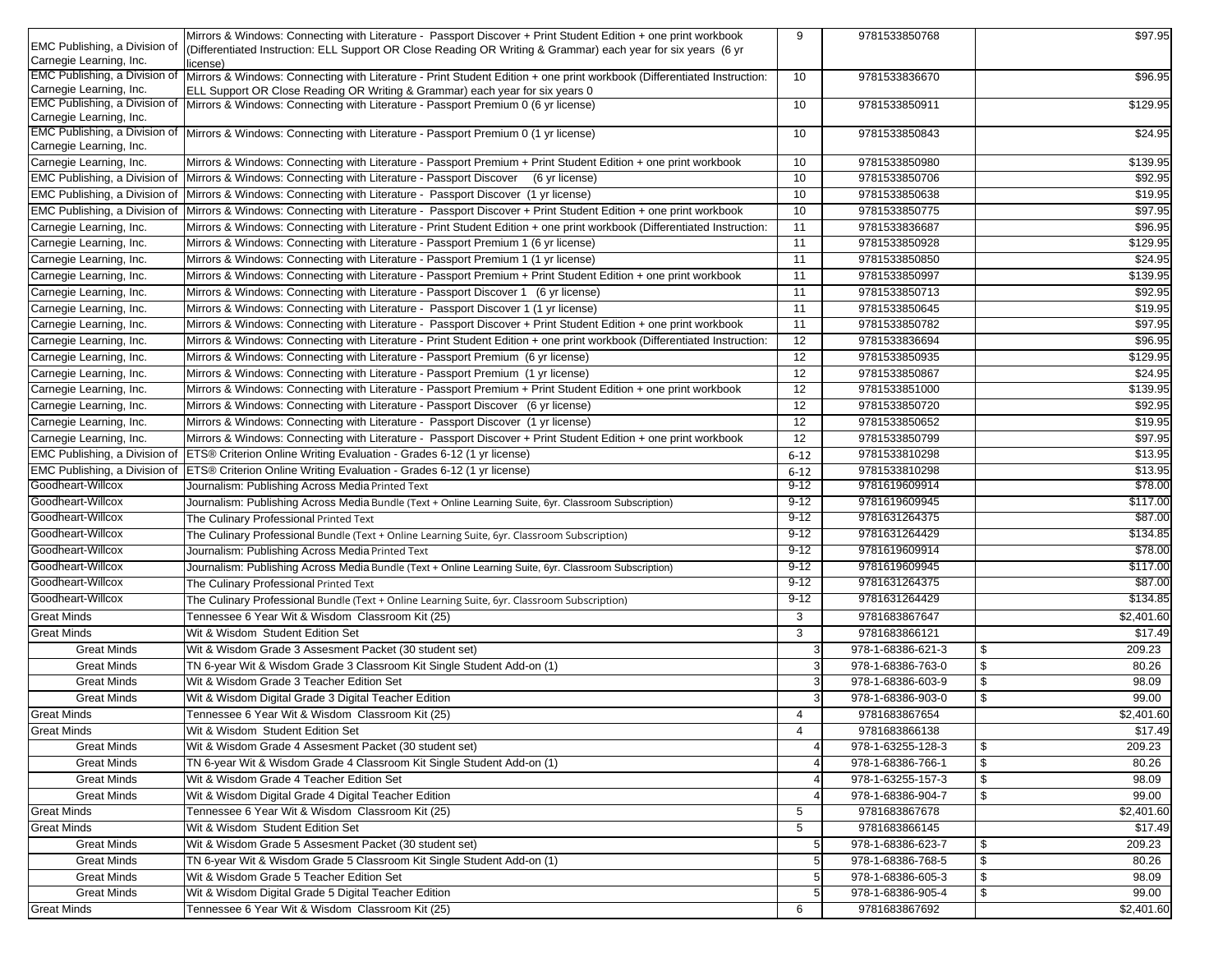| <b>Great Minds</b>               | Wit & Wisdom Student Edition Set                                                         | 6              | 9781683866152     | \$17.49      |
|----------------------------------|------------------------------------------------------------------------------------------|----------------|-------------------|--------------|
| <b>Great Minds</b>               | Wit & Wisdom Grade 6 Assesment Packet (30 student set)                                   | 6              | 978-1-68386-624-4 | \$<br>209.23 |
| <b>Great Minds</b>               | TN 6-year Wit & Wisdom Grade 6 Classroom Kit Single Student Add-on (1)                   | 6              | 978-1-68386-770-8 | \$<br>80.26  |
| <b>Great Minds</b>               | Wit & Wisdom Grade 6 Teacher Edition Set                                                 | 6              | 978-1-68386-606-0 | \$<br>98.09  |
| <b>Great Minds</b>               | Wit & Wisdom Digital Grade 6 Digital Teacher Edition                                     | 6              | 978-1-68386-906-1 | \$<br>99.00  |
| <b>Great Minds</b>               | Tennessee 6 Year Wit & Wisdom Classroom Kit (25)                                         | $\overline{7}$ | 9781683867715     | \$2,401.60   |
| <b>Great Minds</b>               | Wit & Wisdom Student Edition Set                                                         | $\overline{7}$ | 9781683866169     | \$17.49      |
| <b>Great Minds</b>               | Wit & Wisdom Grade 7 Assesment Packet (30 student set)                                   |                | 978-1-68386-625-1 | \$<br>209.23 |
| <b>Great Minds</b>               | TN 6-year Wit & Wisdom Grade 7 Classroom Kit Single Student Add-on (1)                   | 7              | 978-1-68386-772-2 | \$<br>80.26  |
| <b>Great Minds</b>               | Wit & Wisdom Grade 7 Teacher Edition Set                                                 |                | 978-1-68386-607-7 | \$<br>98.09  |
| <b>Great Minds</b>               | Wit & Wisdom Digital Grade 7 Digital Teacher Edition                                     |                | 978-1-68386-907-8 | \$<br>99.00  |
| <b>Great Minds</b>               | Tennessee 6 Year Wit & Wisdom Classroom Kit (25)                                         | 8              | 9781683867739     | \$2,401.60   |
| <b>Great Minds</b>               | Wit & Wisdom Student Edition Set                                                         | 8              | 978-1-68386-617-6 | \$17.49      |
| <b>Great Minds</b>               | Wit & Wisdom Grade 8 Assesment Packet (30 student set)                                   | 8              | 978-1-68386-617-6 | \$<br>209.23 |
| <b>Great Minds</b>               | TN 6-year Wit & Wisdom Grade 8 Classroom Kit Single Student Add-on (1)                   | 8              | 978-1-68386-774-6 | \$<br>80.26  |
| <b>Great Minds</b>               | Wit & Wisdom Grade 8 Teacher Edition Set                                                 | 8              | 978-1-68386-608-4 | \$<br>98.09  |
| <b>Great Minds</b>               | Wit & Wisdom Digital Grade 8 Digital Teacher Edition                                     | 8              | 978-1-68386-908-5 | \$<br>99.00  |
| <b>Great Minds</b>               | Wit & Wisdom Digital Teacher Edition Bundle for Grades 6-8                               | G6-G8          | 978-1-68386-942-9 | \$<br>156.00 |
| <b>Great Minds</b>               | Wit & Wisdom Digital Teacher Edition Bundle for Grades K-5                               | K-5            | 978-1-68386-941-2 | \$<br>260.00 |
| Houghton Mifflin Harcourt        | Tennessee Into Reading Premium Student Resource Package 6 Year Print /6 Year Digital     |                | 9780358192350     | \$204.45     |
| Houghton Mifflin Harcourt        | Tennessee Into Reading Premium Student Resource Package 1 Year Digital                   |                | 9780358192299     | \$146.30     |
| Houghton Mifflin Harcourt        | Tennessee Into Reading Comprehensive Student Resource Package 6 Year Digital             |                | 9780358197690     | \$160.25     |
| <b>Houghton Mifflin Harcourt</b> | Tennessee Into Reading Comprehensive Student Resource Package 1 Year Digital             |                | 9780358197645     | \$150.20     |
| Houghton Mifflin Harcourt        | Tennessee Into Reading Streamlined Student Resource Package 6 Year Print /6 Year Digital |                | 9780358197904     | \$150.20     |
| Houghton Mifflin Harcourt        | Tennessee Into Reading Streamlined Student Resource Package 1 Year Digital               |                | 9780358197782     | \$93.50      |
| <b>Houghton Mifflin Harcourt</b> | Tennessee Into Reading Essentials Student Resource Package 6 Year Digital                |                | 9780358198598     | \$148.65     |
| Houghton Mifflin Harcourt        | Tennessee Into Reading Essentials Student Resource Package 1 Year Digital                |                | 9780358198512     | \$128.65     |
| Houghton Mifflin Harcourt        | Tennessee Into Reading Digital Student Resource Package 6 Year Digital                   |                | 9780358193180     | \$99.25      |
| Houghton Mifflin Harcourt        | Tennessee Into Reading Digital Student Resource Package 1 Year Digital                   |                | 9780358197805     | \$33.15      |
| Houghton Mifflin Harcourt        | Tennessee Into Reading Premium Student Resource Package 6 Year Print /6 Year Digital     | 2              | 9780358192367     | \$204.45     |
| Houghton Mifflin Harcourt        | Tennessee Into Reading Premium Student Resource Package 1 Year Digital                   | 2              | 9780358192305     | \$146.30     |
| Houghton Mifflin Harcourt        | Tennessee Into Reading Comprehensive Student Resource Package 6 Year Digital             | 2              | 9780358197706     | \$160.25     |
| Houghton Mifflin Harcourt        | Tennessee Into Reading Comprehensive Student Resource Package 1 Year Digital             | 2              | 9780358197652     | \$150.20     |
| Houghton Mifflin Harcourt        | Tennessee Into Reading Streamlined Student Resource Package 6 Year Print /6 Year Digital | 2              | 9780358197911     | \$150.20     |
| Houghton Mifflin Harcourt        | Tennessee Into Reading Streamlined Student Resource Package 1 Year Digital               | 2              | 9780358197799     | \$93.50      |
| Houghton Mifflin Harcourt        | Tennessee Into Reading Essentials Student Resource Package 6 Year Digital                | 2              | 9780358198604     | \$148.65     |
| <b>Houghton Mifflin Harcourt</b> | Tennessee Into Reading Essentials Student Resource Package 1 Year Digital                | 2              | 9780358198529     | \$128.65     |
| Houghton Mifflin Harcourt        | Tennessee Into Reading Digital Student Resource Package 6 Year Digital                   | 2              | 9780358193241     | \$99.25      |
| Houghton Mifflin Harcourt        | Tennessee Into Reading Digital Student Resource Package 1 Year Digital                   |                | 9780358197812     | \$33.15      |
| Houghton Mifflin Harcourt        | Tennessee Into Reading Premium Student Resource Package 6 Year Print /6 Year Digital     |                | 9780358192381     | \$170.00     |
| Houghton Mifflin Harcourt        | Tennessee Into Reading Premium Student Resource Package 1 Year Digital                   |                | 9780358192329     | \$112.10     |
| <b>Houghton Mifflin Harcourt</b> | Tennessee Into Reading Comprehensive Student Resource Package 6 Year Digital             |                | 9780358197751     | \$142.05     |
| Houghton Mifflin Harcourt        | Tennessee Into Reading Comprehensive Student Resource Package 1 Year Digital             |                | 9780358197676     | \$124.45     |
| Houghton Mifflin Harcourt        | Tennessee Into Reading Streamlined Student Resource Package 6 Year Print /6 Year Digital |                | 9780358197935     | \$132.00     |
| <b>Houghton Mifflin Harcourt</b> | Tennessee Into Reading Essentials Student Resource Package 6 Year Digital                |                | 9780358198628     | \$129.85     |
| <b>Houghton Mifflin Harcourt</b> | Tennessee Into Reading Essentials Student Resource Package 1 Year Digital                | 4              | 9780358198543     | \$103.85     |
| Houghton Mifflin Harcourt        | Tennessee Into Reading Digital Student Resource Package 6 Year Digital                   | 4              | 9780358193265     | \$96.00      |
| Houghton Mifflin Harcourt        | Tennessee Into Reading Digital Student Resource Package 1 Year Digital                   |                | 9780358197836     | \$32.00      |
| <b>Houghton Mifflin Harcourt</b> | Tennessee Into Reading Premium Student Resource Package 6 Year Print /6 Year Digital     | 5              | 9780358192398     | \$170.00     |
| Houghton Mifflin Harcourt        | Tennessee Into Reading Premium Student Resource Package 1 Year Digital                   | 5              | 9780358192336     | \$112.10     |
| Houghton Mifflin Harcourt        | Tennessee Into Reading Comprehensive Student Resource Package 6 Year Digital             | 5              | 9780358197768     | \$142.05     |
| Houghton Mifflin Harcourt        | Tennessee Into Reading Comprehensive Student Resource Package 1 Year Digital             | 5              | 9780358197683     | \$124.45     |
| <b>Houghton Mifflin Harcourt</b> | Tennessee Into Reading Streamlined Student Resource Package 6 Year Print /6 Year Digital | 5              | 9780358197942     | \$132.00     |
| Houghton Mifflin Harcourt        | Tennessee Into Reading Streamlined Student Resource Package 1 Year Digital               | 5              | 9780358197881     | \$75.55      |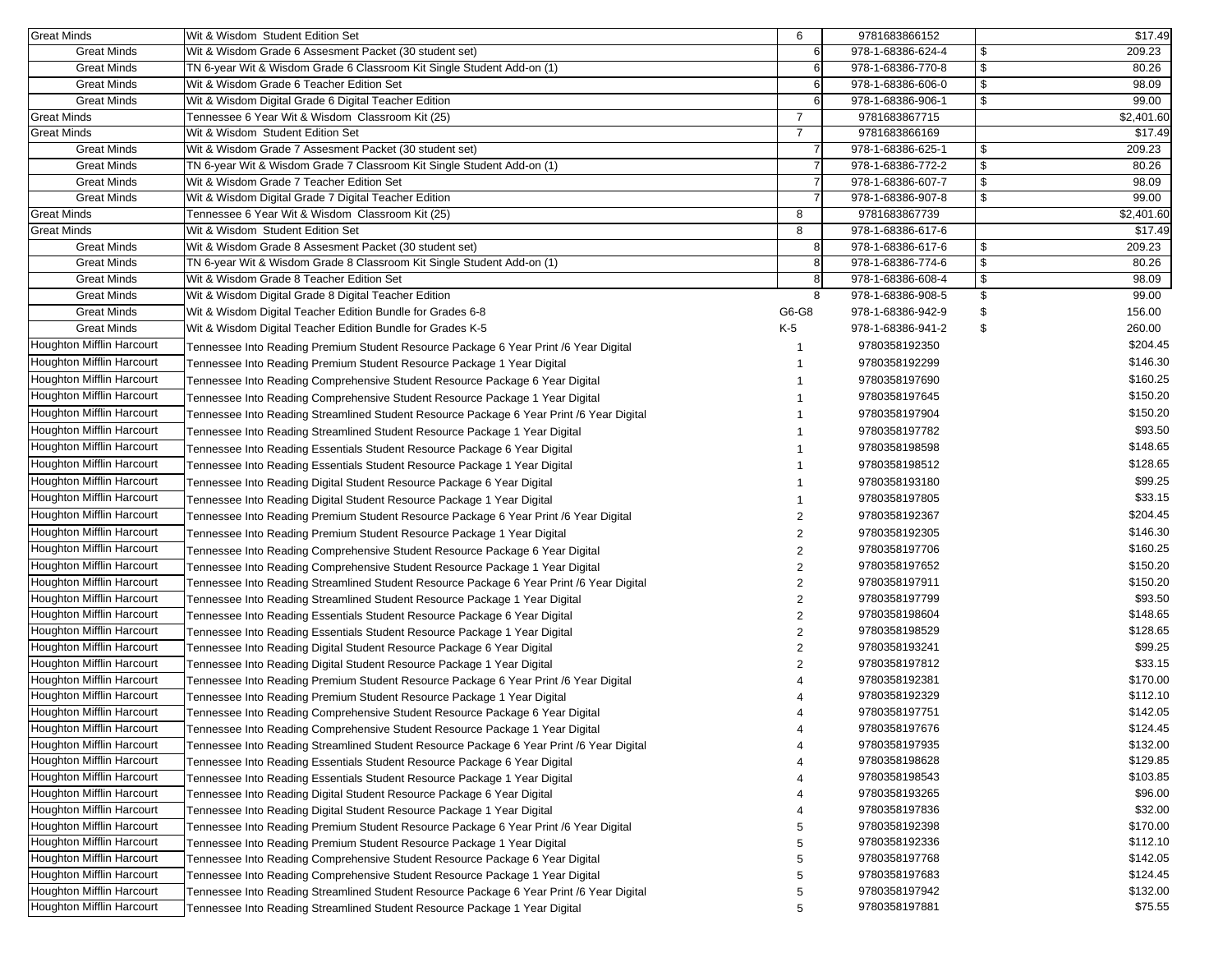| Houghton Mifflin Harcourt        | Tennessee Into Reading Essentials Student Resource Package 6 Year Digital                                    | 5              | 9780358198635 | \$129.85   |
|----------------------------------|--------------------------------------------------------------------------------------------------------------|----------------|---------------|------------|
| <b>Houghton Mifflin Harcourt</b> | Tennessee Into Reading Essentials Student Resource Package 1 Year Digital                                    | 5              | 9780358198574 | \$103.85   |
| Houghton Mifflin Harcourt        | Tennessee Into Reading Digital Student Resource Package 6 Year Digital                                       | 5              | 9780358193272 | \$96.00    |
| <b>Houghton Mifflin Harcourt</b> | Tennessee Into Reading Digital Student Resource Package 1 Year Digital                                       | 5              | 9780358197843 | \$32.00    |
| Houghton Mifflin Harcourt        | Tennessee Comprehensive Student Resource Package with Write In Student Edition 6 Year Print /6 Year Digital  | 6              | 9780358198741 | \$124.95   |
| <b>Houghton Mifflin Harcourt</b> | Tennessee Comprehensive Student Resource Package with Hardcover Student Edition 6 Year Print /6 Year Digital | 6              | 9780358198659 | \$124.95   |
| <b>Houghton Mifflin Harcourt</b> | Tennessee Comprehensive Student Resource Package with Write In Student Edition 1 Year Digital                | 6              | 9780358198673 | \$45.60    |
| Houghton Mifflin Harcourt        | Tennessee Comprehensive Student Resource Package with Hardcover Student Edition 1 Year Digital               | 6              | 9780358200505 | \$107.55   |
| Houghton Mifflin Harcourt        | Tennessee Class Set Student Resource Package 6 Year Digital                                                  | 6              | 9780358200758 | \$149.10   |
| <b>Houghton Mifflin Harcourt</b> | Tennessee Class Set Student Resource Package 1 Year Digital                                                  | 6              | 9780358200826 | \$99.45    |
| <b>Houghton Mifflin Harcourt</b> | Tennessee Digital Learning Student Resource Package 6 Year                                                   | 6              | 9780358199595 | \$97.45    |
| <b>Houghton Mifflin Harcourt</b> | Tennessee Digital Learning Student Resource Package with Novels 6 Year                                       | 6              | 9780358199731 | \$104.95   |
| Houghton Mifflin Harcourt        | Tennessee Digital Learning Student Resource Package 1 Year                                                   | 6              | 9780358199526 | \$32.50    |
| <b>Houghton Mifflin Harcourt</b> | Tennessee Digital Learning Student Resource Package with Novels 1 Year                                       | 6              | 9780358199663 | \$40.00    |
| <b>Houghton Mifflin Harcourt</b> | <b>Student Edition Hardcover 25 Pack</b>                                                                     | 6              | 9780358046554 | \$2,275.00 |
| Houghton Mifflin Harcourt        | <b>Student Edition Hardcover 5 Pack</b>                                                                      | 6              | 9781328611444 | \$455.00   |
| <b>Houghton Mifflin Harcourt</b> | Tennessee Comprehensive Student Resource Package with Write In Student Edition 6 Year Print /6 Year Digital  | $\overline{7}$ | 9780358198758 | \$124.95   |
|                                  |                                                                                                              |                |               |            |
| <b>Houghton Mifflin Harcourt</b> | Tennessee Comprehensive Student Resource Package with Hardcover Student Edition 6 Year Print /6 Year Digital | $\overline{7}$ | 9780358198666 | \$124.95   |
| Houghton Mifflin Harcourt        | Tennessee Comprehensive Student Resource Package with Write In Student Edition 1 Year Digital                | $\overline{7}$ | 9780358198680 | \$45.60    |
| <b>Houghton Mifflin Harcourt</b> | Tennessee Comprehensive Student Resource Package with Hardcover Student Edition 1 Year Digital               | $\overline{7}$ | 9780358200512 | \$107.55   |
| Houghton Mifflin Harcourt        | Tennessee Class Set Student Resource Package 6 Year Digital                                                  |                | 9780358200765 | \$149.10   |
| Houghton Mifflin Harcourt        | Tennessee Class Set Student Resource Package 1 Year Digital                                                  | 7              | 9780358200833 | \$99.45    |
| Houghton Mifflin Harcourt        | Tennessee Digital Learning Student Resource Package 6 Year                                                   | 7              | 9780358199601 | \$97.45    |
| Houghton Mifflin Harcourt        | Tennessee Digital Learning Student Resource Package with Novels 6 Year                                       | $\overline{7}$ | 9780358199748 | \$104.95   |
| Houghton Mifflin Harcourt        | Tennessee Digital Learning Student Resource Package 1 Year                                                   | $\overline{7}$ | 9780358199533 | \$32.50    |
| Houghton Mifflin Harcourt        | Tennessee Digital Learning Student Resource Package with Novels 1 Year                                       | 7              | 9780358199670 | \$40.00    |
| <b>Houghton Mifflin Harcourt</b> | <b>Student Edition Hardcover 25 Pack</b>                                                                     | 7              | 9780358046561 | \$2,275.00 |
| Houghton Mifflin Harcourt        | <b>Student Edition Hardcover 5 Pack</b>                                                                      | $\overline{7}$ | 9781328611451 | \$455.00   |
| Houghton Mifflin Harcourt        | Tennessee Comprehensive Student Resource Package with Write In Student Edition 6 Year Print /6 Year Digital  | 8              | 9780358198765 | \$124.95   |
| <b>Houghton Mifflin Harcourt</b> | Tennessee Comprehensive Student Resource Package with Hardcover Student Edition 6 Year Print /6 Year Digital | 8              | 9780358198956 | \$124.95   |
| <b>Houghton Mifflin Harcourt</b> | Tennessee Comprehensive Student Resource Package with Write In Student Edition 1 Year Digital                | 8              | 9780358198697 | \$45.60    |
| <b>Houghton Mifflin Harcourt</b> | Tennessee Comprehensive Student Resource Package with Hardcover Student Edition 1 Year Digital               | 8              | 9780358200529 | \$107.55   |
| Houghton Mifflin Harcourt        | Tennessee Class Set Student Resource Package 6 Year Digital                                                  | 8              | 9780358200772 | \$149.10   |
| <b>Houghton Mifflin Harcourt</b> | Tennessee Class Set Student Resource Package 1 Year Digital                                                  | 8              | 9780358200840 | \$99.45    |
| Houghton Mifflin Harcourt        | Tennessee Digital Learning Student Resource Package 6 Year                                                   | 8              | 9780358199618 | \$97.45    |
| Houghton Mifflin Harcourt        | Tennessee Digital Learning Student Resource Package with Novels 6 Year                                       | 8              | 9780358199755 | \$104.95   |
| Houghton Mifflin Harcourt        | Tennessee Digital Learning Student Resource Package 1 Year                                                   | 8              | 9780358199540 | \$32.50    |
| Houghton Mifflin Harcourt        | Tennessee Digital Learning Student Resource Package with Novels 1 Year                                       | 8              | 9780358199687 | \$40.00    |
| <b>Houghton Mifflin Harcourt</b> | <b>Student Edition Hardcover 25 Pack</b>                                                                     | 8              | 9780358046578 | \$2,275.00 |
|                                  | <b>Student Edition Hardcover 5 Pack</b>                                                                      | 8              | 9781328611468 | \$455.00   |
| <b>Houghton Mifflin Harcourt</b> |                                                                                                              | 9              | 9780358198772 | \$124.05   |
| Houghton Mifflin Harcourt        | Tennessee Comprehensive Student Resource Package with Write In Student Edition 6 Year Print /6 Year Digital  |                |               |            |
| Houghton Mifflin Harcourt        | Tennessee Comprehensive Student Resource Package with Hardcover Student Edition 6 Year Print /6 Year Digital | 9              | 9780358198963 | \$124.05   |
| <b>Houghton Mifflin Harcourt</b> | Tennessee Comprehensive Student Resource Package with Write In Student Edition 1 Year Digital                | 9              | 9780358198703 | \$42.40    |
| <b>Houghton Mifflin Harcourt</b> | Tennessee Comprehensive Student Resource Package with Hardcover Student Edition 1 Year Digital               | 9              | 9780358200536 | \$106.70   |
| <b>Houghton Mifflin Harcourt</b> | Tennessee Class Set Student Resource Package 6 Year Digital                                                  | 9              | 9780358200789 | \$116.65   |
| Houghton Mifflin Harcourt        | Tennessee Class Set Student Resource Package 1 Year Digital                                                  | 9              | 9780358200857 | \$64.95    |
| <b>Houghton Mifflin Harcourt</b> | Tennessee Digital Learning Student Resource Package 6 Year                                                   | 9              | 9780358199625 | \$89.45    |
| Houghton Mifflin Harcourt        | Tennessee Digital Learning Student Resource Package with Novels 6 Year                                       | 9              | 9780358199762 | \$96.95    |
| <b>Houghton Mifflin Harcourt</b> | Tennessee Digital Learning Student Resource Package 1 Year                                                   | 9              | 9780358199557 | \$29.85    |
| <b>Houghton Mifflin Harcourt</b> | Tennessee Digital Learning Student Resource Package with Novels 1 Year                                       | 9              | 9780358199694 | \$37.35    |
| <b>Houghton Mifflin Harcourt</b> | Student Edition Hardcover 25 Pack                                                                            | 9              | 9780358046585 | \$2,375.00 |
| Houghton Mifflin Harcourt        | Student Edition Hardcover 5 Pack                                                                             | 9              | 9781328611475 | \$475.00   |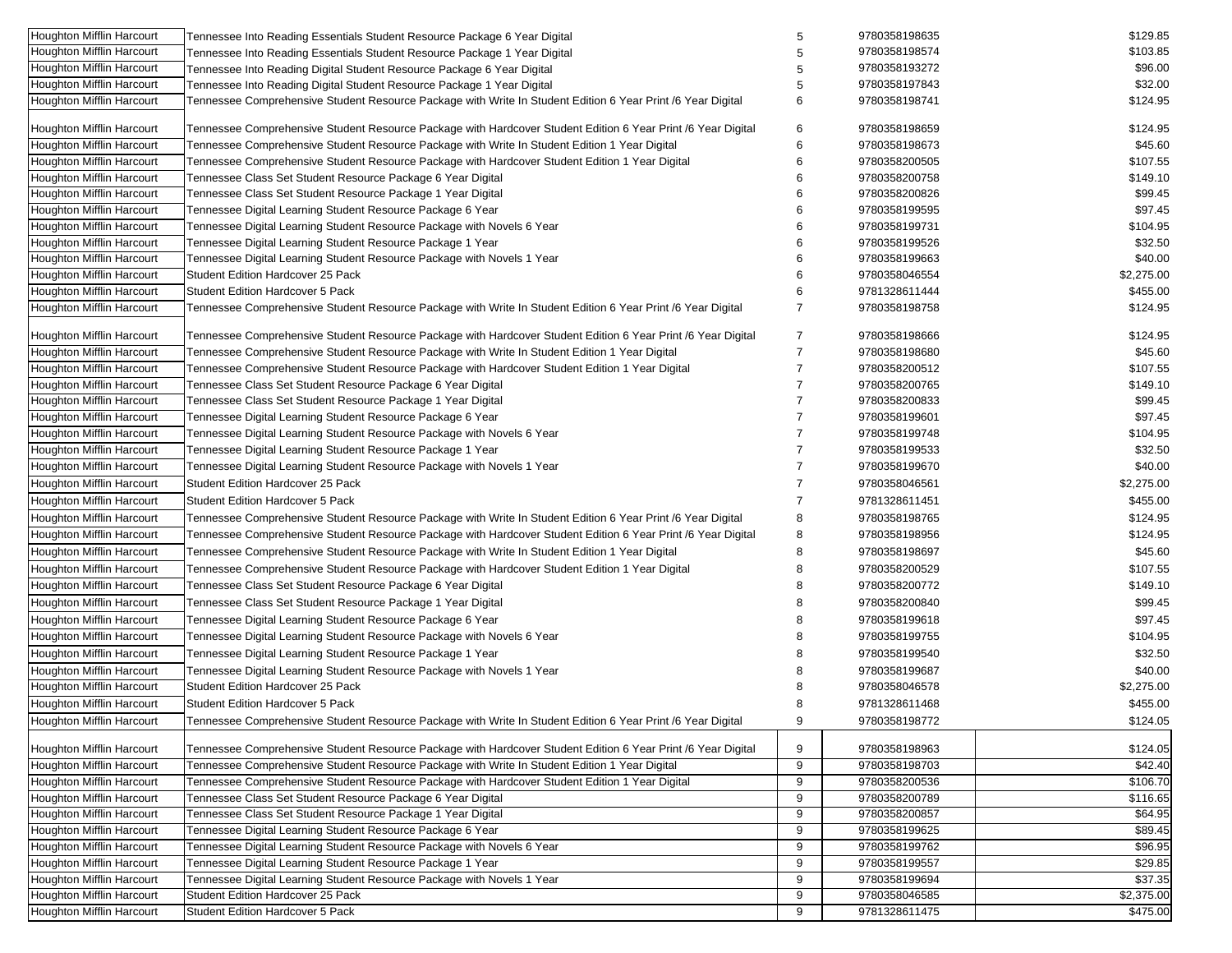| Houghton Mifflin Harcourt        | Tennessee Comprehensive Student Resource Package with Write In Student Edition 6 Year Print /6 Year Digital    | 10             | 9780358198789 | \$124.05   |
|----------------------------------|----------------------------------------------------------------------------------------------------------------|----------------|---------------|------------|
| <b>Houghton Mifflin Harcourt</b> | Tennessee Comprehensive Student Resource Package with Hardcover Student Edition 6 Year Print /6 Year Digital   | 10             | 9780358198970 | \$124.05   |
| Houghton Mifflin Harcourt        | Tennessee Comprehensive Student Resource Package with Write In Student Edition 1 Year Digital                  | 10             | 9780358198710 | \$42.40    |
| Houghton Mifflin Harcourt        | Tennessee Comprehensive Student Resource Package with Hardcover Student Edition 1 Year Digital                 | 10             | 9780358200543 | \$106.70   |
| Houghton Mifflin Harcourt        | Tennessee Class Set Student Resource Package 6 Year Digital                                                    | 10             | 9780358200796 | \$116.65   |
| Houghton Mifflin Harcourt        | Tennessee Class Set Student Resource Package 1 Year Digital                                                    | 10             | 9780358200864 | \$64.95    |
| <b>Houghton Mifflin Harcourt</b> | Tennessee Digital Learning Student Resource Package 6 Year                                                     | 10             | 9780358199632 | \$89.45    |
| Houghton Mifflin Harcourt        | Tennessee Digital Learning Student Resource Package with Novels 6 Year                                         | 10             | 9780358199779 | \$96.95    |
| Houghton Mifflin Harcourt        | Tennessee Digital Learning Student Resource Package 1 Year                                                     | 10             | 9780358199564 | \$29.85    |
| Houghton Mifflin Harcourt        | Tennessee Digital Learning Student Resource Package with Novels 1 Year                                         | 10             | 9780358199700 | \$37.35    |
| Houghton Mifflin Harcourt        | <b>Student Edition Hardcover 25 Pack</b>                                                                       | 10             | 9780358046592 | \$2,375.00 |
| Houghton Mifflin Harcourt        | Student Edition Hardcover 5 Pack 0                                                                             | 10             | 9781328611482 | \$475.00   |
| Houghton Mifflin Harcourt        | Tennessee Comprehensive Student Resource Package with Write In Student Edition 6 Year Print /6 Year Digital 1  | 11             | 9780358198796 | \$124.05   |
| Houghton Mifflin Harcourt        | Tennessee Comprehensive Student Resource Package with Hardcover Student Edition 6 Year Print /6 Year Digital 1 | 11             | 9780358200482 | \$124.05   |
| Houghton Mifflin Harcourt        | Tennessee Comprehensive Student Resource Package with Write In Student Edition 1 Year Digital 1                | 11             | 9780358198727 | \$42.40    |
| Houghton Mifflin Harcourt        | 1 Tennessee Comprehensive Student Resource Package with Hardcover Student Edition 1 Year Digital               | 11             | 9780358200550 | \$106.70   |
| Houghton Mifflin Harcourt        | Tennessee Class Set Student Resource Package 6 Year Digital 1                                                  | 11             | 9780358200802 | \$116.65   |
| Houghton Mifflin Harcourt        | Tennessee Class Set Student Resource Package 1 Year Digital 1                                                  | 11             | 9780358201212 | \$64.95    |
| <b>Houghton Mifflin Harcourt</b> | Tennessee Digital Learning Student Resource Package 6 Year 1                                                   | 11             | 9780358199649 | \$89.45    |
| Houghton Mifflin Harcourt        | Tennessee Digital Learning Student Resource Package with Novels 6 Year 1                                       | 11             | 9780358199786 | \$96.95    |
| Houghton Mifflin Harcourt        | Tennessee Digital Learning Student Resource Package 1 Year 1                                                   | 11             | 9780358199571 | \$29.85    |
| Houghton Mifflin Harcourt        | Tennessee Digital Learning Student Resource Package with Novels 1 Year 1                                       | 11             | 9780358199717 | \$37.35    |
| Houghton Mifflin Harcourt        | Student Edition Hardcover 25 Pack 1                                                                            | 11             | 9780358046608 | \$2,375.00 |
| Houghton Mifflin Harcourt        | Student Edition Hardcover 5 Pack 1                                                                             | 11             | 9781328611499 | \$475.00   |
| Houghton Mifflin Harcourt        | Student Edition Softcover Set Volume 1 & 2 1                                                                   | 11             | 9780358156383 | \$31.70    |
| <b>Houghton Mifflin Harcourt</b> | Tennessee Comprehensive Student Resource Package with Write In Student Edition 6 Year Print /6 Year Digital    | 12             | 9780358198802 | \$124.05   |
| Houghton Mifflin Harcourt        | Tennessee Comprehensive Student Resource Package with Hardcover Student Edition 6 Year Print /6 Year Digital   | 12             | 9780358200499 | \$124.05   |
| Houghton Mifflin Harcourt        | Tennessee Comprehensive Student Resource Package with Write In Student Edition 1 Year Digital                  | 12             | 9780358198734 | \$42.40    |
| Houghton Mifflin Harcourt        | Tennessee Comprehensive Student Resource Package with Hardcover Student Edition 1 Year Digital                 | 12             | 9780358200567 | \$106.70   |
| Houghton Mifflin Harcourt        | Tennessee Class Set Student Resource Package 6 Year Digital                                                    | 12             | 9780358200819 | \$116.65   |
| Houghton Mifflin Harcourt        | Tennessee Class Set Student Resource Package 1 Year Digital                                                    | 12             | 9780358201229 | \$64.95    |
| Houghton Mifflin Harcourt        | Fennessee Digital Learning Student Resource Package 6 Year                                                     | 12             | 9780358199656 | \$89.45    |
| Houghton Mifflin Harcourt        | Tennessee Digital Learning Student Resource Package with Novels 6 Year                                         | 12             | 9780358199793 | \$96.95    |
| Houghton Mifflin Harcourt        | Tennessee Digital Learning Student Resource Package 1 Year                                                     | 12             | 9780358199588 | \$29.85    |
| <b>Houghton Mifflin Harcourt</b> | Tennessee Digital Learning Student Resource Package with Novels 1 Year                                         | 12             | 9780358199724 | \$37.35    |
| Houghton Mifflin Harcourt        | Student Edition Hardcover 25 Pack                                                                              | 12             | 9780358046615 | \$2,375.00 |
| Houghton Mifflin Harcourt        | <b>Student Edition Hardcover 5 Pack</b>                                                                        | 12             | 9781328611505 | \$475.00   |
| <b>Houghton Mifflin Harcourt</b> | Student Edition Softcover Set Volume 1 & 2                                                                     | 12             | 9780358156390 | \$31.70    |
| Houghton Mifflin Harcourt        | Tennessee Into Reading Premium Student Resource Package 6 Year Print /6 Year Digital                           | Κ              | 9780358172017 | \$231.15   |
| Houghton Mifflin Harcourt        | Tennessee Into Reading Premium Student Resource Package 1 Year Digital                                         | Κ              | 9780358192282 | \$172.55   |
| <b>Houghton Mifflin Harcourt</b> | Tennessee Into Reading Streamlined Student Resource Package 6 Year Print /6 Year Digital                       | Κ              | 9780358197898 | \$165.35   |
| Houghton Mifflin Harcourt        | Tennessee Into Reading Streamlined Student Resource Package 1 Year Digital                                     | Κ              | 9780358197775 | \$108.20   |
| <b>Houghton Mifflin Harcourt</b> | Tennessee Into Reading Essentials Student Resource Package 6 Year Digital                                      | Κ              | 9780358198581 | \$158.35   |
| Houghton Mifflin Harcourt        | Tennessee Into Reading Essentials Student Resource Package 1 Year Digital                                      | Κ              | 9780358197980 | \$149.45   |
| Houghton Mifflin Harcourt        | Tennessee Into Reading Digital Student Resource Package 6 Year Digital                                         | Κ              | 9780358193173 | \$105.15   |
| Houghton Mifflin Harcourt        | Tennessee Into Reading Digital Student Resource Package 1 Year Digital                                         | Κ              | 9780358198567 | \$35.10    |
| Houghton Mifflin Harcourt        | IRead Student Access 6 Year Digital -2                                                                         | Κ              | 9780358113799 | \$100.00   |
| LearnZillion                     | LearnZillion EL Education Language Arts 1 Year Site License                                                    | $\overline{1}$ | 9781949732528 | \$19.00    |
| LearnZillion                     | LearnZillion EL Education Language Arts 3 Year Site License                                                    | $\overline{1}$ | 9781949732580 | \$55.50    |
| LearnZillion                     | LearnZillion EL Education Language Arts 5 Year Site License                                                    | $\overline{1}$ | 9781949732641 | \$90.00    |
| LearnZillion                     | LearnZillion EL Education Language Arts 1 Year Site License                                                    | $\overline{2}$ | 9781949732535 | \$19.00    |
| LearnZillion                     | LearnZillion EL Education Language Arts 3 Year Site License                                                    | 2              | 9781949732597 | \$55.50    |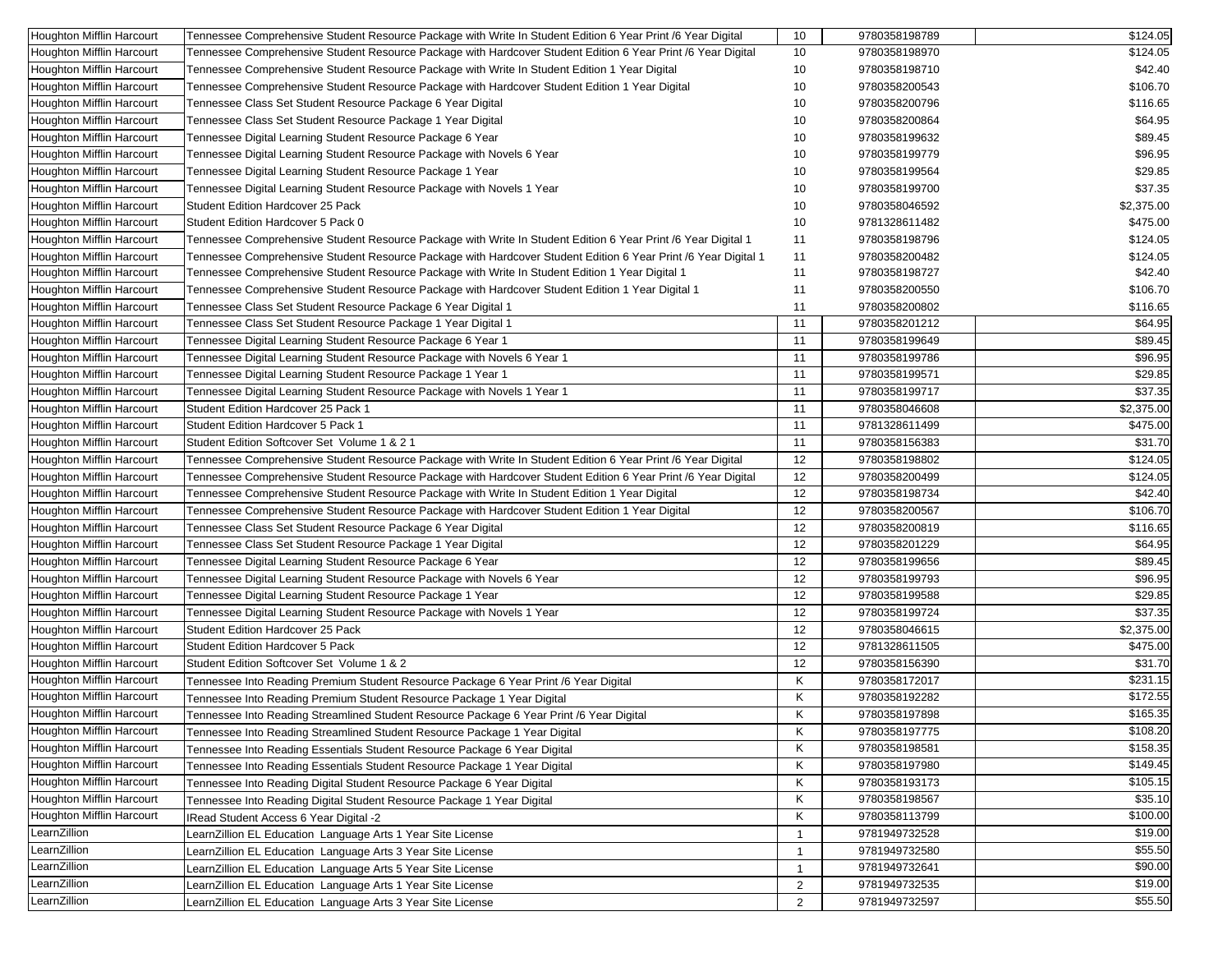| LearnZillion | LearnZillion EL Education Language Arts 5 Year Site License           | 2                       | 9781949732658 | \$90.00  |
|--------------|-----------------------------------------------------------------------|-------------------------|---------------|----------|
| LearnZillion | LearnZillion EL Education Language Arts 1 Year Site License           | 3                       | 9781949732542 | \$19.00  |
| LearnZillion | LearnZillion EL Education Language Arts 3 Year Site License           | 3                       | 9781949732603 | \$55.50  |
| LearnZillion | LearnZillion EL Education Language Arts 5 Year Site License           | 3                       | 9781949732665 | \$90.00  |
| LearnZillion | LearnZillion Guidebooks Language Arts 1 Year Site License             | 3                       | 9781949732337 | \$14.00  |
| LearnZillion | LearnZillion Guidebooks Language Arts 3 Year Site License             | 3                       | 9781949732399 | \$40.00  |
| LearnZillion | LearnZillion Guidebooks Language Arts 5 Year Stie License             | 3                       | 9781949732450 | \$66.50  |
| LearnZillion | LearnZillion EL Education Language Arts 1 Year Site License           | $\overline{4}$          | 9781949732559 | \$19.00  |
| LearnZillion | LearnZillion EL Education Language Arts 3 Year Site License           | 4                       | 9781949732610 | \$55.50  |
| LearnZillion | LearnZillion EL Education Language Arts 5 Year Site License           | $\overline{4}$          | 9781949732672 | \$90.00  |
| LearnZillion | LearnZillion Guidebooks Language Arts 1 Year Site License             | 4                       | 9781949732344 | \$14.00  |
| LearnZillion | LearnZillion Guidebooks Language Arts 3 Year Site License             | $\overline{4}$          | 9781949732405 | \$40.00  |
| LearnZillion | LearnZillion Guidebooks Language Arts 5 Year Stie License             | $\overline{4}$          | 9781949732467 | \$66.50  |
| LearnZillion | LearnZillion EL Education Language Arts 1 Year Site License           | $\sqrt{5}$              | 9781949732566 | \$19.00  |
| LearnZillion | LearnZillion EL Education Language Arts 3 Year Site License           | 5                       | 9781949732627 | \$55.50  |
| LearnZillion | LearnZillion EL Education Language Arts 5 Year Site License           | 5                       | 9781949732689 | \$90.00  |
| LearnZillion | LearnZillion Guidebooks Language Arts 1 Year Site License             | $\sqrt{5}$              | 9781949732351 | \$14.00  |
| LearnZillion | LearnZillion Guidebooks Language Arts 3 Year Site License             | 5                       | 9781949732412 | \$40.00  |
| LearnZillion | LearnZillion Guidebooks Language Arts 5 Year Stie License             | $\overline{5}$          | 9781949732474 | \$66.50  |
| LearnZillion | LearnZillion Guidebooks Language Arts                                 | 6                       | 9781949732368 | \$14.00  |
| LearnZillion | LearnZillion Guidebooks Language Arts                                 | 6                       | 9781949732429 | \$40.00  |
| _earnZillion | LearnZillion Guidebooks Language Arts                                 | 6                       | 9781949732481 | \$66.50  |
| LearnZillion | LearnZillion Guidebooks Language Arts                                 | $\overline{7}$          | 9781949732375 | \$14.00  |
| LearnZillion | LearnZillion Guidebooks Language Arts                                 | $\overline{7}$          | 9781949732436 | \$40.00  |
| LearnZillion | LearnZillion Guidebooks Language Arts                                 | $\overline{7}$          | 9781949732498 | \$66.50  |
| LearnZillion | LearnZillion Guidebooks Language Arts                                 | 8                       | 9781949732382 | \$14.00  |
| _earnZillion | LearnZillion Guidebooks Language Arts                                 | 8                       | 9781949732443 | \$40.00  |
| LearnZillion | LearnZillion Guidebooks Language Arts                                 | 8                       | 9781949732504 | \$66.50  |
| LearnZillion | LearnZillion EL Education Language Arts 1 Year Site License           | K                       | 9781949732511 | \$19.00  |
| LearnZillion | LearnZillion EL Education Language Arts 3 Year Site License           | K                       | 9781949732573 | \$55.50  |
| LearnZillion | LearnZillion EL Education Language Arts 5 Year Site License           | K                       | 9781949732634 | \$90.00  |
| McGraw-Hill  | Wonders Grade 1 Reading/ Writing Companion Package                    | $\overline{1}$          | 9780076899982 | \$22.50  |
| McGraw-Hill  | Wonders Grade 1 Reading/ Writing Companion, Unit 1                    | $\overline{1}$          | 9780079018465 | \$3.75   |
| McGraw-Hill  | Wonders Grade 1 Reading/ Writing Companion, Unit 2                    | $\mathbf{1}$            | 9780079017925 | \$3.75   |
| McGraw-Hill  | Wonders Grade 1 Reading/ Writing Companion, Unit 3                    | $\overline{1}$          | 9780079017949 | \$3.75   |
| McGraw-Hill  | Wonders Grade 1 Reading/ Writing Companion, Unit 4                    | $\overline{1}$          | 9780079017970 | \$3.75   |
| McGraw-Hill  | Wonders Grade 1 Reading/ Writing Companion, Unit 5                    | $\overline{1}$          | 9780079018014 | \$3.75   |
| McGraw-Hill  | Wonders Grade 1 Reading/ Writing Companion, Unit 6                    | $\overline{1}$          | 9780079018052 | \$3.75   |
| McGraw-Hill  | Wonders Grade 1 Literature Anthology Package                          | $\overline{1}$          | 9780076897926 | \$144.12 |
| McGraw-Hill  | Wonders Grade 1 Literature Anthology, Unit 1                          | $\mathbf{1}$            | 9780079066312 | \$24.03  |
| McGraw-Hill  | Wonders Grade 1 Literature Anthology, Unit 2                          | $\overline{\mathbf{1}}$ | 9780079066329 | \$24.03  |
| McGraw-Hill  | Wonders Grade 1 Literature Anthology, Unit 3                          | $\overline{1}$          | 9780079066336 | \$24.03  |
| McGraw-Hill  | Wonders Grade 1 Literature Anthology, Units 4-6                       | $\overline{1}$          | 9780079018120 | \$72.06  |
| McGraw-Hill  | Reading/Writing Companion and Literature Anthology                    | $\overline{1}$          | 9780076992706 | \$231.72 |
| McGraw-Hill  | Year Subscription, Reading/Writing Companion and Literature Anthology | -1                      | 9780077034856 | \$253.14 |
| McGraw-Hill  | Wonders Big Universe Subscription - 1 student, 6-Year                 | -1                      | 9780077002138 | \$21.42  |
| McGraw-Hill  | Wonders Grade 1 Student Workspace, 6-Year Subscription                | -1                      | 9780079016287 | \$146.88 |
| McGraw-Hill  | Wonders Grade 1 Student Workspace, 1-Year Subscription                | $\overline{1}$          | 9780079018649 | \$44.07  |
| McGraw-Hill  | Wonders Grade 1 Tennessee UTRP Package                                | -1                      | 9780076970575 | \$0.00   |
| McGraw-Hill  | Wonders Grade 1 Tennessee UTRP with Big Universe                      | -1                      | 9780077032180 | \$0.00   |
| McGraw-Hill  | Wonders Grade 1 Teacher Workspace, 6-Year Subscription                | $\overline{1}$          | 9780079016478 | \$642.30 |
| McGraw-Hill  | Wonders Grade 1 Teacher Workspace, 1-Year Subscription                |                         | 9780079018335 | \$481.74 |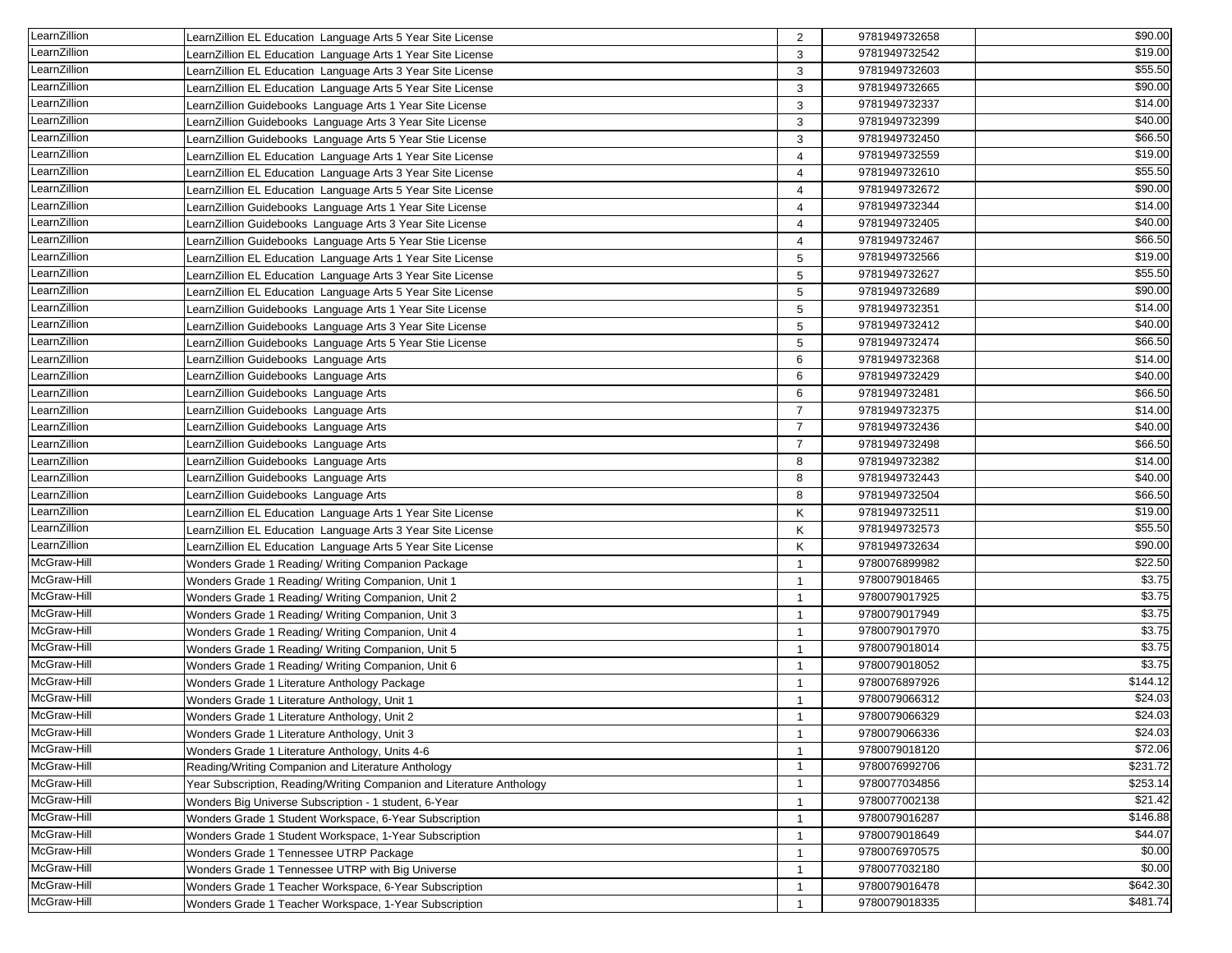| McGraw-Hill | Wonders Big Universe Teacher Subscription, 6-Year                                                        | $\overline{1}$          | 9780077002060 | \$0.00              |
|-------------|----------------------------------------------------------------------------------------------------------|-------------------------|---------------|---------------------|
| McGraw-Hill | Wonders Big Universe Stand-Alone Teacher Subscription, 6-Year                                            | -1                      | 9780077012496 | \$21.42             |
| McGraw-Hill | Wonders Grade 1 Tennessee Teachers Edition Package                                                       | $\overline{1}$          | 9780076946891 | \$616.59            |
| McGraw-Hill | Wonders Grade 1 Teacher's Edition, Unit 1                                                                | $\mathbf{1}$            | 9780079016652 | \$102.81            |
| McGraw-Hill | Wonders Grade 1 Teacher's Edition, Unit 2                                                                | -1                      | 9780079016676 | \$102.81            |
| McGraw-Hill | Wonders Grade 1 Teacher's Edition, Unit 3                                                                | $\mathbf{1}$            | 9780079016683 | \$102.81            |
| McGraw-Hill | Wonders Grade 1 Teacher's Edition, Unit 4                                                                | -1                      | 9780079016713 | \$102.81            |
| McGraw-Hill | Wonders Grade 1 Teacher's Edition, Unit 5                                                                | -1                      | 9780079016720 | \$102.81            |
| McGraw-Hill | Wonders Grade 1 Teacher's Edition, Unit 6                                                                | $\overline{1}$          | 9780079016737 | \$102.81            |
| McGraw-Hill | Wonders Grade 1 TN Snap In Tabs                                                                          | -1                      | 9780077038090 | \$150.00            |
| McGraw-Hill | Wonders Grade 1 Practice Book BLM                                                                        | -1                      | 9780079016942 | \$63.33             |
| McGraw-Hill | Wonders Grade 1 Progress Monitoring Assessments                                                          | $\mathbf{1}$            | 9780079017017 | \$59.88             |
| McGraw-Hill | Wonders Grade 1 Unit Assessment                                                                          | $\overline{1}$          | 9780079017567 | \$117.81            |
| McGraw-Hill | Wonders Grade 1 Benchmark Assessment                                                                     | $\overline{1}$          | 9780079066428 | \$71.16             |
| McGraw-Hill | Wonders Grade 1 Leveled Reader Lesson Cards                                                              | $\overline{1}$          | 9780076953653 | \$78.81             |
| McGraw-Hill | Wonders Grade 1 Leveled Reader Package, 1 of 30 Approaching                                              |                         | 9780076897902 | \$197.34            |
| McGraw-Hill | Wonders Grade 1 Leveled Reader Package, 6 of 30 Approaching                                              | -1                      | 9780076897919 | \$1,025.46          |
| McGraw-Hill | Wonders Grade 1 Leveled Reader Package, 1 of 30 On-Level                                                 | $\mathbf{1}$            | 9780076897735 | \$197.34            |
| McGraw-Hill | Wonders Grade 1 Leveled Reader Package, 6 of 30 On-Level                                                 | $\overline{1}$          | 9780076897742 | \$1,025.46          |
| McGraw-Hill | Wonders Grade 1 Leveled Reader Package, 1 of 30 Beyond                                                   | $\overline{1}$          | 9780076897315 | \$197.34            |
| McGraw-Hill | Wonders Grade 1 Leveled Reader Package, 6 of 30 Beyond                                                   | $\mathbf{1}$            | 9780076897322 | \$1,025.46          |
| McGraw-Hill | Wonders Grade 1 Leveled Reader Package, 1 of 30 ELL                                                      |                         | 9780076897506 | \$197.34            |
| McGraw-Hill | Wonders Grade 1 Leveled Reader Package, 6 of 30 ELL                                                      | $\overline{1}$          | 9780076897513 | \$1,025.46          |
| McGraw-Hill | Wonders Grade 1 Genre Read Aloud Book                                                                    | $\overline{1}$          | 9780078982200 | \$52.53             |
| McGraw-Hill |                                                                                                          | $\overline{1}$          | 9780021195589 | \$134.25            |
| McGraw-Hill | Wonders Grade 1 High Frequency Word Cards<br>Wonders Grades K-2 Newcomer Cards                           | $\overline{1}$          | 9780076801480 | \$106.92            |
| McGraw-Hill | Wonders Grades K-2 Newcomers Teacher Guide                                                               |                         | 9780021314959 | \$111.45            |
| McGraw-Hill |                                                                                                          | -1                      | 9780021195374 | \$75.93             |
| McGraw-Hill | Wonders Grade 1 Visual Vocabulary Cards                                                                  | -1                      | 9780076839742 | \$137.76            |
| McGraw-Hill | Wonders Grade 1 Interactive Read Aloud Cards                                                             | $\mathbf{1}$            | 9780079017826 | \$313.23            |
| McGraw-Hill | Wonders Grade 1 Retelling Cards<br>Wonders Grades K-2 Photo Cards                                        | $\overline{\mathbf{1}}$ | 9780021195596 | \$191.85            |
| McGraw-Hill |                                                                                                          | $\overline{1}$          | 9780021195565 | \$67.47             |
| McGraw-Hill | Wonders Grades K-6 Sound Spelling Cards - Small                                                          | $\mathbf{1}$            | 9780076768097 | \$138.42            |
| McGraw-Hill | Wonders Grades K-6 Sound Spelling Cards - Large                                                          | $\mathbf{1}$<br>-1      | 9780021195213 | \$205.11            |
| McGraw-Hill | Wonders Grade 1 Workstation Activity Cards Package<br>Wonders Grades K-5 Instructional Routines Handbook | $\overline{1}$          | 9780076979073 | $\overline{$61.80}$ |
| McGraw-Hill | Wonders Grades K-5 Placement and Diagnostic Assessment                                                   | $\overline{1}$          | 9780079017642 | \$87.00             |
| McGraw-Hill | Wonders Grade 1 Decodable Readers 6 ea. of 6 Package                                                     | $\mathbf{1}$            | 9780076977321 | \$421.35            |
| McGraw-Hill | Wonders Grade 1 Classroom Trade Book Library                                                             | $\overline{1}$          | 9780076905881 | \$306.30            |
| McGraw-Hill | Wonders Grades K-5 Teach it Your Way Tab in Sleeve                                                       | $\overline{1}$          | 9780076992218 | \$21.63             |
| McGraw-Hill | Wonders Grade 1 Language Transfers Handbook                                                              | -1                      | 9780079065933 | \$33.99             |
| McGraw-Hill | Wonders Grade K-1 Response Board                                                                         | $\overline{1}$          | 9780021195572 | \$109.65            |
| McGraw-Hill | Wonders Grades K-1 Teaching Posters                                                                      |                         | 9780021195299 | \$73.86             |
| McGraw-Hill | Wonders Grade K-1 English Learners Language Development Practice BLM                                     | $\overline{1}$          | 9780021314232 | \$103.05            |
| McGraw-Hill | Wonders Grade 1 Literature Big Book Package (16 Books)                                                   | $\overline{1}$          | 9780021195244 | \$915.87            |
| McGraw-Hill | Wonders Grade 1 Literature Big Book 1: This School Year Will Be the Best                                 | $\mathbf{1}$            | 9780021195886 | \$60.33             |
| McGraw-Hill | Wonders Grade 1 Literature Big Book 2: Alicia's Happy Day                                                | $\overline{1}$          | 9780021195893 | \$60.33             |
| McGraw-Hill | Wonders Grade 1 Literature Big Book 3: Cool Dog, School Dog                                              | $\mathbf{1}$            | 9780021195909 | \$60.33             |
| McGraw-Hill | Wonders Grade 1 Literature Big Book 4: Friends All Around                                                | -1                      | 9780021195916 | \$60.33             |
| McGraw-Hill | Wonders Grade 1 Literature Big Book 5: Move!                                                             | -1                      | 9780021195923 | \$60.33             |
| McGraw-Hill | Wonders Grade 1 Literature Big Book 6: Millie Waits for the Mail [U2W1]                                  | -1                      | 9780021195930 | \$60.33             |
| McGraw-Hill | Wonders Grade 1 Literature Big Book 7: Three Little Dassies [U2W2]                                       | $\mathbf{1}$            | 9780021195947 | \$60.33             |
| McGraw-Hill | Wonders Grade 1 Literature Big Book 8: Babies in the Bayou [U2W3]                                        | -1                      | 9780021195954 | \$60.33             |
| McGraw-Hill | Wonders Grade 1 Literature Big Book 9: The Story of Martin Luther King Jr. [U2W4}                        |                         | 9780021195961 | \$60.33             |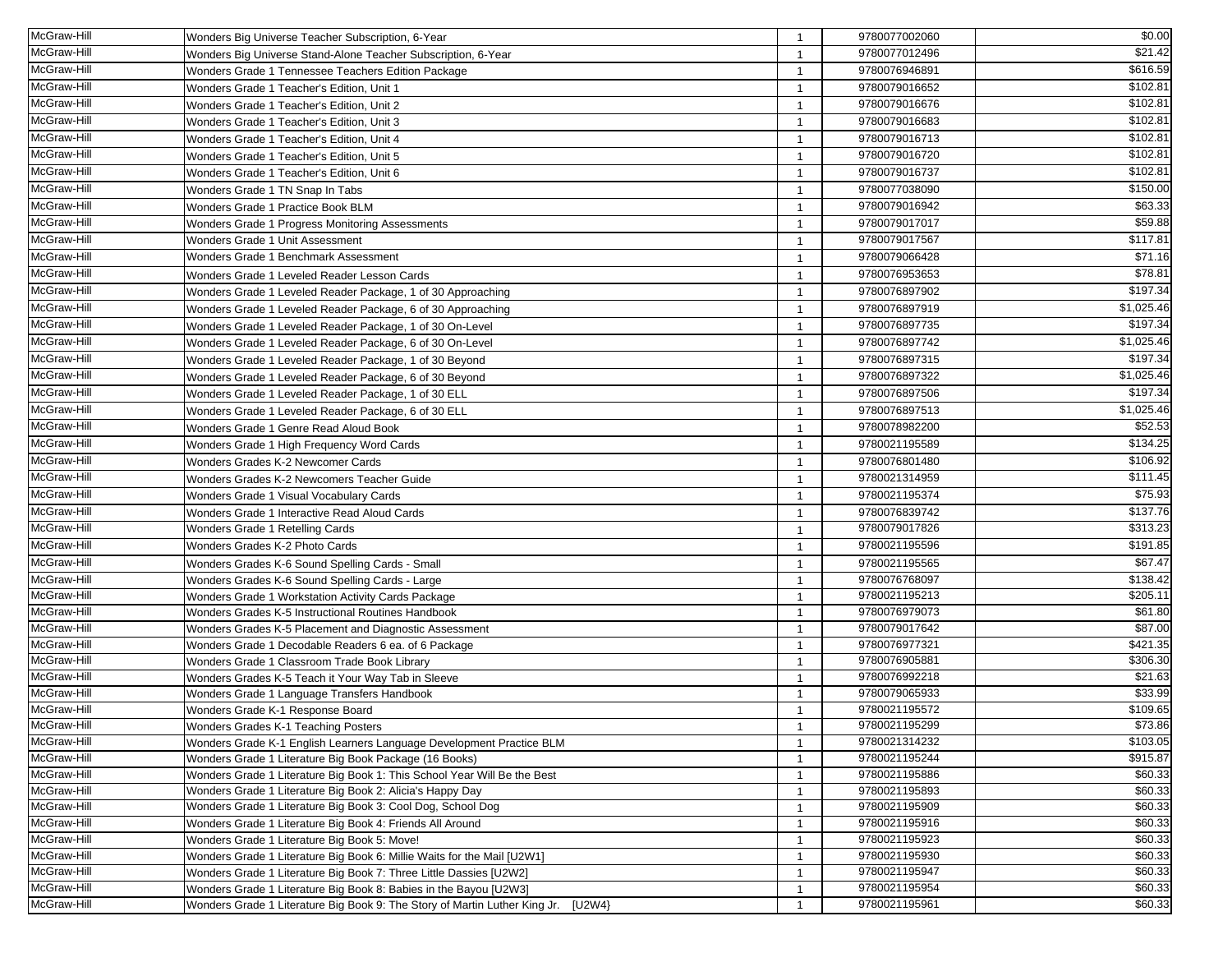| McGraw-Hill | Wonders Grade 1 Literature Big Book 10: Me on the Map [U2W5]                                                          | $\overline{1}$ | 9780021195978 | \$60.33             |
|-------------|-----------------------------------------------------------------------------------------------------------------------|----------------|---------------|---------------------|
| McGraw-Hill | Wonders Grade 1 Literature Big Book 11: A Second is a Hiccup                                                          | -1             | 9780021195985 | \$60.33             |
| McGraw-Hill | Wonders Grade 1 Literature Big Book 12: Mystery Vine: A Pumpkin Surprise                                              | $\overline{1}$ | 9780021195992 | \$60.33             |
| McGraw-Hill | Wonders Grade 1 Literature Big Book 13: Interrupting Chicken [U3W3]                                                   | $\overline{1}$ | 9780021232208 | \$60.33             |
| McGraw-Hill | Wonders Grade 1 Literature Big Book 14 : The Last Train [U3W4]                                                        | $\overline{1}$ | 9780021196012 | \$60.33             |
| McGraw-Hill | Wonders Grade 1 Literature Big Book 15: Where Does Food Come From? [U3W5]                                             | $\overline{1}$ | 9780021195145 | \$60.33             |
| McGraw-Hill | Wonders Grade 1 Decodable Reader Package                                                                              | $\overline{1}$ | 9780076897995 | \$70.92             |
| McGraw-Hill | Wonders Grade 1 Decodable Readers, Volume 1                                                                           | $\overline{1}$ | 9780021318728 | \$11.85             |
| McGraw-Hill | Wonders Grade 1 Decodable Readers, Volume 2                                                                           | $\overline{1}$ | 9780021324965 | $\overline{$11.85}$ |
| McGraw-Hill | Wonders Grade 1 Decodable Readers, Volume 3                                                                           | $\overline{1}$ | 9780021306633 | \$11.85             |
| McGraw-Hill | Wonders Grade 1 Decodable Readers, Volume 4                                                                           | $\overline{1}$ | 9780021325238 | \$11.85             |
| McGraw-Hill | Wonders Grade 1 Decodable Readers, Volume 5                                                                           | $\overline{1}$ | 9780021320349 | \$11.85             |
| McGraw-Hill | Wonders Grade 1 Decodable Readers, Volume 6                                                                           | $\overline{1}$ | 9780076867103 | \$11.85             |
| McGraw-Hill | Wonders Grade 2 Reading/Writing Companion Package                                                                     | 2              | 9780076899999 | \$22.50             |
| McGraw-Hill | Wonders Grade 2 Reading/Writing Companion Unit 1                                                                      | $\overline{2}$ | 9780079018489 | \$3.75              |
| McGraw-Hill | Wonders Grade 2 Reading/Writing Companion Unit 2                                                                      | 2              | 9780079018076 | \$3.75              |
| McGraw-Hill | Wonders Grade 2 Reading/Writing Companion Unit 3                                                                      | $\overline{2}$ | 9780079018113 | \$3.75              |
| McGraw-Hill | Wonders Grade 2 Reading/Writing Companion Unit 4                                                                      | 2              | 9780079018144 | \$3.75              |
| McGraw-Hill | Wonders Grade 2 Reading/Writing Companion Unit 5                                                                      | $\overline{2}$ | 9780079018182 | \$3.75              |
| McGraw-Hill | Wonders Grade 2 Reading/Writing Companion Unit 6                                                                      | 2              | 9780079018205 | \$3.75              |
| McGraw-Hill | Wonders Grade 2 Literature Anthology                                                                                  | 2              | 9780079018151 | \$82.26             |
| McGraw-Hill | Wonders Grade 2 Student Bundle with 6-Year Subscription, Includes: Student Workspace 6-Year Subscription,             |                |               | \$157.08            |
|             | Reading/Writing Companion and Literature Anthology                                                                    | 2              | 9780076992713 |                     |
| McGraw-Hill | Wonders 2020 Grade 2 Student Bundle, Includes: Big Universe (1 student) 6-Year Subscription, Student Workspace 6-Year |                |               | \$178.47            |
|             | Subscription, Reading/Writing Companion and Literature Anthology                                                      | $\overline{2}$ | 9780077034863 |                     |
| McGraw-Hill | Wonders Big Universe Subscription - 1 student, 6-Year                                                                 | 2              | 9780077002138 | \$21.42             |
| McGraw-Hill | Wonders Grade 2 Student Workspace, 6-Year Subscription                                                                | 2              | 9780079016294 | \$83.85             |
| McGraw-Hill | Wonders Grade 2 Student Workspace, 1-Year Subscription                                                                | 2              | 9780079018663 | \$25.14             |
| McGraw-Hill | Wonders Grade 2 Tennessee UTRP Package                                                                                | $\overline{2}$ | 9780076970612 | \$0.00              |
| McGraw-Hill | Wonders Grade 2 Tennessee UTRP with Big Universe                                                                      | 2              | 9780077032203 | \$0.00              |
| McGraw-Hill | Wonders Grade 2 Teacher Workspace, 6-Year Subscription                                                                | $\overline{2}$ | 9780079016492 | \$642.30            |
| McGraw-Hill | Wonders Grade 2 Teacher Workspace, 1-Year Subscription                                                                | 2              | 9780079018502 | \$481.74            |
| McGraw-Hill | Wonders Big Universe teacher subscription, 6-Year                                                                     | 2              | 9780077002060 | \$0.00              |
| McGraw-Hill | Wonders Big Universe Stand-Alone Teacher Subscription, 6-Year                                                         | 2              | 9780077012496 | \$21.42             |
| McGraw-Hill | Wonders Grade 2 Tennessee Teachers Edition Package                                                                    | $\overline{2}$ | 9780076946921 | \$616.59            |
| McGraw-Hill | Wonders Grade 2 Teacher's Edition Unit 1                                                                              | 2              | 9780079016768 | \$102.21            |
| McGraw-Hill | Wonders Grade 2 Teacher's Edition Unit 2                                                                              | 2              | 9780079016775 | \$102.21            |
| McGraw-Hill | Wonders Grade 2 Teacher's Edition Unit 3                                                                              | 2              | 9780079016782 | \$102.21            |
| McGraw-Hill | Wonders Grade 2 Teacher's Edition Unit 4                                                                              | 2              | 9780079016812 | \$102.21            |
| McGraw-Hill | Wonders Grade 2 Teacher's Edition Unit 5                                                                              | 2              | 9780079016829 | \$102.21            |
| McGraw-Hill | Wonders Grade 2 Teacher's Edition Unit 6                                                                              | 2              | 9780079016836 | \$102.21            |
| McGraw-Hill | Wonders Grade 2 TN Snap In Tabs                                                                                       | 2              | 9780077038106 | \$150.00            |
| McGraw-Hill | Wonders Grade 2 Practice Book BLM                                                                                     | $\overline{2}$ | 9780079016959 | \$63.33             |
| McGraw-Hill | Wonders Grade 2 Progress Monitoring Assessments                                                                       | 2              | 9780079017475 | \$59.88             |
| McGraw-Hill | Wonders Grade 2 Unit Assessment                                                                                       | 2              | 9780079017574 | \$96.18             |
| McGraw-Hill | Wonders Grade 2 Tennessee Benchmark Assessment                                                                        | 2              | 9780076947072 | \$69.75             |
| McGraw-Hill | Wonders Grade 2 Leveled Reader Lesson Cards                                                                           | 2              | 9780076953660 | \$78.03             |
| McGraw-Hill | Wonders Grade 2 Leveled Reader Package 1 of 30 Approaching                                                            | $\overline{2}$ | 9780076897568 | \$197.34            |
| McGraw-Hill | Wonders Grade 2 Leveled Reader Package 6 of 30 Approaching                                                            | 2              | 9780076897582 | \$1,025.46          |
| McGraw-Hill | Wonders Grade 2 Leveled Reader Package 1 of 30 On-Level                                                               | 2              | 9780076897766 | \$197.34            |
| McGraw-Hill | Wonders Grade 2 Leveled Reader Package 6 of 30 On-Level                                                               | 2              | 9780076897773 | \$1,025.46          |
| McGraw-Hill | Wonders Grade 2 Leveled Reader Package 1 of 30 Beyond                                                                 | $\overline{2}$ | 9780076897339 | \$197.34            |
| McGraw-Hill | Wonders Grade 2 Leveled Reader Package 6 of 30 Beyond                                                                 | 2              | 9780076897360 | \$1,025.46          |
| McGraw-Hill | Wonders Grade 2 Leveled Reader Package 1 of 30 ELL                                                                    | $\overline{2}$ | 9780076897544 | \$197.34            |
| McGraw-Hill | Wonders Grade 2 Leveled Reader Package 6 of 30 ELL                                                                    | 2              | 9780076897551 | \$1,025.46          |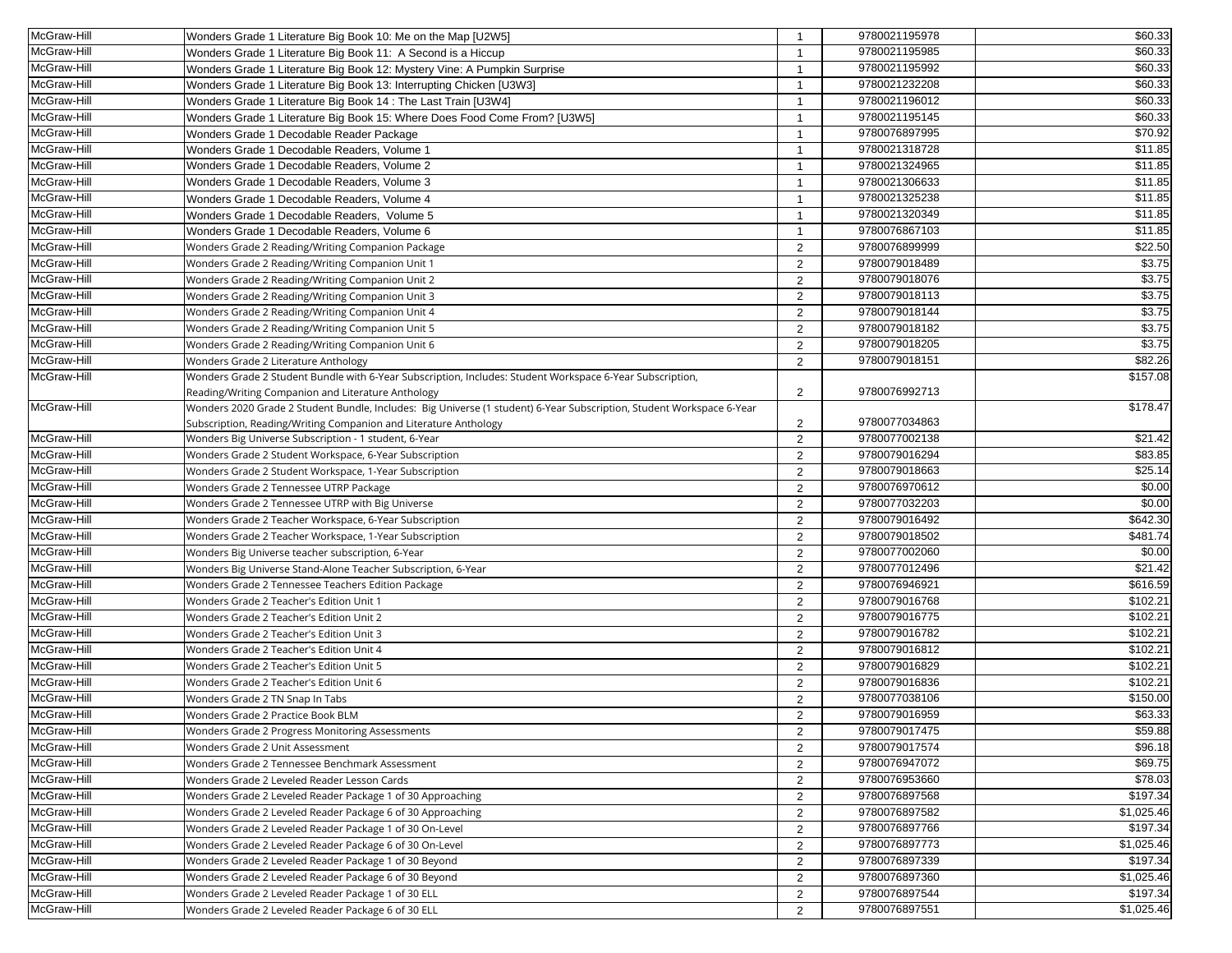| McGraw-Hill | Wonders Grade 2 High Frequency Word Cards                                                                             | 2              | 9780021190225 | \$134.25 |
|-------------|-----------------------------------------------------------------------------------------------------------------------|----------------|---------------|----------|
| McGraw-Hill | Reading Wonders for English Learners Newcomer Teacher Guide Grades K-2                                                | 2              | 9780021314959 | \$111.45 |
| McGraw-Hill | Wonders for English Learners Newcomer Cards Grades K-2                                                                | 2              | 9780076801480 | \$106.92 |
| McGraw-Hill | Wonders Grade 2 Visual Vocabulary Cards                                                                               | 2              | 9780076839766 | \$75.18  |
| McGraw-Hill | Wonders Grade 2 Interactive Read Aloud Cards                                                                          | 2              | 9780076839759 | \$136.41 |
| McGraw-Hill | Wonders Grade K-2 Photo Cards                                                                                         | 2              | 9780021195596 | \$191.85 |
| McGraw-Hill | Wonders Grade K-6 Sound Spelling Cards - Small                                                                        | 2              | 9780021195565 | \$67.47  |
| McGraw-Hill | Wonders Grade K-6 Sound Spelling Cards - Large                                                                        | 2              | 9780076768097 | \$138.42 |
| McGraw-Hill | Wonders Grade 2 Workstation Activity Cards                                                                            | 2              | 9780021186990 | \$205.11 |
| McGraw-Hill | Wonders Grades K-5 Instructional Routines Handbook                                                                    | 2              | 9780076979073 | \$61.20  |
| McGraw-Hill | Wonders Grades K-5 Placement and Diagnostic Assessment                                                                | 2              | 9780079017642 | \$87.00  |
| McGraw-Hill | Wonders Decodable Reader Package (6 each of 6), Grade 2                                                               | 2              | 9780076661718 | \$426.18 |
| McGraw-Hill | Wonders Grade 2 Classroom Trade Book Library                                                                          | 2              | 9780076905898 | \$306.30 |
| McGraw-Hill | Wonders Grades K-5 Teach it Your Way Tab in Sleeve                                                                    | 2              | 9780076992218 | \$21.42  |
| McGraw-Hill | Wonders Grade K-5 Language Transfers Handbook                                                                         | 2              | 9780079065933 | \$33.66  |
| McGraw-Hill | Wonders Grade 2-6 Response Board                                                                                      | 2              | 9780021189632 | \$109.65 |
| McGraw-Hill | Wonders Grades 2-3 English Learners Language Development Practice BLM                                                 | 2              | 9780021312689 | \$165.57 |
| McGraw-Hill | Wonders Grade 2 Tennessee Benchmark Assessment Student                                                                | 2              | 9780077026356 | \$9.00   |
| McGraw-Hill | Wonders TN Consumable Student Assessment, 6-Year Print - Grade 2                                                      | $\overline{2}$ | 9780077025212 | \$42.00  |
| McGraw-Hill | Wonders Grade 2 Decodable Reader Package                                                                              | 2              | 9780076739387 | \$79.08  |
| McGraw-Hill | Wonders Grade 2 Decodable Readers - Unit 1                                                                            | 2              | 9780021370146 | \$13.20  |
| McGraw-Hill | Wonders Grade 2 Decodable Readers - Unit 2                                                                            | 2              | 9780021370153 | \$13.20  |
| McGraw-Hill | Wonders Grade 2 Decodable Readers - Unit 3                                                                            | 2              | 9780021370160 | \$13.20  |
| McGraw-Hill | Wonders Grade 2 Decodable Readers - Unit 4                                                                            | 2              | 9780021370191 | \$13.20  |
| McGraw-Hill | Wonders Grade 2 Decodable Readers - Unit 5                                                                            | 2              | 9780021370177 | \$13.20  |
| McGraw-Hill | Wonders Grade 2 Decodable Readers - Unit 6                                                                            | 2              | 9780021370184 | \$13.20  |
| McGraw-Hill | Wonders Grade 3 Reading/ Writing Companion Package                                                                    | 3              | 9780076900008 | \$18.00  |
| McGraw-Hill | Wonders Grade 3 Reading/ Writing Companion Units 1-2                                                                  | 3              | 9780079018519 | \$6.00   |
| McGraw-Hill | Wonders Grade 3 Reading/ Writing Companion Units 3-4                                                                  | 3              | 9780079018243 | \$6.00   |
| McGraw-Hill | Wonders Grade 3 Reading/ Writing Companion Units 5-6                                                                  | 3              | 9780079018250 | \$6.00   |
| McGraw-Hill | Wonders Grade 3 Literature Anthology                                                                                  | 3              | 9780079018199 | \$87.66  |
| McGraw-Hill | Wonders Grade 3 Student Bundle with 6-Year Subscription, Includes: Student Workspace 6-Year Subscription,             |                |               |          |
|             | Reading/Writing Companion and Literature Anthology                                                                    | 3              | 9780076992720 | \$147.90 |
| McGraw-Hill | Wonders 2020 Grade 3 Student Bundle, Includes: Big Universe (1 student) 6-Year Subscription, Student Workspace 6-Year |                |               |          |
|             | Subscription, Reading/Writing Companion and Literature Anthology                                                      | 3              | 9780077034887 | \$169.29 |
| McGraw-Hill | Wonders Big Universe Subscription - 1 Student, 6-Year                                                                 | 3              | 9780077002138 | \$21.42  |
| McGraw-Hill | Wonders Grade 3 Student Workspace, 6-Year Subscription                                                                | 3              | 9780079016317 | \$60.84  |
| McGraw-Hill | Wonders Grade 3 Student Workspace, 1-Year Subscription                                                                | 3              | 9780079020581 | \$18.24  |
| McGraw-Hill | Wonders Grade 3 Tennessee UTRP Package                                                                                | 3              | 9780076970629 | \$0.00   |
| McGraw-Hill | Wonders Grade 3 Tennessee UTRP with Big Universe                                                                      | 3              | 9780077032210 | \$0.00   |
| McGraw-Hill | Wonders Grade 3 Teacher Workspace, 6-Year Subscription                                                                | 3              | 9780079016508 | \$642.30 |
| McGraw-Hill | Wonders Grade 3 Teacher Workspace, 1-Year Subscription                                                                | 3              | 9780079018557 | \$481.74 |
| McGraw-Hill | Wonders Big Universe Teacher Subscription, 6-Year                                                                     | 3              | 9780077002060 | \$0.00   |
| McGraw-Hill | Wonders Big Universe Stand-Alone Teacher Subscription, 6-Year                                                         | 3              | 9780077012496 | \$21.42  |
| McGraw-Hill | Wonders Grade 3 Tennessee Teachers Edition Package                                                                    | 3              | 9780076946938 | \$616.59 |
| McGraw-Hill | Wonders Grade 3 Teacher's Edition Unit 1                                                                              | 3              | 9780079016850 | \$102.81 |
| McGraw-Hill | Wonders Grade 3 Teacher's Edition Unit 2                                                                              | 3              | 9780076848447 | \$102.81 |
| McGraw-Hill | Wonders Grade 3 Teacher's Edition Unit 3                                                                              | 3              | 9780079016867 | \$102.81 |
| McGraw-Hill | Wonders Grade 3 Teacher's Edition Unit 4                                                                              | 3              | 9780076848454 | \$102.81 |
| McGraw-Hill | Wonders Grade 3 Teacher's Edition Unit 5                                                                              | 3              | 9780079016898 | \$102.81 |
| McGraw-Hill | Wonders Grade 3 Teacher's Edition Unit 6                                                                              | 3              | 9780076848485 | \$102.81 |
| McGraw-Hill | Wonders Grade 3 TN Snap In Tabs                                                                                       | 3              | 9780077038144 | \$150.00 |
| McGraw-Hill | Wonders Grade 3 Practice Book BLM                                                                                     | 3              | 9780079016966 | \$63.33  |
| McGraw-Hill | Wonders Grade 3 Progress Monitoring Assessments                                                                       | 3              | 9780079017482 | \$59.88  |
| McGraw-Hill | Wonders Grade 3 Unit Assessment                                                                                       | 3              | 9780079017581 | \$96.18  |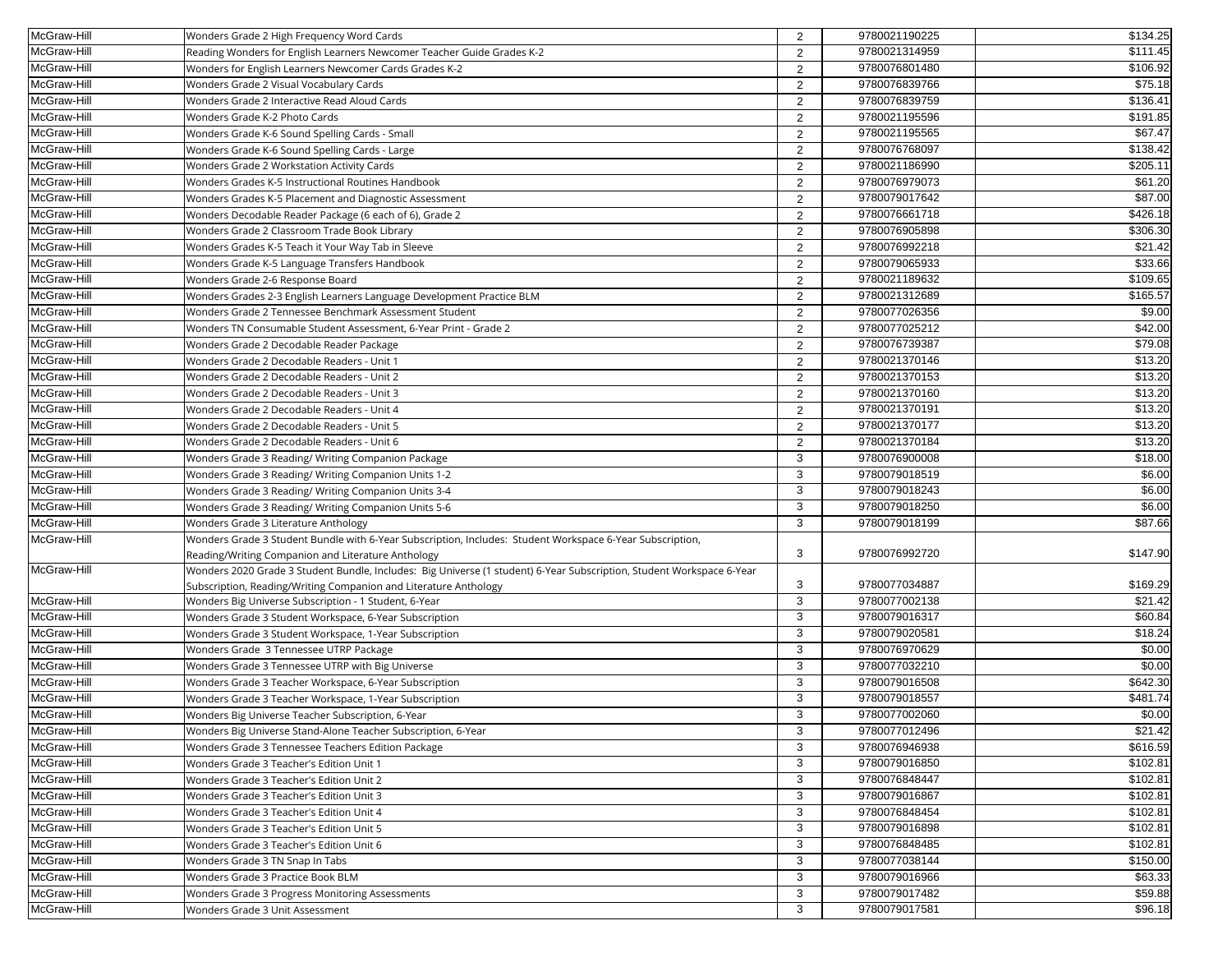| McGraw-Hill | Wonders Grade 3 Tennessee Benchmark Assessment                                                                   | 3              | 9780076947201 | \$69.75             |
|-------------|------------------------------------------------------------------------------------------------------------------|----------------|---------------|---------------------|
| McGraw-Hill | Wonders Grade 3 Leveled Reader Lesson Cards                                                                      | 3              | 9780076953684 | \$78.03             |
| McGraw-Hill | Wonders Grade 3 Leveled Reader Package 1 of 30 Approaching                                                       | 3              | 9780076897599 | \$197.34            |
| McGraw-Hill | Wonders Grade 3 Leveled Reader Package 6 of 30 Approaching                                                       | 3              | 9780076897629 | \$1,025.46          |
| McGraw-Hill | Wonders Grade 3 Leveled Reader Package 1 of 30 On-Level                                                          | 3              | 9780076897803 | \$197.34            |
| McGraw-Hill | Wonders Grade 3 Leveled Reader Package 6 of 30 On-Level                                                          | 3              | 9780076897810 | \$1,025.46          |
| McGraw-Hill | Wonders Grade 3 Leveled Reader Package 1 of 30 Beyond                                                            | 3              | 9780076897377 | \$197.34            |
| McGraw-Hill | Wonders Grade 3 Leveled Reader Package 6 of 30 Beyond                                                            | 3              | 9780076897384 | \$1,025.46          |
| McGraw-Hill | Wonders Grade 3 Leveled Reader Package 1 of 30 ELL                                                               | 3              | 9780076897148 | \$197.34            |
| McGraw-Hill | Wonders Grade 3 Leveled Reader Package 6 of 30 ELL                                                               | 3              | 9780076897155 | \$1,025.46          |
| McGraw-Hill | Wonders Grades 3-6 High Frequency Word Cards                                                                     | 3              | 9780021188208 | \$134.25            |
| McGraw-Hill | Wonders Grades 3-6 Newcomers Teacher Guide                                                                       | 3              | 9780021326440 | \$111.45            |
| McGraw-Hill | Wonders Grades 3-6 Newcomer Cards                                                                                | 3              | 9780076801497 | \$106.92            |
| McGraw-Hill | Wonders Grade 3 Visual Vocabulary Cards                                                                          | 3              | 9780076839797 | \$75.18             |
| McGraw-Hill | Wonders Grades K-5 Instructional Routines Handbook                                                               | 3              | 9780076979073 | \$61.20             |
| McGraw-Hill | Wonders Grades K-5 Placement and Diagnostic Assessment                                                           | 3              | 9780079017642 | \$86.58             |
| McGraw-Hill | Wonders Grade 3 Classroom Trade Book Library                                                                     | 3              | 9780076905928 | \$306.30            |
| McGraw-Hill | Wonders Grades K-5 Teach it Your Way Tab in Sleeve                                                               | 3              | 9780076992218 | \$21.42             |
| McGraw-Hill | Wonders Grades K-5 Language Transfers Handbook                                                                   | 3              | 9780079065933 | \$33.66             |
| McGraw-Hill | Wonders Grades 2-6 Response Board                                                                                | 3              | 9780021189632 | \$109.65            |
| McGraw-Hill | Wonders Grades 2-3 English Learners Language Development Practice BLM                                            | 3              | 9780021312689 | \$165.57            |
| McGraw-Hill | Wonders Grades K-6 Sound Spelling Cards - Small                                                                  | 3              | 9780021195565 | \$67.47             |
| McGraw-Hill | Wonders Grades K-6 Sound Spelling Cards - Large                                                                  | 3              | 9780076768097 | \$138.42            |
| McGraw-Hill | Wonders Grade 3 Tennessee Benchmark Assessment Student                                                           | 3              | 9780077026394 | \$9.00              |
| McGraw-Hill | Wonders TN Consumable Student Assessment, 6-Year Print - Grade 3                                                 | 3              | 9780077025885 | \$42.00             |
| McGraw-Hill | Wonders Grade 4 Reading/Writing Companion Package                                                                | $\overline{4}$ | 9780076900015 | \$18.00             |
| McGraw-Hill | Wonders Grade 4 Reading/Writing Companion Units 1-2                                                              | $\overline{4}$ | 9780079018540 | \$6.00              |
| McGraw-Hill | Wonders Grade 4 Reading/Writing Companion Units 3-4                                                              | $\overline{4}$ | 9780079018298 | \$6.00              |
| McGraw-Hill | Wonders Grade 4 Reading/Writing Companion Units 5-6                                                              | 4              | 9780079018328 | \$6.00              |
| McGraw-Hill | Wonders Grade 4 Literature Anthology                                                                             | $\overline{4}$ | 9780079018236 | \$59.64             |
| McGraw-Hill | Wonders Grade 4 Student Bundle with 6-Year Subscription, Includes: Student Workspace 6-Year Subscription,        |                |               |                     |
|             | Reading/Writing Companion and Literature Anthology                                                               | 4              | 9780076992744 | \$135.66            |
| McGraw-Hill | Wonders 2020 Grade 4 Student Bundle, Includes: Big Universe (1 student) 6-Year Subscription, Student Workspace 6 |                |               |                     |
|             | Year Subscription, Reading/Writing Companion and Literature Anthology                                            | 4              | 9780077034788 | \$157.05            |
| McGraw-Hill | Wonders Big Universe Subscription - 1 Student, 6-Year                                                            | $\overline{4}$ | 9780077002138 | \$21.42             |
| McGraw-Hill | Wonders Grade 4 Student Workspace, 6-Year Subscription                                                           | $\overline{4}$ | 9780079017888 | \$60.84             |
| McGraw-Hill | Wonders Grade 4 Student Workspace, 1-Year Subscription                                                           | $\overline{4}$ | 9780079020604 | \$18.24             |
| McGraw-Hill | Wonders Grade 4 Tennessee UTRP Package                                                                           | $\overline{4}$ | 9780076970667 | \$0.00              |
| McGraw-Hill | Wonders Grade 4 Tennessee UTRP with Big Universe                                                                 | $\overline{4}$ | 9780077032227 | \$0.00              |
| McGraw-Hill | Wonders Grade 4 Teacher Workspace, 6-Year Subscription                                                           | $\overline{4}$ | 9780079016539 | \$642.30            |
| McGraw-Hill | Wonders Grade 4 Teacher Workspace, 1-Year Subscription                                                           | $\overline{4}$ | 9780079018595 | \$481.74            |
| McGraw-Hill | Wonders Big Universe Teacher Subscription, 6-Year                                                                | $\overline{4}$ | 9780077002060 | \$0.00              |
| McGraw-Hill | Wonders Big Universe Stand-Alone Teacher Subscription, 6-Year                                                    | $\overline{4}$ | 9780077012496 | $\overline{$}21.42$ |
| McGraw-Hill | Wonders Grade 4 Tennessee Teachers Edition Package                                                               | 4              | 9780076946976 | \$616.59            |
| McGraw-Hill | Wonders Grade 4 Teacher's Edition Unit 1                                                                         | $\overline{4}$ | 9780079016904 | \$102.81            |
| McGraw-Hill | Wonders Grade 4 Teacher's Edition Unit 2                                                                         | $\overline{4}$ | 9780076848492 | \$102.81            |
| McGraw-Hill | Wonders Grade 4 Teacher's Edition Unit 3                                                                         | 4              | 9780079017659 | \$102.81            |
| McGraw-Hill | Wonders Grade 4 Teacher's Edition Unit 4                                                                         | 4              | 9780076848508 | \$102.81            |
| McGraw-Hill | Wonders Grade 4 Teacher's Edition Unit 5                                                                         | 4              | 9780079017666 | \$102.81            |
| McGraw-Hill | Wonders Grade 4 Teacher's Edition Unit 6                                                                         | 4              | 9780076848539 | \$102.81            |
| McGraw-Hill | Wonders Grade 4 TN Snap In Tabs                                                                                  | 4              | 9780077038151 | \$150.00            |
| McGraw-Hill | Wonders Grade 4 Practice Book BLM                                                                                | 4              | 9780079016997 | \$63.33             |
| McGraw-Hill | Wonders Grade 4 Progress Monitoring Assessments                                                                  | $\overline{a}$ | 9780079017512 | \$59.88             |
| McGraw-Hill | Wonders Grade 4 Unit Assessment                                                                                  | 4              | 9780079017604 | \$96.18             |
| McGraw-Hill | Wonders Grade 4 Tennessee Benchmark Assessment                                                                   | $\overline{4}$ | 9780076947218 | \$69.75             |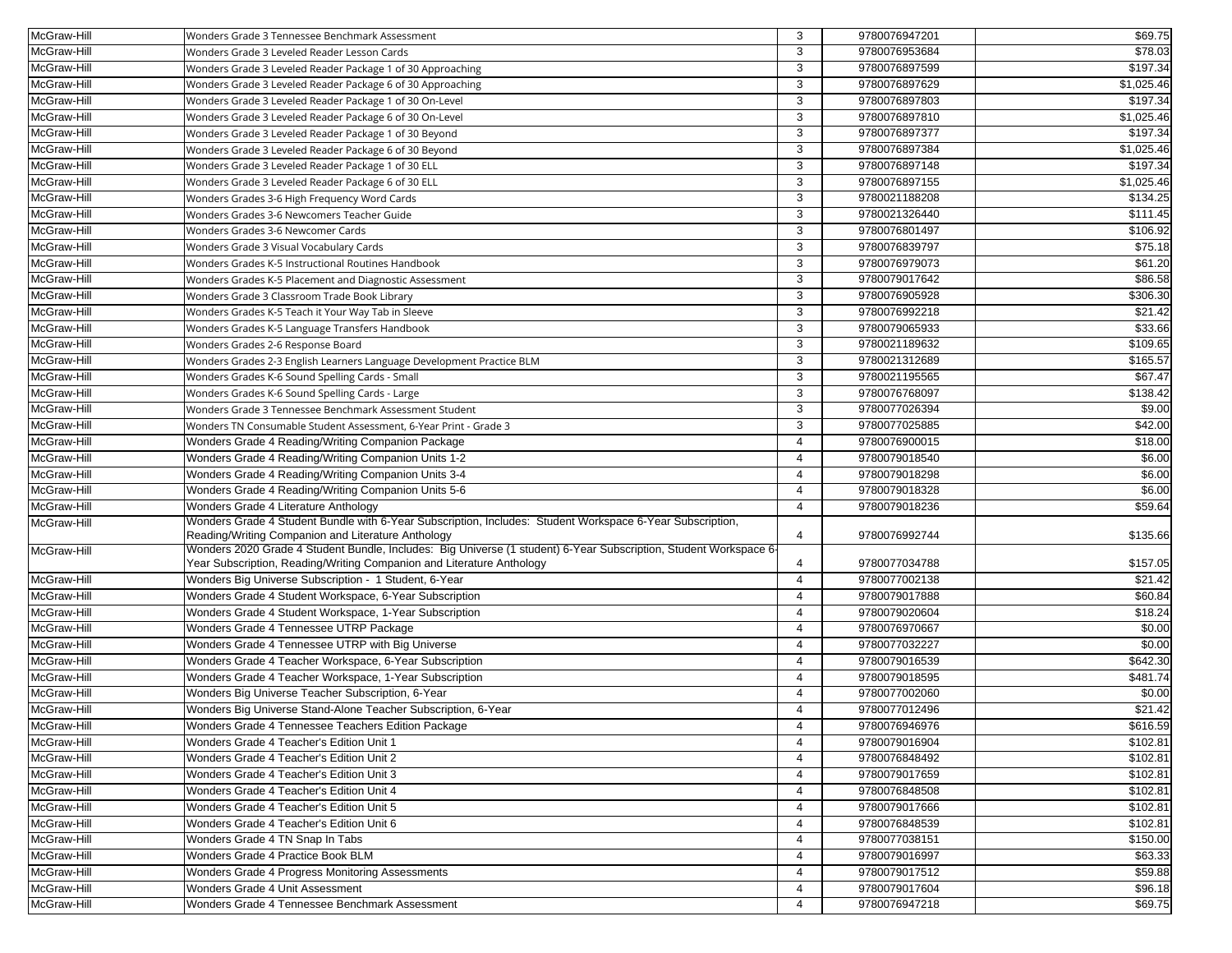| McGraw-Hill | Wonders Grade 4 Leveled Reader Lesson Cards                                                                      | 4              | 9780076953691 | \$78.03             |
|-------------|------------------------------------------------------------------------------------------------------------------|----------------|---------------|---------------------|
| McGraw-Hill | Wonders Grade 4 Leveled Reader Package 1 of 30 Approaching                                                       | $\overline{4}$ | 9780076897636 | \$197.34            |
| McGraw-Hill | Wonders Grade 4 Leveled Reader Package 6 of 30 Approaching                                                       | $\overline{4}$ | 9780076897643 | \$1,025.46          |
| McGraw-Hill | Wonders Grade 4 Leveled Reader Package 1 of 30 On-Level                                                          | $\overline{4}$ | 9780076897827 | \$197.34            |
| McGraw-Hill | Wonders Grade 4 Leveled Reader Package 6 of 30 On-Level                                                          | $\overline{4}$ | 9780076897858 | \$1,025.46          |
| McGraw-Hill | Wonders Grade 4 Leveled Reader Package 1 of 30 Beyond                                                            | $\overline{4}$ | 9780076897407 | \$197.34            |
| McGraw-Hill | Wonders Grade 4 Leveled Reader Package 6 of 30 Beyond                                                            | $\overline{4}$ | 9780076897414 | \$1,025.46          |
| McGraw-Hill | Wonders Grade 4 Leveled Reader Package 1 of 30 ELL                                                               | $\overline{4}$ | 9780076897186 | \$197.34            |
| McGraw-Hill | Wonders Grade 4 Leveled Reader Package 6 of 30 ELL                                                               | $\overline{4}$ | 9780076897193 | \$1,025.46          |
| McGraw-Hill | Wonders Grades 3-6 High Frequency Word Cards                                                                     | 4              | 9780021188208 | \$134.25            |
| McGraw-Hill | Wonders Grades 3-6 Newcomers Teacher Guide                                                                       | $\overline{4}$ | 9780021326440 | \$111.45            |
| McGraw-Hill | Wonders Grades 3-6 Newcomer Cards                                                                                | $\overline{4}$ | 9780076801497 | \$106.92            |
| McGraw-Hill | Wonders Grade 4 Visual Vocabulary Cards                                                                          | $\overline{4}$ | 9780076839803 | \$75.18             |
| McGraw-Hill | <b>Wonders Grade 4 Workstation Activity Cards</b>                                                                | 4              | 9780021186952 | \$205.11            |
| McGraw-Hill | Wonders Grades K-5 Instructional Routines Handbook                                                               | $\overline{4}$ | 9780076979073 | \$61.20             |
| McGraw-Hill | Wonders Grades K-5 Placement and Diagnostic Assessment                                                           | 4              | 9780079017642 | \$86.59             |
| McGraw-Hill | Wonders Grade 4 Classroom Trade Book Library                                                                     | $\overline{4}$ | 9780076905935 | \$306.30            |
| McGraw-Hill | Wonders Grades K-5 Teach it Your Way Tab in Sleeve                                                               | 4              | 9780076992218 | $\overline{$21.42}$ |
| McGraw-Hill | Wonders Grades K-5 Language Transfers Handbook                                                                   | $\overline{4}$ | 9780079065933 | \$33.66             |
| McGraw-Hill | Wonders Grade 4 Response Board                                                                                   | $\overline{4}$ | 9780021189632 | \$109.65            |
| McGraw-Hill | Wonders Grades K-6 Sound Spelling Cards - Small                                                                  | $\overline{4}$ | 9780021195565 | \$67.47             |
| McGraw-Hill | Wonders Grades K-6 Sound Spelling Cards - Large                                                                  | $\overline{a}$ | 9780076768097 | \$138.42            |
| McGraw-Hill | Wonders Grades 4-6 English Learners Language Development Practice BLM                                            | $\overline{4}$ | 9780021315116 | \$165.57            |
| McGraw-Hill | Wonders Grade 4 Tennessee Benchmark Assessment Student                                                           | $\overline{4}$ | 9780077026400 | \$9.00              |
| McGraw-Hill | Wonders TN Consumable Student Assessment, 6-Year Print - Grade 4                                                 | $\overline{4}$ | 9780077025922 | \$42.00             |
| McGraw-Hill | Wonders Grade 5 Reading/Writing Companion Package                                                                | 5              | 9780076900022 | \$18.00             |
| McGraw-Hill | Wonders Grade 5 Reading/Writing Companion Units 1-2                                                              | 5              | 9780079018564 | \$6.00              |
| McGraw-Hill | Wonders Grade 5 Reading/Writing Companion Units 3-4                                                              | 5              | 9780079018373 | \$6.00              |
| McGraw-Hill | Wonders Grade 5 Reading/Writing Companion Units 5-6                                                              | 5              | 9780079018410 | \$6.00              |
| McGraw-Hill | Wonders Grade 5 Literature Anthology                                                                             | 5              | 9780079018281 | \$59.64             |
| McGraw-Hill | Wonders Grade 5 Student Bundle with 6-Year Subscription, Includes: Student Workspace 6-Year Subscription,        |                |               |                     |
|             | Reading/Writing Companion and Literature Anthology                                                               | 5              | 9780076992751 | \$135.66            |
| McGraw-Hill | Wonders Grade 5 Student Bundle, Includes: Big Universe (1 student) 6-Year Subscription, Student Workspace 6-Year |                |               |                     |
|             | Subscription, Reading/Writing Companion and Literature Anthology                                                 | 5              | 9780077034894 | \$157.05            |
| McGraw-Hill | Wonders Big Universe Subscription - 1 Student, 6-Year                                                            | 5              | 9780077002138 | $\overline{$21.42}$ |
| McGraw-Hill | Wonders Grade 5 Student Workspace, 6-Year Subscription                                                           | 5              | 9780079017895 | \$60.84             |
| McGraw-Hill | Wonders Grade 5 Student Workspace, 1-Year Subscription                                                           | 5              | 9780079020628 | \$18.24             |
| McGraw-Hill | Wonders Grade 5 Tennessee UTRP Package                                                                           | 5              | 9780076970674 | \$0.00              |
| McGraw-Hill | Wonders Grade 5 Tennessee UTRP with Big Universe                                                                 | 5              | 9780077032234 | \$0.00              |
| McGraw-Hill | Wonders Grade 5 Teacher Workspace, 6-Year Subscription                                                           | 5              | 9780079016546 | \$642.30            |
| McGraw-Hill | Wonders Grade 5 Teacher Workspace, 1-Year Subscription                                                           | 5              | 9780079018366 | \$481.74            |
| McGraw-Hill | <b>Nonders Big Universe Teacher Subscription, 6-Year</b>                                                         | 5              | 9780077002060 | \$0.00              |
| McGraw-Hill | Wonders Big Universe Stand-Alone Teacher Subscription, 6-Year                                                    | 5              | 9780077012496 | \$21.42             |
| McGraw-Hill | Wonders Grade 5 Tennessee Teachers Edition Package                                                               | 5              | 9780076946983 | \$616.59            |
| McGraw-Hill | Wonders Grade 5 Teacher's Edition Unit 1                                                                         | 5              | 9780079017697 | \$102.81            |
| McGraw-Hill | Wonders Grade 5 Teacher's Edition Unit 2                                                                         | 5              | 9780076848546 | \$102.81            |
| McGraw-Hill | Wonders Grade 5 Teacher's Edition Unit 3                                                                         | 5              | 9780079017703 | \$102.81            |
| McGraw-Hill | Wonders Grade 5 Teacher's Edition Unit 4                                                                         | 5              | 9780076848553 | \$102.81            |
| McGraw-Hill | Wonders Grade 5 Teacher's Edition Unit 5                                                                         | 5              | 9780079017710 | \$102.81            |
| McGraw-Hill | Wonders Grade 5 Teacher's Edition Unit 6                                                                         | 5              | 9780076848584 | \$102.81            |
| McGraw-Hill | Wonders Grade 5 TN Snap In Tabs                                                                                  | 5              | 9780077038199 | \$150.00            |
| McGraw-Hill | Wonders Grade 5 Practice Book BLM                                                                                | 5              | 9780079017000 | \$63.33             |
| McGraw-Hill | Wonders Grade 5 Progress Monitoring Assessments                                                                  | 5              | 9780079017529 | \$59.88             |
| McGraw-Hill | Wonders Grade 5 Unit Assessment                                                                                  | 5              | 9780079017611 | \$60.57             |
| McGraw-Hill | Wonders Grade 5 Tennessee Benchmark Assessment                                                                   | 5              | 9780076947256 | \$69.75             |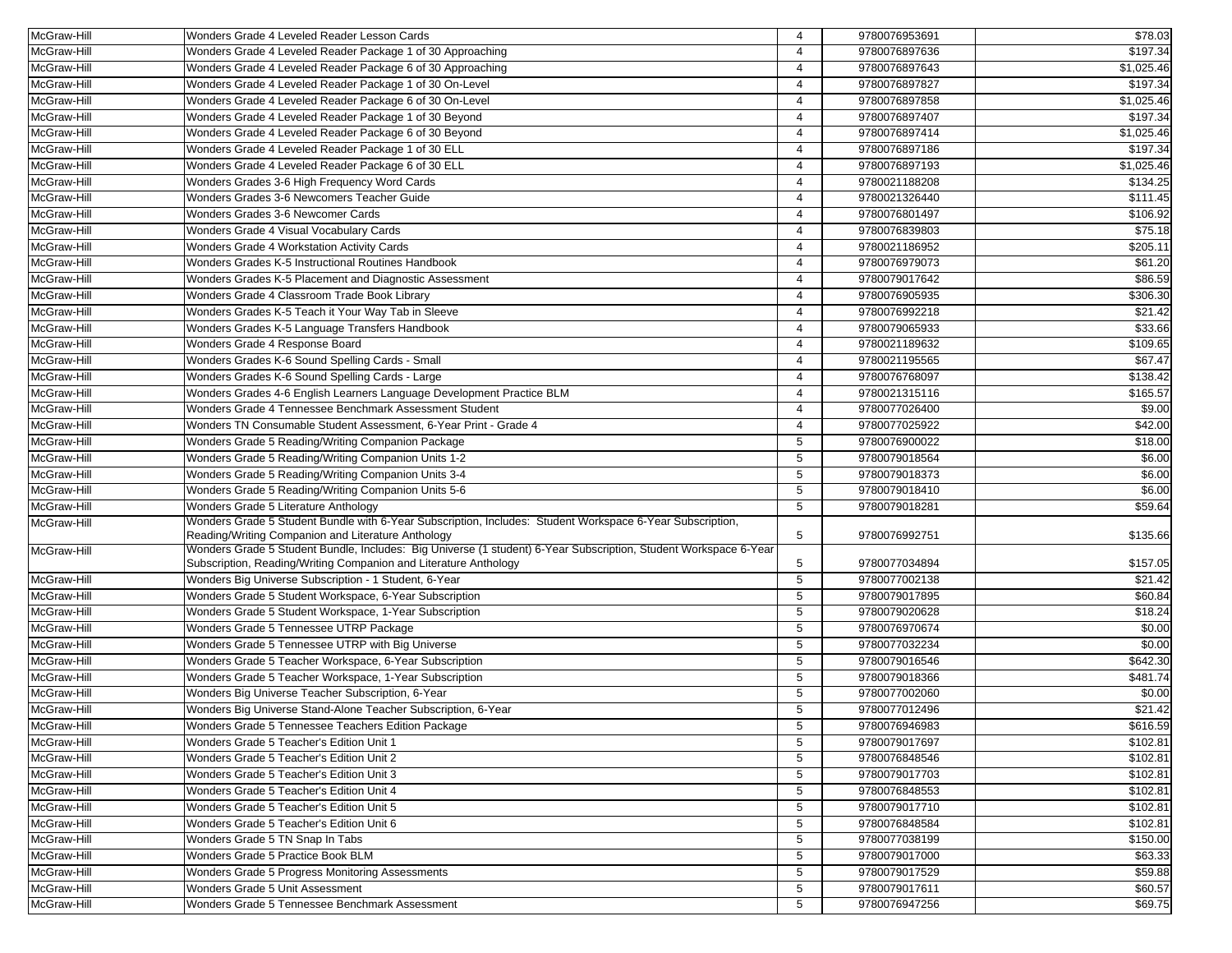| McGraw-Hill | Wonders Grade 5 Leveled Reader Lesson Cards                                                                                                                   | 5              | 9780076953721 | \$78.03    |
|-------------|---------------------------------------------------------------------------------------------------------------------------------------------------------------|----------------|---------------|------------|
| McGraw-Hill | Wonders Grade 5 Leveled Reader Package 1 of 30 Approaching                                                                                                    | 5              | 9780076897674 | \$197.34   |
| McGraw-Hill | Wonders Grade 5 Leveled Reader Package 6 of 30 Approaching                                                                                                    | 5              | 9780076897681 | \$1,025.46 |
| McGraw-Hill | Wonders Grade 5 Leveled Reader Package 1 of 30 On-Level                                                                                                       | 5              | 9780076897865 | \$197.34   |
| McGraw-Hill | Wonders Grade 5 Leveled Reader Package 6 of 30 On-Level                                                                                                       | 5              | 9780076897872 | \$1,025.46 |
| McGraw-Hill | Wonders Grade 5 Leveled Reader Package 1 of 30 Beyond                                                                                                         | 5              | 9780076897445 | \$197.34   |
| McGraw-Hill | Wonders Grade 5 Leveled Reader Package 6 of 30 Beyond                                                                                                         | 5              | 9780076897452 | \$1,025.46 |
| McGraw-Hill | Wonders Grade 5 Leveled Reader Package 1 of 30 ELL                                                                                                            | 5              | 9780076897209 | \$197.34   |
| McGraw-Hill | Wonders Grade 5 Leveled Reader Package 6 of 30 ELL                                                                                                            | 5              | 9780076897223 | \$1,025.46 |
| McGraw-Hill | Wonders Grades 3-6 High Frequency Word Cards                                                                                                                  | 5              | 9780021188208 | \$134.25   |
| McGraw-Hill | Wonders Grades 3-6 Newcomers Teacher Guide                                                                                                                    | 5              | 9780021326440 | \$111.45   |
| McGraw-Hill | Wonders Grades 3-6 Newcomer Cards                                                                                                                             | 5              | 9780076801497 | \$106.92   |
| McGraw-Hill | Wonders Grade 5 Visual Vocabulary Cards                                                                                                                       | 5              | 9780076839810 | \$74.67    |
| McGraw-Hill | Wonders Grade 5 Workstation Activity Cards                                                                                                                    | 5              | 9780021193257 | \$205.11   |
| McGraw-Hill | Wonders Grades K-5 Instructional Routines Handbook                                                                                                            | 5              | 9780076979073 | \$61.20    |
| McGraw-Hill | Wonders Grades K-5 Placement and Diagnostic Assessment                                                                                                        | 5              | 9780079017642 | \$84.90    |
| McGraw-Hill | Wonders Grade 5 Classroom Trade Book Library                                                                                                                  | 5              | 9780076905942 | \$306.30   |
| McGraw-Hill | Wonders Grades K-5 Teach it Your Way Tab in Sleeve                                                                                                            | 5              | 9780076992218 | \$21.42    |
| McGraw-Hill | Wonders Grades K-5 Language Transfers Handbook                                                                                                                | 5              | 9780079065933 | \$33.66    |
| McGraw-Hill | Wonders Grades 2-6 Response Board                                                                                                                             | 5              | 9780021189632 | \$109.65   |
| McGraw-Hill | Wonders Grades K-6 Sound Spelling Cards - Small                                                                                                               | 5              | 9780021195565 | \$67.47    |
| McGraw-Hill | Wonders Grades K-6 Sound Spelling Cards - Large                                                                                                               | 5              | 9780076768097 | \$138.42   |
| McGraw-Hill | Wonders Grades 4-5 English Learners Language Development Practice BLM                                                                                         | 5              | 9780021315116 | \$165.57   |
| McGraw-Hill | Wonders Grade 5 Tennessee Benchmark Assessment Student                                                                                                        | 5              | 9780077026448 | \$9.00     |
| McGraw-Hill | Wonders TN Consumable Student Assessment, 6-Year Print - Grade 5                                                                                              | 5              | 9780077025953 | \$42.00    |
| McGraw-Hill | StudySync Core ELA Grade 6, Student Online, 6-year Subscription                                                                                               | 6              | 9780076867769 | \$90.00    |
| McGraw-Hill | StudySync Core ELA Grade 6, Digital Student Bundle, Includes: 6-year subscription plus 1 novel                                                                | 6              | 9780077035549 | \$102.50   |
| McGraw-Hill | StudySync Core ELA Grade 6, Digital Student Bundle, Includes: 6-year subscription plus 2 novels                                                               | 6              | 9780077035570 | \$115.00   |
| McGraw-Hill | StudySync Core ELA Grade 6, Student Online, 1-year subscription                                                                                               | 6              | 9780077008543 | \$36.00    |
| McGraw-Hill | StudySync Core ELA Grade 6, Standard Unitized Student Bundle, Includes: 6-year print unitized Reading and Writing<br>Companions and digital                   | 6              | 9780077035600 | \$149.50   |
| McGraw-Hill | StudySync Core ELA Grade 6, Standard Unitized Student Bundle, Includes: 6-year print unitized Reading and Writing<br>Companions, digital, plus 1 novel        | 6              | 9780077035631 | \$162.00   |
| McGraw-Hill | StudySync Core ELA Grade 6, Standard Unitized Student Bundle, Includes: 6-year print unitized Reading and Writing<br>Companions, digital, plus 2 novels       | 6              | 9780077035662 | \$174.50   |
| McGraw-Hill | StudySync Core ELA Grade 6, Standard Unitized Student Bundle, Includes: 1-year print unitized Reading and Writing<br>Companions and digital                   | 6              | 9780077035709 | \$48.00    |
| McGraw-Hill | StudySync Core ELA Grade 6, Student Reading and Writing Companion Package, Units 1-6                                                                          | 6              | 9780077036850 | \$25.99    |
| McGraw-Hill | StudySync Core ELA Grade 6, Reading and Writing Companion Unit 1                                                                                              | 6              | 9781944695736 | \$5.99     |
| McGraw-Hill | StudySync Core ELA Grade 6, Reading and Writing Companion Unit 2                                                                                              | 6              | 9781944695743 | \$5.99     |
| McGraw-Hill | StudySync Core ELA Grade 6, Reading and Writing Companion Unit 3                                                                                              | 6              | 9781944695750 | \$5.99     |
| McGraw-Hill | StudySync Core ELA Grade 6, Reading and Writing Companion Unit 4                                                                                              | 6              | 9781944695767 | \$5.99     |
| McGraw-Hill | StudySync Core ELA Grade 6, Reading and Writing Companion Unit 5                                                                                              | 6              | 9781944695774 | \$5.99     |
| McGraw-Hill | StudySync Core ELA Grade 6, Reading and Writing Companion Unit 6                                                                                              | 6              | 9781944695781 | \$5.99     |
| McGraw-Hill | StudySync Core ELA Grade 6, Standard Single Bind Student Bundle, Includes: 6-year print single bind Reading and<br>Writing Companions and digital             | 6              | 9780077036454 | \$140.00   |
| McGraw-Hill | StudySync Core ELA Grade 6, Standard Single Bind Student Bundle, Includes: 6-year print single bind Reading and<br>Writing Companions, digital, plus 1 novel  | 6              | 9780077036546 | \$152.50   |
| McGraw-Hill | StudySync Core ELA Grade 6, Standard Single Bind Student Bundle, Includes: 6-year print single bind Reading and<br>Writing Companions, digital, plus 2 novels | 6              | 9780077036683 | \$165.00   |
| McGraw-Hill | StudySync Core ELA Grade 6, Standard Single Bind Student Bundle, Includes: 1-year print single bind Reading and<br>Writing Companions and digital             | 6              | 9780077036768 | \$40.00    |
| McGraw-Hill | StudySync Core ELA Grade 6, Reading and Writing Companion Units 1-6 Single Bind                                                                               | 6              | 9781949739169 | \$19.99    |
| McGraw-Hill | StudySync Core ELA Grade 6, Teacher Online, 6-year subscription                                                                                               | 6              | 9780076867752 | \$148.99   |
| McGraw-Hill | StudySync Core ELA Grade 6, Teacher Online, 1-year subscription                                                                                               | 6              | 9780077008550 | \$49.99    |
|             |                                                                                                                                                               | $\overline{7}$ | 9780077008475 | \$90.00    |
| McGraw-Hill | StudySync Core ELA Grade 7, Student Online, 6-year Subscription                                                                                               |                |               |            |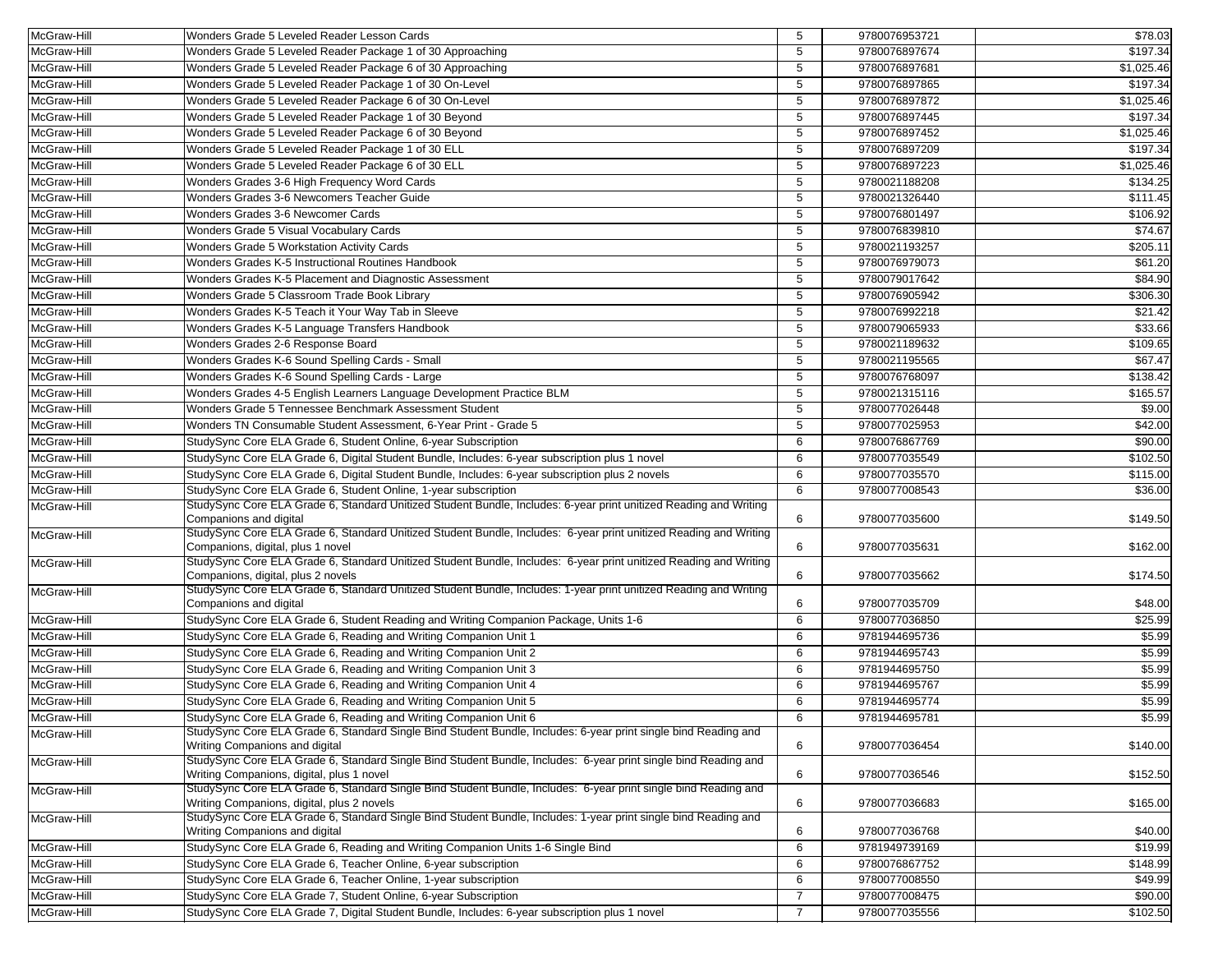| McGraw-Hill | StudySync Core ELA Grade 7, Digital Student Bundle, Includes: 6-year subscription plus 2 novels                                                               | $\overline{7}$ | 9780077035587 | \$115.00 |
|-------------|---------------------------------------------------------------------------------------------------------------------------------------------------------------|----------------|---------------|----------|
| McGraw-Hill | StudySync Core ELA Grade 7, Student Online, 1-year subscription                                                                                               | $\overline{7}$ | 9780077008567 | \$36.00  |
| McGraw-Hill | StudySync Core ELA Grade 7, Standard Unitized Student Bundle, Includes: 6-year print unitized Reading and Writing<br>Companions and digital                   | $\overline{7}$ | 9780077035617 | \$149.50 |
| McGraw-Hill | StudySync Core ELA Grade 7, Standard Unitized Student Bundle, Includes: 6-year print unitized Reading and Writing<br>Companions, digital, plus 1 novel        | $\overline{7}$ | 9780077035648 | \$162.00 |
| McGraw-Hill | StudySync Core ELA Grade 7, Standard Unitized Student Bundle, Includes: 6-year print unitized Reading and Writing<br>Companions, digital, plus 2 novels       | $\overline{7}$ | 9780077035679 | \$174.50 |
| McGraw-Hill | StudySync Core ELA Grade 7, Standard Unitized Student Bundle, Includes: 1-year print unitized Reading and Writing<br>Companions and digital                   | 7              | 9780077036409 | \$48.00  |
| McGraw-Hill | StudySync Core ELA Grade 7, Student Reading and Writing Companion Package, Units 1-6                                                                          | $\overline{7}$ | 9780077036867 | \$25.99  |
| McGraw-Hill | StudySync Core ELA Grade 7, Reading and Writing Companion Unit 1                                                                                              | $\overline{7}$ | 9781944695798 | \$5.99   |
| McGraw-Hill | StudySync Core ELA Grade 7, Reading and Writing Companion Unit 2                                                                                              | $\overline{7}$ | 9781944695804 | \$5.99   |
| McGraw-Hill | StudySync Core ELA Grade 7, Reading and Writing Companion Unit 3                                                                                              | $\overline{7}$ | 9781944695811 | \$5.99   |
| McGraw-Hill | StudySync Core ELA Grade 7, Reading and Writing Companion Unit 4                                                                                              | $\overline{7}$ | 9781944695828 | \$5.99   |
| McGraw-Hill | StudySync Core ELA Grade 7, Reading and Writing Companion Unit 5                                                                                              | $\overline{7}$ | 9781944695835 | \$5.99   |
| McGraw-Hill | StudySync Core ELA Grade 7, Reading and Writing Companion Unit 6                                                                                              | $\overline{7}$ | 9781944695842 | \$5.99   |
| McGraw-Hill | StudySync Core ELA Grade 7, Standard Single Bind Student Bundle, Includes: 6-year print single bind Reading and                                               |                |               |          |
|             | Writing Companions and digital<br>StudySync Core ELA Grade 7, Standard Single Bind Student Bundle, Includes: 6-year print single bind Reading and             | $\overline{7}$ | 9780077036492 | \$140.00 |
| McGraw-Hill | Writing Companions, digital, plus 1 novel                                                                                                                     | $\overline{7}$ | 9780077036577 | \$152.50 |
| McGraw-Hill | StudySync Core ELA Grade 7, Standard Single Bind Student Bundle, Includes: 6-year print single bind Reading and<br>Writing Companions, digital, plus 2 novels | $\overline{7}$ | 9780077036720 | \$165.00 |
| McGraw-Hill | StudySync Core ELA Grade 7, Standard Single Bind Student Bundle, Includes: 1-year print single bind Reading and<br>Writing Companions and digital             | $\overline{7}$ | 9780077036805 | \$40.00  |
| McGraw-Hill | StudySync Core ELA Grade 7, Reading and Writing Companion Units 1-6 Single Bind                                                                               | $\overline{7}$ | 9781949739176 | \$19.99  |
| McGraw-Hill | StudySync Core ELA Grade 7, Teacher Online, 6-year subscription                                                                                               | $\overline{7}$ | 9780077008482 | \$148.99 |
| McGraw-Hill | StudySync Core ELA Grade 7, Teacher Online, 1-year subscription                                                                                               | $\overline{7}$ | 9780077008598 | \$49.99  |
| McGraw-Hill | StudySync Core ELA Grade 8, Student Online, 6-year Subscription                                                                                               | 8              | 9780077008505 | \$90.00  |
| McGraw-Hill | StudySync Core ELA Grade 8, Digital Student Bundle, Includes: 6-year subscription plus 1 novel                                                                | 8              | 9780077035563 | \$102.50 |
| McGraw-Hill | StudySync Core ELA Grade 8, Digital Student Bundle, Includes: 6-year subscription plus 2 novels                                                               | 8              | 9780077035594 | \$115.00 |
| McGraw-Hill | StudySync Core ELA Grade 8, Student Online, 1-year subscription                                                                                               | 8              | 9780077008604 | \$36.00  |
| McGraw-Hill | StudySync Core ELA Grade 8, Standard Unitized Student Bundle, Includes: 6-year print unitized Reading and Writing<br>Companions and digital                   | 8              | 9780077035624 | \$149.50 |
| McGraw-Hill | StudySync Core ELA Grade 8, Standard Unitized Student Bundle, Includes: 6-year print unitized Reading and Writing<br>Companions, digital, plus 1 novel        | 8              | 9780077035655 | \$162.00 |
| McGraw-Hill | StudySync Core ELA Grade 8, Standard Unitized Student Bundle, Includes: 6-year print unitized Reading and Writing<br>Companions, digital, plus 2 novels       | 8              | 9780077035693 | \$174.50 |
| McGraw-Hill | StudySync Core ELA Grade 8, Standard Unitized Student Bundle, Includes: 1-year print unitized Reading and Writing<br>Companions and digital                   | 8              | 9780077036447 | \$48.00  |
| McGraw-Hill | StudySync Core ELA Grade 8, Student Reading and Writing Companion Package, Units 1-6                                                                          | 8              | 9780077036904 | \$25.99  |
| McGraw-Hill | StudySync Core ELA Grade 8, Reading and Writing Companion Unit 1                                                                                              | 8              | 9781944695859 | \$5.99   |
| McGraw-Hill | StudySync Core ELA Grade 8, Reading and Writing Companion Unit 2                                                                                              | 8              | 9781944695866 | \$5.99   |
| McGraw-Hill | StudySync Core ELA Grade 8, Reading and Writing Companion Unit 3                                                                                              | 8              | 9781944695873 | \$5.99   |
| McGraw-Hill | StudySync Core ELA Grade 8, Reading and Writing Companion Unit 4                                                                                              | 8              | 9781944695880 | \$5.99   |
| McGraw-Hill | StudySync Core ELA Grade 8, Reading and Writing Companion Unit 5                                                                                              | 8              | 9781944695897 | \$5.99   |
| McGraw-Hill | StudySync Core ELA Grade 8, Reading and Writing Companion Unit 6                                                                                              | 8              | 9781944695903 | \$5.99   |
| McGraw-Hill | StudySync Core ELA Grade 8, Standard Single Bind Student Bundle, Includes: 6-year print single bind Reading and<br>Writing Companions and digital             | 8              | 9780077036508 | \$140.00 |
| McGraw-Hill | StudySync Core ELA Grade 8, Standard Single Bind Student Bundle, Includes: 6-year print single bind Reading and<br>Writing Companions, digital, plus 1 novel  | 8              | 9780077036584 | \$152.50 |
| McGraw-Hill | StudySync Core ELA Grade 8, Standard Single Bind Student Bundle, Includes: 6-year print single bind Reading and<br>Writing Companions, digital, plus 2 novels | 8              | 9780077036751 | \$165.00 |
| McGraw-Hill | StudySync Core ELA Grade 8, Standard Single Bind Student Bundle, Includes: 1-year print single bind Reading and<br>Writing Companions and digital             | 8              | 9780077036812 | \$40.00  |
| McGraw-Hill | StudySync Core ELA Grade 8, Reading and Writing Companion Units 1-6 Single Bind                                                                               | 8              | 9781949739183 | \$19.99  |
| McGraw-Hill | StudySync Core ELA Grade 8, Teacher Online, 6-year subscription                                                                                               | 8              | 9780077008512 | \$148.99 |
| McGraw-Hill | StudySync Core ELA Grade 8, Teacher Online, 1-year subscription                                                                                               | 8              | 9780077008611 | \$49.99  |
| McGraw-Hill | StudySync Core ELA Grade 9, Student Online, 6-year Subscription                                                                                               | 9              | 9780076852994 | \$90.00  |
|             |                                                                                                                                                               |                |               |          |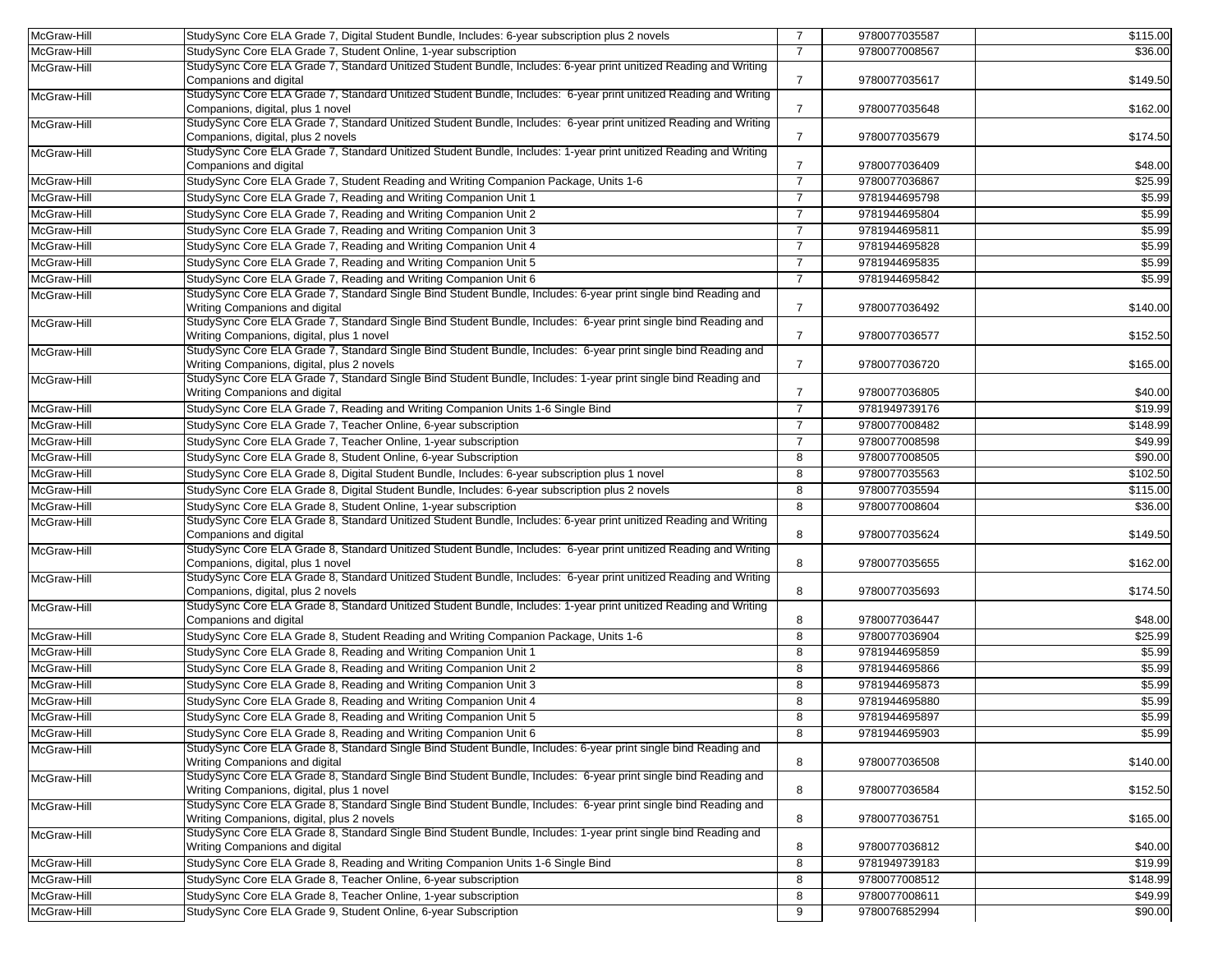| McGraw-Hill | StudySync Core ELA Grade 9, Digital Student Bundle, Includes: 6-year subscription plus 1 novel                                                                 | 9  | 9780077037161 | \$102.50 |
|-------------|----------------------------------------------------------------------------------------------------------------------------------------------------------------|----|---------------|----------|
| McGraw-Hill | StudySync Core ELA Grade 9, Digital Student Bundle, Includes: 6-year subscription plus 2 novels                                                                | 9  | 9780077037208 | \$115.00 |
| McGraw-Hill | StudySync Core ELA Grade 9, Student Online, 1-year subscription                                                                                                | 9  | 9780077007836 | \$36.00  |
| McGraw-Hill | StudySync Core ELA Grade 9, Standard Unitized Student Bundle, Includes: 6-year print unitized Reading and Writing                                              |    |               |          |
|             | Companions and digital                                                                                                                                         | 9  | 9780077037246 | \$149.50 |
| McGraw-Hill | StudySync Core ELA Grade 9, Standard Unitized Student Bundle, Includes: 6-year print unitized Reading and Writing<br>Companions, digital, plus 1 novel         | 9  | 9780077037284 | \$162.00 |
| McGraw-Hill | StudySync Core ELA Grade 9, Standard Unitized Student Bundle, Includes: 6-year print unitized Reading and Writing<br>Companions, digital, plus 2 novels        | 9  | 9780077037321 | \$174.50 |
| McGraw-Hill | StudySync Core ELA Grade 9, Standard Unitized Student Bundle, Includes: 1-year print unitized Reading and Writing<br>Companions and digital                    | 9  | 9780077037697 | \$48.00  |
| McGraw-Hill | StudySync Core ELA Grade 9, Student Reading and Writing Companion Package, Units 1-6                                                                           | 9  | 9780077037789 | \$25.99  |
| McGraw-Hill | StudySync Core ELA Grade 9, Reading and Writing Companion Unit 1                                                                                               | 9  | 9781944695910 | \$5.99   |
| McGraw-Hill | StudySync Core ELA Grade 9, Reading and Writing Companion Unit 2                                                                                               | 9  | 9781944695927 | \$5.99   |
| McGraw-Hill | StudySync Core ELA Grade 9, Reading and Writing Companion Unit 3                                                                                               | 9  | 9781944695934 | \$5.99   |
| McGraw-Hill | StudySync Core ELA Grade 9, Reading and Writing Companion Unit 4                                                                                               | 9  | 9781944695941 | \$5.99   |
| McGraw-Hill | StudySync Core ELA Grade 9, Reading and Writing Companion Unit 5                                                                                               | 9  | 9781944695958 | \$5.99   |
| McGraw-Hill | StudySync Core ELA Grade 9, Reading and Writing Companion Unit 6                                                                                               | 9  | 9781944695965 | \$5.99   |
| McGraw-Hill | StudySync Core ELA Grade 9, Standard Single Bind Student Bundle, Includes: 6-year print single bind Reading and                                                |    |               |          |
|             | Writing Companions and digital                                                                                                                                 | 9  | 9780077037369 | \$140.00 |
| McGraw-Hill | StudySync Core ELA Grade 9, Standard Single Bind Student Bundle, Includes: 6-year print single bind Reading and<br>Writing Companions, digital, plus 1 novel   | 9  | 9780077037406 | \$152.50 |
| McGraw-Hill | StudySync Core ELA Grade 9, Standard Single Bind Student Bundle, Includes: 6-year print single bind Reading and<br>Writing Companions, digital, plus 2 novels  | 9  | 9780077037475 | \$165.00 |
| McGraw-Hill | StudySync Core ELA Grade 9, Standard Single Bind Student Bundle, Includes: 1-year print single bind Reading and                                                |    |               |          |
|             | Writing Companions and digital                                                                                                                                 | 9  | 9780077037550 | \$40.00  |
| McGraw-Hill | StudySync Core ELA Grade 9, Reading and Writing Companion Units 1-6 Single Bind                                                                                | 9  | 9781949739190 | \$19.99  |
| McGraw-Hill | StudySync Core ELA Grade 9, Teacher Online, 6-year subscription                                                                                                | 9  | 9780076852963 | \$148.99 |
| McGraw-Hill | StudySync Core ELA Grade 9, Teacher Online, 1-year subscription                                                                                                | 9  | 9780077007843 | \$49.99  |
| McGraw-Hill | StudySync Core ELA Grade 10, Student Online, 6-year Subscription                                                                                               | 10 | 9780077007874 | \$90.00  |
| McGraw-Hill | StudySync Core ELA Grade 10, Digital Student Bundle, Includes: 6-year subscription plus 1 novel                                                                | 10 | 9780077037178 | \$102.50 |
| McGraw-Hill | StudySync Core ELA Grade 10, Digital Student Bundle, Includes: 6-year subscription plus 2 novels                                                               | 10 | 9780077037215 | \$115.00 |
| McGraw-Hill | StudySync Core ELA Grade 10, Student Online, 1-year subscription                                                                                               | 10 | 9780077007898 | \$36.00  |
| McGraw-Hill | StudySync Core ELA Grade 10, Standard Unitized Student Bundle, Includes: 6-year print unitized Reading and Writing<br>Companions and digital                   | 10 | 9780077037253 | \$149.50 |
| McGraw-Hill | StudySync Core ELA Grade 10, Standard Unitized Student Bundle, Includes: 6-year print unitized Reading and Writing<br>Companions, digital, plus 1 novel        | 10 | 9780077037314 | \$162.00 |
| McGraw-Hill | StudySync Core ELA Grade 10, Standard Unitized Student Bundle, Includes: 6-year print unitized Reading and Writing<br>Companions, digital, plus 2 novels       | 10 | 9780077037338 | \$174.50 |
| McGraw-Hill | StudySync Core ELA Grade 10, Standard Unitized Student Bundle, Includes: 1-year print unitized Reading and Writing                                             |    |               |          |
|             | Companions and digital                                                                                                                                         | 10 | 9780077037734 | \$48.00  |
| McGraw-Hill | StudySync Core ELA Grade 10, Student Reading and Writing Companion Package, Units 1-6                                                                          | 10 | 9780077037796 | \$25.99  |
| McGraw-Hill | StudySync Core ELA Grade 10, Reading and Writing Companion Unit 1                                                                                              | 10 | 9781944695972 | \$5.99   |
| McGraw-Hill | StudySync Core ELA Grade 10, Reading and Writing Companion Unit 2                                                                                              | 10 | 9781944695989 | \$5.99   |
| McGraw-Hill | StudySync Core ELA Grade 10, Reading and Writing Companion Unit 3                                                                                              | 10 | 9781944695996 | \$5.99   |
| McGraw-Hill | StudySync Core ELA Grade 10, Reading and Writing Companion Unit 4                                                                                              | 10 | 9781949739015 | \$5.99   |
| McGraw-Hill | StudySync Core ELA Grade 10, Reading and Writing Companion Unit 5                                                                                              | 10 | 9781949739022 | \$5.99   |
| McGraw-Hill | StudySync Core ELA Grade 10, Reading and Writing Companion Unit 6                                                                                              | 10 | 9781949739039 | \$5.99   |
| McGraw-Hill | StudySync Core ELA Grade 10, Standard Single Bind Student Bundle, Includes: 6-year print single bind Reading and                                               |    |               |          |
| McGraw-Hill | Writing Companions and digital<br>StudySync Core ELA Grade 10, Standard Single Bind Student Bundle, Includes: 6-year print single bind Reading and             | 10 | 9780077037376 | \$140.00 |
|             | Writing Companions, digital, plus 1 novel                                                                                                                      | 10 | 9780077037413 | \$152.50 |
| McGraw-Hill | StudySync Core ELA Grade 10, Standard Single Bind Student Bundle, Includes: 6-year print single bind Reading and<br>Writing Companions, digital, plus 2 novels | 10 | 9780077037505 | \$165.00 |
| McGraw-Hill | StudySync Core ELA Grade 10, Standard Single Bind Student Bundle, Includes: 1-year print single bind Reading and<br>Writing Companions and digital             | 10 | 9780077037567 | \$40.00  |
| McGraw-Hill | StudySync Core ELA Grade 10, Reading and Writing Companion Units 1-6 Single Bind                                                                               | 10 | 9781949739206 | \$19.99  |
| McGraw-Hill | StudySync Core ELA Grade 10, Teacher Online, 6-year subscription                                                                                               | 10 | 9780077007881 | \$148.99 |
| McGraw-Hill | StudySync Core ELA Grade 10, Teacher Online, 1-year subscription                                                                                               | 10 | 9780077007928 | \$49.99  |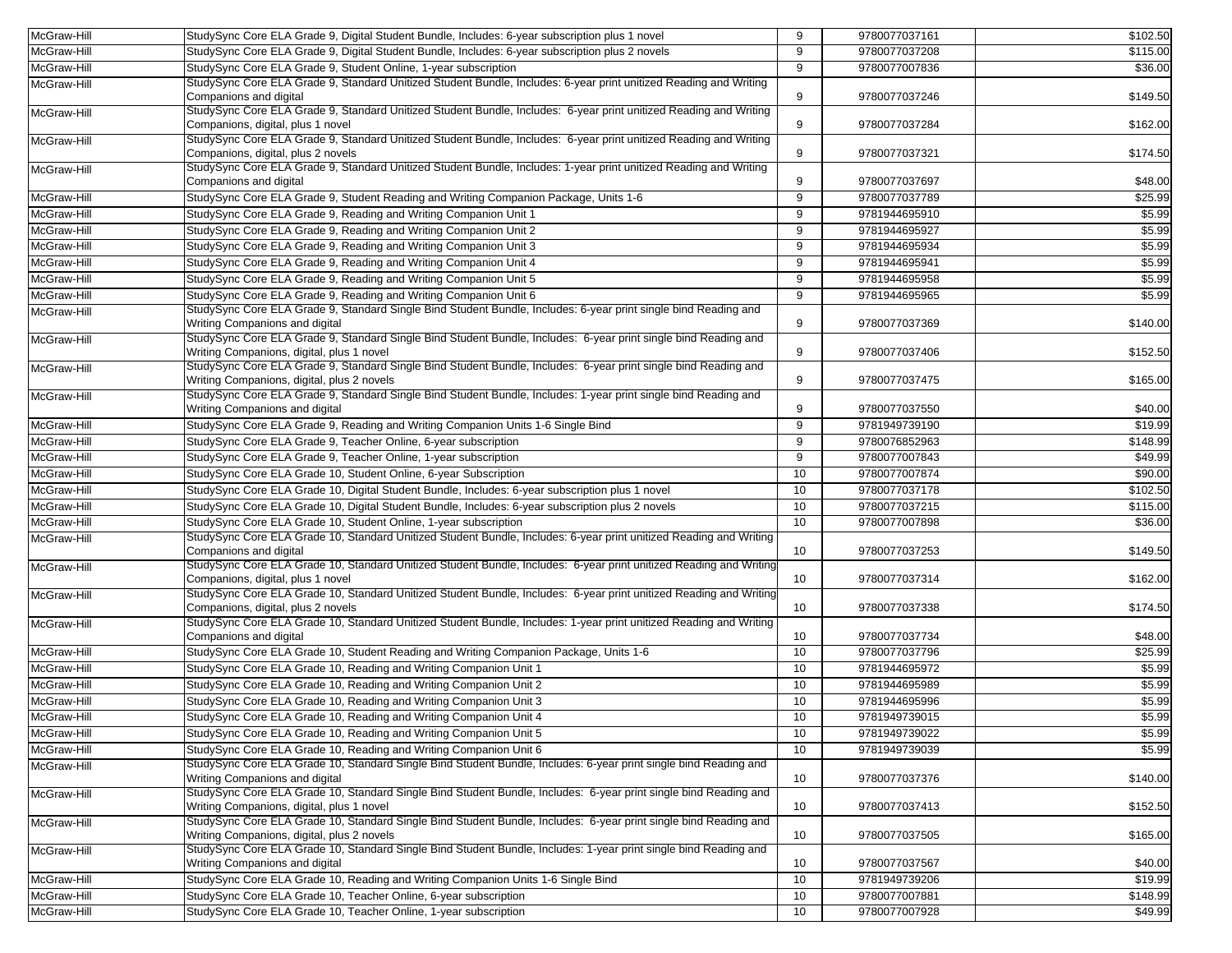| McGraw-Hill | StudySync Core ELA Grade 11, Student Online, 6-year Subscription                                                                                              | 11 | 9780077007935 | \$90.00  |
|-------------|---------------------------------------------------------------------------------------------------------------------------------------------------------------|----|---------------|----------|
| McGraw-Hill | StudySync Core ELA Grade 11, Digital Student Bundle, Includes: 6-year subscription plus 1 novel                                                               | 11 | 9780077037185 | \$102.50 |
| McGraw-Hill | StudySync Core ELA Grade 11, Digital Student Bundle, Includes: 6-year subscription plus 2 novels                                                              | 11 | 9780077037222 | \$115.00 |
| McGraw-Hill | StudySync Core ELA Grade 11, Student Online, 1-year subscription                                                                                              | 11 | 9780077007966 | \$36.00  |
| McGraw-Hill | StudySync Core ELA Grade 11, Standard Unitized Student Bundle, Includes: 6-year print unitized Reading and Writing                                            |    |               |          |
|             | Companions and digital<br>StudySync Core ELA Grade 11, Standard Unitized Student Bundle, Includes: 6-year print unitized Reading and Writing                  | 11 | 9780077037260 | \$149.50 |
| McGraw-Hill | Companions, digital, plus 1 novel                                                                                                                             | 11 | 9780077037291 | \$162.00 |
| McGraw-Hill | StudySync Core ELA Grade 11, Standard Unitized Student Bundle, Includes: 6-year print unitized Reading and Writing                                            |    |               |          |
|             | Companions, digital, plus 2 novels                                                                                                                            | 11 | 9780077037345 | \$174.50 |
| McGraw-Hill | StudySync Core ELA Grade 11, Standard Unitized Student Bundle, Includes: 1-year print unitized Reading and Writing                                            |    |               |          |
|             | Companions and digital                                                                                                                                        | 11 | 9780077037741 | \$48.00  |
| McGraw-Hill | StudySync Core ELA Grade 11, Student Reading and Writing Companion Package, Units 1-6                                                                         | 11 | 9780077037833 | \$25.99  |
| McGraw-Hill | StudySync Core ELA Grade 11, Reading and Writing Companion Unit 1                                                                                             | 11 | 9781949739046 | \$5.99   |
| McGraw-Hill | StudySync Core ELA Grade 11, Reading and Writing Companion Unit 2                                                                                             | 11 | 9781949739053 | \$5.99   |
| McGraw-Hill | StudySync Core ELA Grade 11, Reading and Writing Companion Unit 3                                                                                             | 11 | 9781949739060 | \$5.99   |
| McGraw-Hill | StudySync Core ELA Grade 11, Reading and Writing Companion Unit 4                                                                                             | 11 | 9781949739077 | \$5.99   |
| McGraw-Hill | StudySync Core ELA Grade 11, Reading and Writing Companion Unit 5                                                                                             | 11 | 9781949739084 | \$5.99   |
| McGraw-Hill | StudySync Core ELA Grade 11, Reading and Writing Companion Unit 6                                                                                             | 11 | 9781949739091 | \$5.99   |
| McGraw-Hill | StudySync Core ELA Grade 11, Standard Single Bind Student Bundle, Includes: 6-year print single bind Reading and                                              |    |               |          |
|             | Writing Companions and digital                                                                                                                                | 11 | 9780077037383 | \$140.00 |
| McGraw-Hill | StudySync Core ELA Grade 11, Standard Single Bind Student Bundle, Includes: 6-year print single bind Reading and                                              |    |               |          |
|             | Writing Companions, digital, plus 1 novel                                                                                                                     | 11 | 9780077037420 | \$152.50 |
| McGraw-Hill | StudySync Core ELA Grade 11, Standard Single Bind Student Bundle, Includes: 6-year print single bind Reading and                                              |    |               |          |
|             | Writing Companions, digital, plus 2 novels                                                                                                                    | 11 | 9780077037659 | \$165.00 |
| McGraw-Hill | StudySync Core ELA Grade 11, Standard Single Bind Student Bundle, Includes: 1-year print single bind Reading and                                              |    |               |          |
|             | Writing Companions and digital                                                                                                                                | 11 | 9780077037604 | \$40.00  |
| McGraw-Hill | StudySync Core ELA Grade 11, Reading and Writing Companion Single Bind, Volume 1                                                                              | 11 | 9781949739213 | \$15.99  |
| McGraw-Hill | StudySync Core ELA Grade 11, Reading and Writing Companion Single Bind, Volume 2                                                                              | 11 | 9781970162684 | \$15.99  |
| McGraw-Hill | StudySync Core ELA Grade 11, Reading and Writing Companion Single Bind Set, Volumes 1 and 2                                                                   | 11 | 9780077021726 | \$29.00  |
| McGraw-Hill | StudySync Core ELA Grade 11, Teacher Online, 6-year subscription                                                                                              | 11 | 9780077007942 | \$148.99 |
| McGraw-Hill | StudySync Core ELA Grade 11, Teacher Online, 1-year subscription                                                                                              | 11 | 9780077007973 | \$49.99  |
| McGraw-Hill | StudySync Core ELA Grade 12, Student Online, 6-year Subscription                                                                                              | 12 | 9780077008369 | \$90.00  |
| McGraw-Hill | StudySync Core ELA Grade 12, Digital Student Bundle, Includes: 6-year subscription plus 1 novel                                                               | 12 | 9780077037192 | \$102.50 |
| McGraw-Hill | StudySync Core ELA Grade 12, Digital Student Bundle, Includes: 6-year subscription plus 2 novels                                                              | 12 | 9780077037239 | \$115.00 |
| McGraw-Hill | StudySync Core ELA Grade 12, Student Online, 1-year subscription                                                                                              | 12 | 9780077008383 | \$36.00  |
| McGraw-Hill | StudySync Core ELA Grade 12, Standard Unitized Student Bundle, Includes: 6-year print unitized Reading and Writing                                            |    |               |          |
|             | Companions and digital                                                                                                                                        | 12 | 9780077037277 | \$149.50 |
| McGraw-Hill | StudySync Core ELA Grade 12, Standard Unitized Student Bundle, Includes: 6-year print unitized Reading and Writing                                            |    |               |          |
|             | Companions, digital, plus 1 novel                                                                                                                             | 12 | 9780077037307 | \$162.00 |
| McGraw-Hill | StudySync Core ELA Grade 12, Standard Unitized Student Bundle, Includes: 6-year print unitized Reading and Writing                                            |    |               |          |
|             | Companions, digital, plus 2 novels                                                                                                                            | 12 | 9780077037352 | \$174.50 |
| McGraw-Hill | StudySync Core ELA Grade 12, Standard Unitized Student Bundle, Includes: 1-year print unitized Reading and Writing                                            |    |               |          |
|             | Companions and digital                                                                                                                                        | 12 | 9780077037512 | \$48.00  |
| McGraw-Hill | StudySync Core ELA Grade 12, Student Reading and Writing Companion Package, Units 1-6                                                                         | 12 | 9780077037864 | \$25.99  |
| McGraw-Hill | StudySync Core ELA Grade 12, Reading and Writing Companion Unit 1                                                                                             | 12 | 9781949739107 | \$5.99   |
| McGraw-Hill | StudySync Core ELA Grade 12, Reading and Writing Companion Unit 2                                                                                             | 12 | 9781949739114 | \$5.99   |
| McGraw-Hill | StudySync Core ELA Grade 12, Reading and Writing Companion Unit 3                                                                                             | 12 | 9781949739121 | \$5.99   |
| McGraw-Hill | StudySync Core ELA Grade 12, Reading and Writing Companion Unit 4                                                                                             | 12 | 9781949739138 | \$5.99   |
| McGraw-Hill | StudySync Core ELA Grade 12, Reading and Writing Companion Unit 5                                                                                             | 12 | 9781949739145 | \$5.99   |
| McGraw-Hill | StudySync Core ELA Grade 12, Reading and Writing Companion Unit 6                                                                                             | 12 | 9781949739152 | \$5.99   |
| McGraw-Hill | StudySync Core ELA Grade 12, Standard Single Bind Student Bundle, Includes: 6-year print single bind Reading and                                              |    |               |          |
|             | Writing Companions and digital                                                                                                                                | 12 | 9780077037390 | \$140.00 |
| McGraw-Hill | StudySync Core ELA Grade 12, Standard Single Bind Student Bundle, Includes: 6-year print single bind Reading and                                              |    |               |          |
| McGraw-Hill | Writing Companions, digital, plus 1 novel<br>StudySync Core ELA Grade 12, Standard Single Bind Student Bundle, Includes: 6-year print single bind Reading and | 12 | 9780077037437 | \$152.50 |
|             | Writing Companions, digital, plus 2 novels                                                                                                                    | 12 | 9780077037680 | \$165.00 |
| McGraw-Hill | StudySync Core ELA Grade 12, Standard Single Bind Student Bundle, Includes: 1-year print single bind Reading and                                              |    |               |          |
|             | Writing Companions and digital                                                                                                                                | 12 | 9780077037611 | \$40.00  |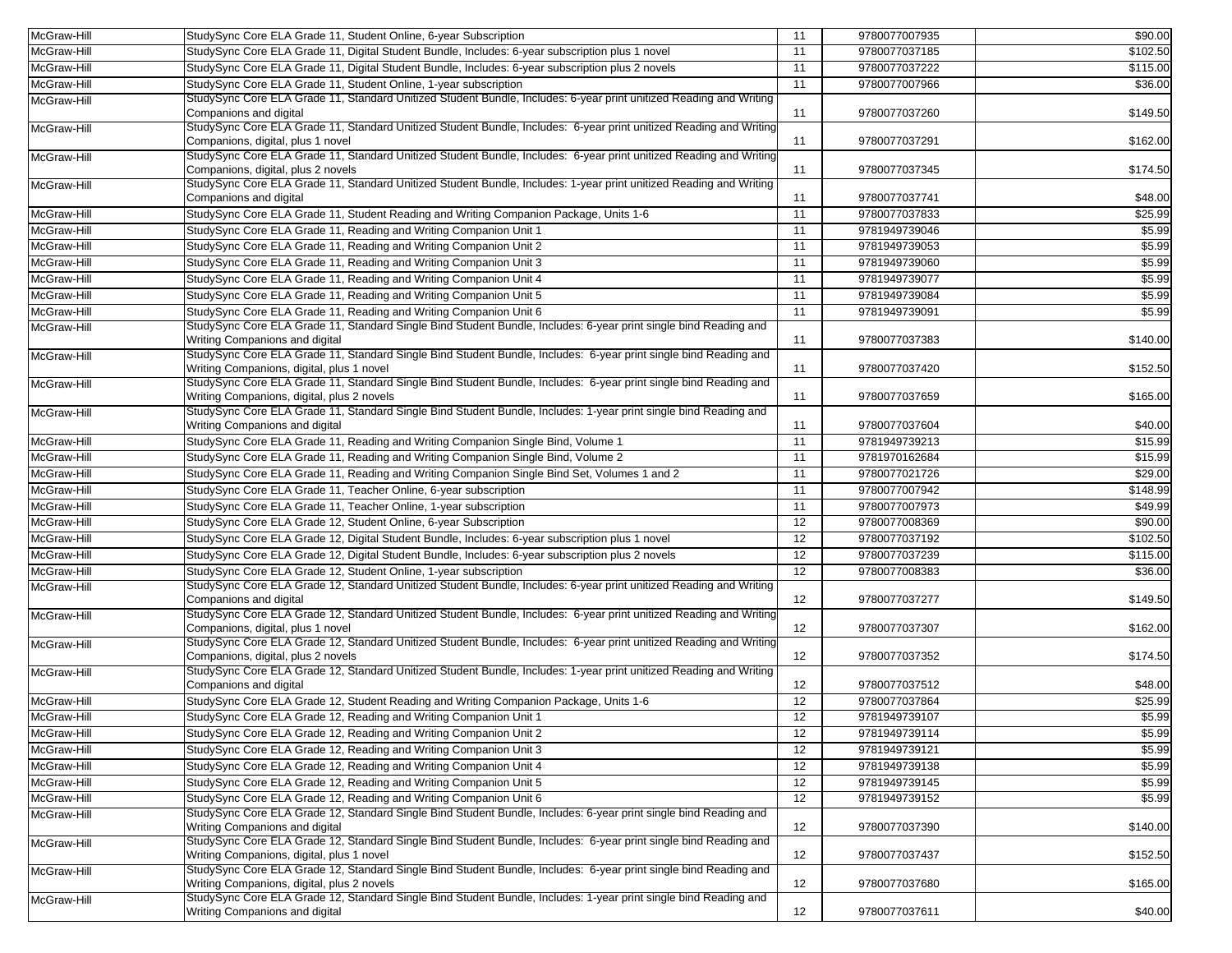| McGraw-Hill | StudySync Core ELA Grade 12, Reading and Writing Companion Single Bind, Volume 1            | 12 | 9781970162691 | \$15.99    |
|-------------|---------------------------------------------------------------------------------------------|----|---------------|------------|
| McGraw-Hill | StudySync Core ELA Grade 12, Reading and Writing Companion Single Bind, Volume 2            | 12 | 9781970162707 | \$15.99    |
| McGraw-Hill | StudySync Core ELA Grade 12, Reading and Writing Companion Single Bind Set, Volumes 1 and 2 | 12 | 9780077021733 | \$29.00    |
|             | StudySync Core ELA Grade 12, Teacher Online, 6-year subscription                            | 12 | 9780077008376 | \$148.99   |
| McGraw-Hill |                                                                                             | 12 |               | \$49.99    |
| McGraw-Hill | StudySync Core ELA Grade 12, Teacher Online, 1-year subscription                            |    | 9780077008413 |            |
| McGraw-Hill | Wonders Grade K Reading/Writing Companion Package                                           | Κ  | 9780076899975 | \$27.00    |
| McGraw-Hill | Wonders Grade K Reading/ Writing Companion Unit 1                                           | Κ  | 9780079018427 | \$2.70     |
| McGraw-Hill | Wonders Grade K Reading/ Writing Companion Unit 2                                           | Κ  | 9780079017833 | \$2.70     |
| McGraw-Hill | Wonders Grade K Reading/ Writing Companion Unit 3                                           | Κ  | 9780079017840 | \$2.70     |
| McGraw-Hill | Wonders Grade K Reading/ Writing Companion Unit 4                                           | Κ  | 9780079017871 | \$2.70     |
| McGraw-Hill | Wonders Grade K Reading/ Writing Companion Unit 5                                           | Κ  | 9780079018656 | \$2.70     |
| McGraw-Hill | Wonders Grade K Reading/ Writing Companion Unit 6                                           | Κ  | 9780079020574 | \$2.70     |
| McGraw-Hill | Wonders Grade K Reading/ Writing Companion Unit 7                                           | Κ  | 9780079020598 | \$2.70     |
| McGraw-Hill | Wonders Grade K Reading/ Writing Companion Unit 8                                           | Κ  | 9780079020611 | \$2.70     |
| McGraw-Hill | Wonders Grade K Reading/ Writing Companion Unit 9                                           | Κ  | 9780079020635 | \$2.70     |
| McGraw-Hill | Wonders Grade K Reading/ Writing Companion Unit 10                                          | Κ  | 9780079020659 | \$2.70     |
| McGraw-Hill | Wonders Grade K Tennessee System with 6 Years Subscription                                  | Κ  | 9780076946808 | \$5,216.04 |
| McGraw-Hill | Wonders Tennessee K-System with Big U and 6 Years Subscription                              | Κ  | 9780077032128 | \$4,858.02 |
| McGraw-Hill | Wonders Big Universe subscription 1 student - 6 years                                       | Κ  | 9780077002138 | \$21.42    |
| McGraw-Hill | Wonders Grade K Student Workspace, 6-Year Subscription                                      | Κ  | 9780079020826 | \$137.91   |
| McGraw-Hill | Wonders Grade K Student Workspace, 1-Year Subscription                                      | Κ  | 9780079018601 | \$41.37    |
| McGraw-Hill | Wonders Grade K Tennessee UTRP with Big U Package                                           | Κ  | 9780076970568 | \$0.00     |
| McGraw-Hill | Wonders Grade K Teacher Workspace, 6-Year Subscription                                      | Κ  | 9780079016461 | \$642.30   |
| McGraw-Hill | Wonders Grade K Teacher Workspace, 1-Year Subscription                                      | Κ  | 9780079018304 | \$481.74   |
| McGraw-Hill | Wonders Big Universe teacher subscription - 6 years                                         | Κ  | 9780077002060 | \$0.00     |
| McGraw-Hill | Wonders Big Universe Stand-Alone Teacher Subscription, 6-Year                               | Κ  | 9780077012496 | \$21.42    |
| McGraw-Hill | Wonders Grade K Tennessee Teachers Edition Package                                          | Κ  | 9780076946853 | \$616.59   |
| McGraw-Hill | Wonders Grade K Teacher's Edition Units 1-2                                                 | Κ  | 9780079017741 | \$123.42   |
| McGraw-Hill | Wonders Grade K Teacher's Edition Units 3-4                                                 | Κ  | 9780079017758 | \$123.42   |
| McGraw-Hill | Wonders Grade K Teacher's Edition Units 5-6                                                 | Κ  | 9780079017765 | \$123.42   |
| McGraw-Hill | Wonders Grade K Teacher's Edition Units 7-8                                                 | Κ  | 9780079017789 | \$123.42   |
| McGraw-Hill | Wonders Grade K Teacher's Edition Units 9-10                                                | Κ  | 9780079017796 | \$123.42   |
| McGraw-Hill | Wonders Grade K TN Snap in Tabs                                                             | Κ  | 9780077038229 | \$150.00   |
| McGraw-Hill | Wonders Grade K Practice Book BLM                                                           | Κ  | 9780079016911 | \$63.33    |
| McGraw-Hill | Wonders Grade K Unit Assessment                                                             | Κ  | 9780079017536 | \$117.81   |
| McGraw-Hill | Wonders Grade K Benchmark Assessment                                                        | Κ  | 9780079066411 | \$71.16    |
| McGraw-Hill | Wonders Grade K Leveled Reader Lesson Cards                                                 | Κ  | 9780076953646 | \$78.03    |
| McGraw-Hill | Wonders Grade K Leveled Reader Package 1 of 30 Approaching                                  | Κ  | 9780076897230 | \$197.34   |
| McGraw-Hill | Wonders Grade K Leveled Reader Package 6 of 30 Approaching                                  | Κ  | 9780076897261 | \$1,025.46 |
| McGraw-Hill | Wonders Grade K Leveled Reader Package 1 of 30 On-Level                                     | Κ  | 9780076897698 | \$197.34   |
| McGraw-Hill | Wonders Grade K Leveled Reader Package 6 of 30 On-Level                                     | Κ  | 9780076897728 | \$1,025.46 |
| McGraw-Hill | Wonders Grade K Leveled Reader Package 1 of 30 Beyond                                       | Κ  | 9780076897278 | \$197.34   |
| McGraw-Hill | Wonders Grade K Leveled Reader Package 6 of 30 Beyond                                       | K  | 9780076897285 | \$1,025.46 |
| McGraw-Hill | Wonders Grade K Leveled Reader Package 1 of 30 ELL                                          | Κ  | 9780076897469 | \$197.34   |
| McGraw-Hill | Wonders Grade K Leveled Reader Package 6 of 30 ELL                                          | Κ  | 9780076897490 | \$1,025.46 |
| McGraw-Hill | Wonders Grade K Genre Read Aloud Book                                                       | Κ  | 9780078982194 | \$21.63    |
| McGraw-Hill | Wonders Grade K High Frequency Word Cards                                                   | Κ  | 9780021192908 | \$66.54    |
| McGraw-Hill | Wonders for English Learners Newcomer Cards Grades K-2                                      | Κ  | 9780076801480 | \$106.92   |
| McGraw-Hill | Wonders Grades K-2 Newcomers Teacher Guide                                                  | Κ  | 9780021314959 | \$111.45   |
| McGraw-Hill | Wonders Grade K Visual Vocabulary Cards                                                     | Κ  | 9780021193684 | \$75.93    |
| McGraw-Hill | Wonders Interactive Read Aloud Cards Grade K                                                | Κ  | 9780076839711 | \$158.46   |
| McGraw-Hill | Wonders Grade K Retelling Cards                                                             | Κ  | 9780021193615 | \$313.23   |
| McGraw-Hill | Wonders Grades K-2 Photo Cards                                                              | Κ  | 9780021195596 | \$191.85   |
| McGraw-Hill | Wonders Grades K-6 Sound Spelling Cards - Small                                             | Κ  | 9780021195565 | \$67.47    |
| McGraw-Hill | Wonders Grades K-6 Sound Spelling Cards - Large                                             | Κ  | 9780076768097 | \$138.42   |
|             |                                                                                             |    |               |            |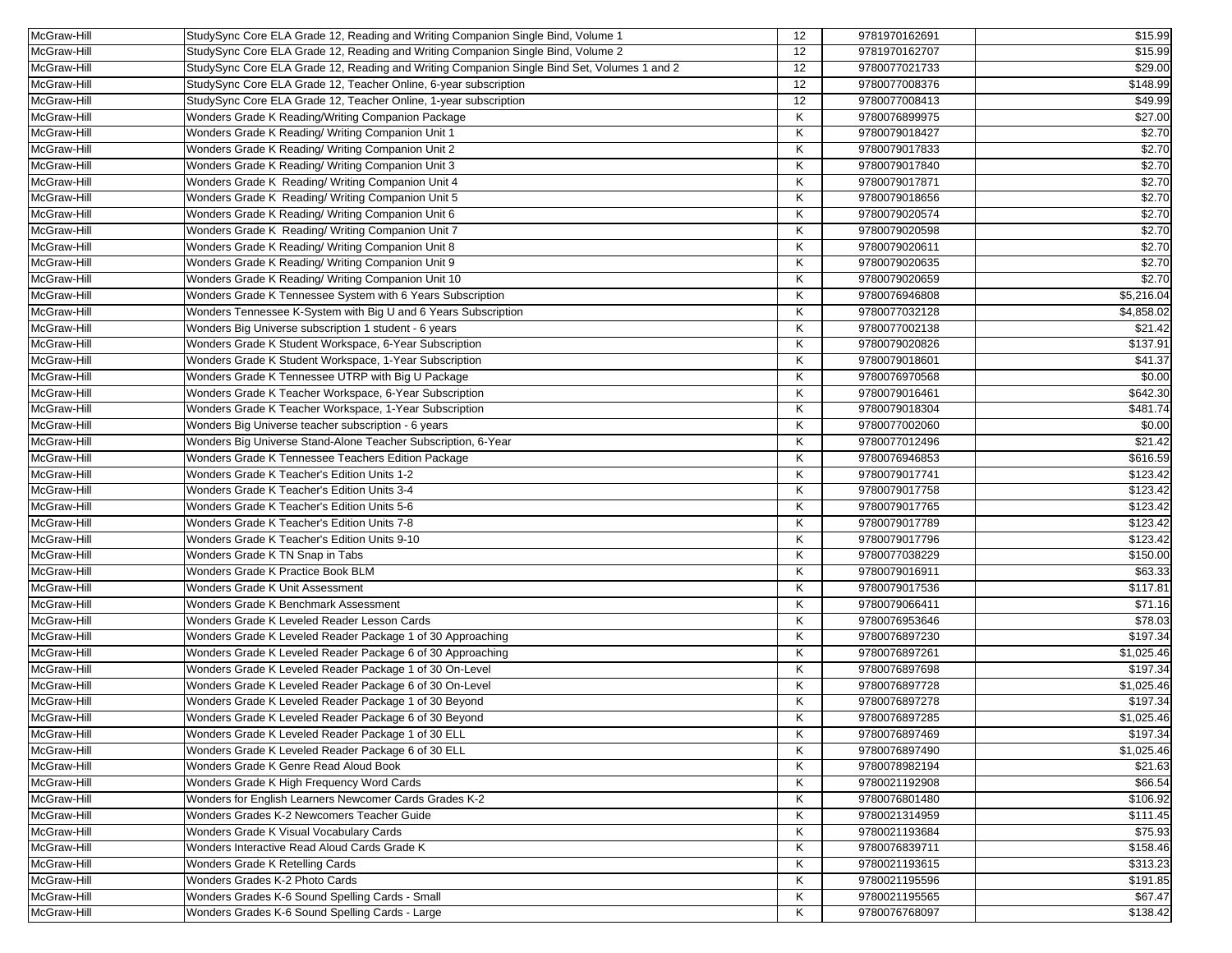| McGraw-Hill       | Wonders Grade K Workstation Activity Cards                                   | Κ            | 9780021192939 | \$205.11   |
|-------------------|------------------------------------------------------------------------------|--------------|---------------|------------|
| McGraw-Hill       | Wonders Grades K-5 Instructional Routines Handbook                           | Κ            | 9780076979073 | \$61.20    |
| McGraw-Hill       | Wonders Grades K-5 Placement and Diagnostic Assessment                       | Κ            | 9780079017642 | \$86.58    |
| McGraw-Hill       | Wonders Grade K Decodable Readers 6 ea. of 10 Package                        | Κ            | 9780076977307 | \$659.13   |
| McGraw-Hill       | Wonders Grade K Decodable Readers Long Vowel Express                         | Κ            | 9780021368693 | \$10.17    |
| McGraw-Hill       | Wonders Grade K Classroom Trade Book Library                                 | Κ            | 9780076905874 | \$306.30   |
| McGraw-Hill       | Wonders Grades K-5 Teach it Your Way Tab in Sleeve                           | Κ            | 9780076992218 | \$21.42    |
| McGraw-Hill       | Wonders Grades K-5 Language Transfers Handbook                               | Κ            | 9780079065933 | \$33.66    |
| McGraw-Hill       | Wonders Grades K-1 Response Board                                            | Κ            | 9780021195572 | \$109.65   |
| McGraw-Hill       | Wonders Grades K-1 Teaching Posters                                          | Κ            | 9780021195299 | \$73.86    |
| McGraw-Hill       | Wonders Grade K Literature Big Book Package                                  | Κ            | 9780076897940 | \$1,708.74 |
| McGraw-Hill       | Wonders Grade K Literature Big Book: I Love Bugs!                            | Κ            | 9780079066244 | \$60.33    |
| McGraw-Hill       | Wonders Grade K Literature Big Book: What Can You Do with a Paleta? U4W2     | Κ            | 9780079066251 | \$60.33    |
| McGraw-Hill       | Wonders Grade K Literature Big Book: The Birthday Pet U7W2                   | Κ            | 9780079066268 | \$60.33    |
| McGraw-Hill       | Wonders Grade K Literature Big Book: Ana Goes to Washington D.C. U8W2        | Κ            | 9780079066275 | \$60.33    |
| McGraw-Hill       | Wonders Grade K Literature Big Book: Peter's Chair U9W1                      | Κ            | 9780079066282 | \$60.33    |
| McGraw-Hill       | Wonders Grade K Literature Big Book: Bread Comes to Life U9W3                | Κ            | 9780076858767 | \$60.33    |
| McGraw-Hill       | Wonders Grade K Literature Big Book: What's the Big Idea, Molly? U10W1       | Κ            | 9780079066299 | \$60.33    |
| McGraw-Hill       | Wonders Grade K Literature Big Book: All Kinds of Families U10W2             | Κ            | 9780079066305 | \$60.33    |
| McGraw-Hill       | Wonders Grade K Literature Big Book: A Grand Old Tree [U5W2]                 | Κ            | 9780021193066 | \$60.33    |
| McGraw-Hill       | Wonders Grade K Literature Big Book: An Orange In January [U5W3]             | Κ            | 9780021193073 | \$60.33    |
| McGraw-Hill       | Wonders Grade K Literature Big Book: Animals In The Park [Start Smart]       | Κ            | 9780021193233 | \$60.33    |
| McGraw-Hill       | Wonders Grade K Literature Big Book: Bear Snores On [U7W3]                   | Κ            | 9780021193127 | \$60.33    |
| McGraw-Hill       | Wonders Grade K Literature Big Book: Bringing Down The Moon [U8W3]           | Κ            | 9780021193165 | \$60.33    |
| McGraw-Hill       | Wonders Grade K Literature Big Book: Clang! Clang! Beep! Beep! [U3W2]        | Κ            | 9780021194476 | \$60.33    |
| McGraw-Hill       | Wonders Grade K Literature Big Book: Hen Hears Gossip [U9W2]                 | Κ            | 9780021193189 | \$60.33    |
| McGraw-Hill       | Wonders Grade K Literature Big Book: How Do Dinosaurs Go To School?[U3W1]    | Κ            | 9780021194469 | \$60.33    |
| McGraw-Hill       | Wonders Grade K Literature Big Book: Mama, Is It Summer Yet? [U6W1]          | Κ            | 9780021193080 | \$60.33    |
| McGraw-Hill       | Wonders Grade K Literature Big Book: My Garden [U5W1]                        | Κ            | 9780021193059 | \$60.33    |
| McGraw-Hill       | Wonders Grade K Literature Big Book: Panda Kindergarten [U10W3]              | Κ            | 9780021193226 | \$60.33    |
| McGraw-Hill       | Wonders Grade K Literature Big Book: Please Take Me For A Walk [U3W3]        | Κ            | 9780021194483 | \$60.33    |
| McGraw-Hill       | Wonders Grade K Literature Big Book: Pouch! [U1W2]                           | Κ            | 9780021194780 | \$60.33    |
| McGraw-Hill       | Wonders Grade K Literature Big Book: Rain [U6W2]                             | Κ            | 9780021193097 | \$60.33    |
| McGraw-Hill       | Wonders Grade K Literature Big Book: Roadwork [U4W3]                         | Κ            | 9780021193042 | \$60.33    |
| McGraw-Hill       | Wonders Grade K Literature Big Book: Senses At The Seashore [U1W3]           | Κ            | 9780021232239 | \$60.33    |
| McGraw-Hill       | Wonders Grade K Literature Big Book: The Big Book Of Rhymes [Start Smart]    | Κ            | 9780021193240 | \$60.33    |
| McGraw-Hill       | Wonders Grade K Literature Big Book: The Handiest Things In The World [U2W1] | Κ            | 9780021194810 | \$60.33    |
| McGraw-Hill       | Wonders Grade K Literature Big Book: Waiting Out The Storm [U6W3]            | Κ            | 9780021193103 | \$60.33    |
| McGraw-Hill       | Wonders Grade K Literature Big Book: What About Bear? [U1W1]                 | Κ            | 9780021194797 | \$60.33    |
| McGraw-Hill       | Wonders Grade K Literature Big Book: When Daddy'S Truck Picks Me Up [U8W1]   | Κ            | 9780021193141 | \$60.33    |
| McGraw-Hill       | Wonders Grade K Literature Big Book: Whose Shoes? [U4W1]                     | Κ            | 9780021194490 | \$60.33    |
| McGraw-Hill       | Wonders Grade K Literature Big Book: Zooborns! [U7W1]                        | Κ            | 9780021193110 | \$60.33    |
| McGraw-Hill       | Wonders Grade K Literature Big Book: Shapes All Around [U2W2]                | Κ            | 9780021194827 | \$60.33    |
| McGraw-Hill       | Wonders Grade K Decodable Reader Package                                     | Κ            | 9780076897988 | \$110.94   |
| McGraw-Hill       | Wonders Grade K Decodable Readers Unit 1                                     | Κ            | 9780021319787 | \$10.17    |
| McGraw-Hill       | Wonders Grade K Decodable Readers Unit 2                                     | Κ            | 9780076839582 | \$7.20     |
| McGraw-Hill       | Wonders Grade K Decodable Readers Unit 3                                     | Κ            | 9780021313167 | \$10.17    |
| McGraw-Hill       | Wonders Grade K Decodable Readers Unit 4                                     | Κ            | 9780079065896 | \$7.20     |
| McGraw-Hill       | Wonders Grade K Decodable Readers Unit 5                                     | Κ            | 9780021313570 | \$10.17    |
| McGraw-Hill       | Wonders Grade K Decodable Readers Unit 6                                     | Κ            | 9780079065902 | \$7.20     |
| McGraw-Hill       | Wonders Grade K Decodable Readers Unit 7                                     | Κ            | 9780021311170 | \$10.17    |
| McGraw-Hill       | Wonders Grade K Decodable Readers Unit 8                                     | Κ            | 9780079065919 | \$7.20     |
| McGraw-Hill       | Wonders Grade K Decodable Readers Unit 9                                     | Κ            | 9780021311774 | \$10.17    |
| McGraw-Hill       | Wonders Grade K Decodable Readers Unit 10                                    | Κ            | 9780079065926 | \$7.20     |
| Open Up Resources | OUR EL Grade 1: Language Arts Teacher course (bundle)                        | $\mathbf{1}$ | 9781643112930 | \$320.00   |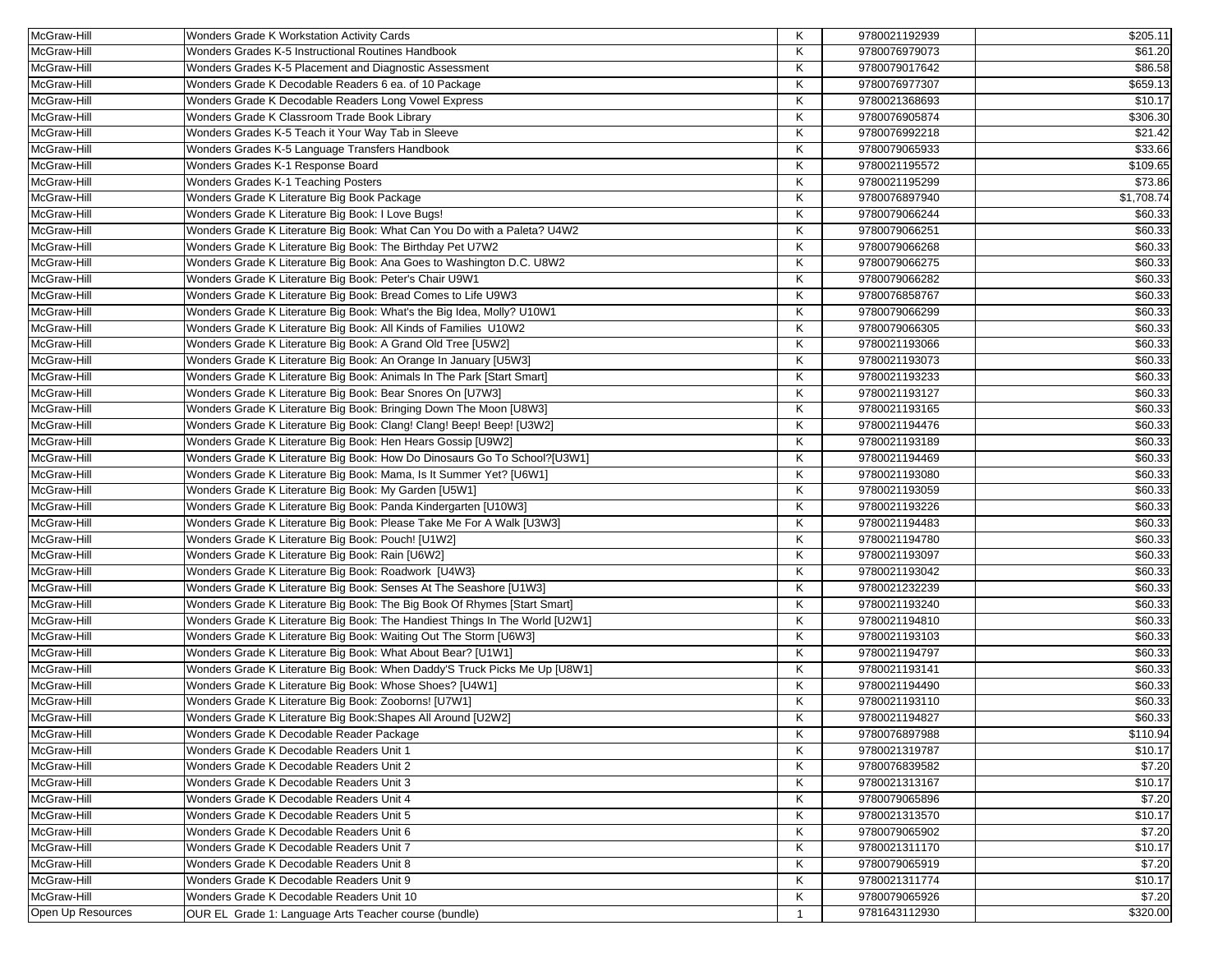| Open Up Resources       | OUR EL Grade 1: Language Arts Student course (bundle)                                                                | $\overline{1}$  | 9781683623687 | \$32.00                |
|-------------------------|----------------------------------------------------------------------------------------------------------------------|-----------------|---------------|------------------------|
| Open Up Resources       | OUR EL Education, Grade 1: Skills Block. Teacher Full Course Bundle (Updated)                                        | $\overline{1}$  | 9781643112992 | \$297.00               |
| Open Up Resources       | OUR EL Education, Grade 1: Skills Block Decodables. Student Full Course (Updated)                                    | -1              | 9781643112909 | \$15.00                |
| Open Up Resources       | OUR EL Education Grade 1: Required Trade Set (25 students)                                                           | $\mathbf{1}$    |               | \$1,085.00             |
| Open Up Resources       | OUR EL Education: Skills Block Decodables. Student Full Course (Updated)                                             | $\overline{1}$  | 9781643112909 | \$15.00                |
| Open Up Resources       | OUR EL Education: Skills Block Decodables. Module 1: Pat's Mess                                                      | $\overline{1}$  | 9781683624059 |                        |
| Open Up Resources       | OUR EL Education: Required Trade Set (25 students)                                                                   | $\overline{1}$  | 9781643113692 | \$1,085.00             |
| Open Up Resources       | OUR EL Grade 2: Language Arts Teacher course (bundle)                                                                | 2               | 9781643112947 | \$320.00               |
| Open Up Resources       | OUR EL Grade 2: Language Arts Student course (bundle)                                                                | 2               | 9781683623694 | \$32.00                |
| Open Up Resources       | OUR EL Education, Grade 2: Skills Block. Teacher Full Course Bundle (Updated)                                        | 2               | 9781643113005 | \$297.00               |
| Open Up Resources       | OUR EL Education, Grade 2: Skills Block Decodables. Student Full Course (Updated)                                    | 2               | 9781643112916 | \$15.00                |
| Open Up Resources       | OUR EL Education: Required Trade Set (25 students)                                                                   | 2               |               | \$1,278.00             |
| Open Up Resources       | OUR EL Education: Required Trade Set (25 students)                                                                   | 2               | 9781643113791 | \$1,278.00             |
| Open Up Resources       | OUR EL Grade 3: Language Arts Teacher course (bundle)                                                                | 3               | 9781643112954 | \$320.00               |
| Open Up Resources       | OUR EL Grade 3: Language Arts Student course (bundle)                                                                | 3               | 9781683623762 | \$32.00                |
| Open Up Resources       | Grade 3: Life Science Module: Inheritance, Variation, and Frog Ponds, Teacher Guide and Supporting Materials         | 3               | 9781683622956 | \$27.00                |
| Open Up Resources       | Grade 3: Life Science Module: Inheritance, Variation, and Frog Ponds, Student Science Notebook                       | 3               | 9781683622949 | \$11.00                |
| Open Up Resources       | OUR EL Education: Required Trade Set (25 students)                                                                   | 3               |               | \$1,819.00             |
| Open Up Resources       | OUR EL Education: Required Trade Set (25 students)                                                                   | 3               | 9781643113890 | \$1,819.00             |
| Open Up Resources       |                                                                                                                      |                 | 9781643110479 | \$1,327.00             |
| Open Up Resources       | Bookworms: Required Trade: Standard: All Titles                                                                      | 3               | 9781643112961 | \$320.00               |
|                         | OUR EL Grade 4: Language Arts Teacher course (bundle)                                                                | $\overline{4}$  |               |                        |
| Open Up Resources       | OUR EL Grade 4: Language Arts Student course (bundle)                                                                | $\overline{4}$  | 9781683623779 | \$32.00                |
| Open Up Resources       | Grade 4: Life Science Module: Structure and Function in Terrestrial Animals and Plants, Teacher Guide and Supporting | $\overline{4}$  | 9781683622970 | \$27.00                |
| Open Up Resources       | Grade 4: Life Science Module: Structure and Function in Terrestrial Animals and Plants, Student Science Notebook     | 4               | 9781683622963 | \$11.00                |
| Open Up Resources       | OUR EL Education: Required Trade Set (25 students)                                                                   | $\overline{4}$  |               | \$1,574.00             |
| Open Up Resources       | OUR EL Education: Required Trade Set (25 students)                                                                   | $\overline{4}$  | 9781643113999 | \$1,574.00             |
| Open Up Resources       | OUR EL Grade 5: Language Arts Teacher course (bundle)                                                                | 5               | 9781643112978 | \$320.00               |
| Open Up Resources       | OUR EL Grade 5: Language Arts Student course (bundle)                                                                | $\sqrt{5}$      | 9781683623786 | \$32.00                |
| Open Up Resources       | Grade 5: Life Science Module: The Cycle of Matter and Energy in Healthy Ecosystems, Teacher Guide and Supporting     | $5\phantom{.0}$ | 9781683622994 | \$27.00                |
| Open Up Resources       | Grade 5: Life Science Module: The Cycle of Matter and Energy in Healthy Ecosystems, Student Science Notebook         | $5\phantom{.0}$ | 9781683622987 | \$11.00                |
| Open Up Resources       | OUR EL Education: Required Trade Set (25 students)                                                                   | 5               |               | \$1,104.00             |
| Open Up Resources       | OUR EL Education: Required Trade Set (25 students)                                                                   | $5\phantom{.0}$ | 9781643114095 | $\overline{$1,104.00}$ |
| Open Up Resources       | OUR EL Kindergarten: Language Arts Teacher course (bundle)                                                           | K               | 9781643112923 | \$320.00               |
| Open Up Resources       | OUR EL Grade Kindergarten: Language Arts Student course                                                              | Κ               | 9781683623670 | \$22.00                |
| Open Up Resources       | OUR EL Education, Grade K: Skills Block. Teacher Full Course Bundle (Updated)                                        | Κ               | 9781643112985 | \$297.00               |
| Open Up Resources       | OUR EL Education, Grade K: Skills Block Decodables. Student Full Course (Updated)                                    | Κ               | 9781643112893 | \$10.00                |
| Open Up Resources       | OUR EL Education: Required Trade Set (25 students)                                                                   | Κ               |               | \$689.00               |
| Open Up Resources       | OUR EL Education: Required Trade Set (25 students)                                                                   | Κ               | 9781643114538 | \$689.00               |
| Pearson Education, Inc. | myPerspectives English Language Arts Tennessee Student Consumable Subscription + 6-Year Digital License              | 6               | 9781418312411 | \$118.47               |
| Pearson Education, Inc. | myPerspectives English Language Arts Tennessee Student Hardcover Plus 6-Year Digital License                         | 6               | 9781418312381 | \$101.47               |
| Pearson Education, Inc. | myPerspectives English Language Arts Tennessee Student Consumable 1-Year + 1-Year Digital License                    | 6               | 9781418313623 | \$27.97                |
| Pearson Education, Inc. | myPerspectives English Language Arts Tennessee 6-Year Digital License                                                | 6               | 9781418308063 | \$89.47                |
| Pearson Education, Inc. | myPerspectives English Language Arts Tennessee 1-Year Digital License                                                | 6               | 9781418312534 | \$22.47                |
| Pearson Education, Inc. | myPerspectives English Language Arts 2021 Tennessee Student Consumable Subscription + 6-Year Digital License         | $\overline{7}$  | 9781418312428 | \$118.47               |
| Pearson Education, Inc. | myPerspectives English Language Arts 2021 Tennessee Student Hardcover Plus 6-Year Digital License                    | $\overline{7}$  | 9781418312398 | \$101.47               |
| Pearson Education, Inc. | myPerspectives English Language Arts 2021 Tennessee Student Consumable 1-Year + 1-Year Digital License               | $\overline{7}$  | 9781418313630 | \$27.97                |
| Pearson Education, Inc. | myPerspectives English Language Arts 2021 Tennessee 6-Year Digital License                                           | $\overline{7}$  | 9781418308070 | \$89.47                |
| Pearson Education, Inc. | myPerspectives English Language Arts 2021 Tennessee 1-Year Digital License                                           | $\overline{7}$  | 9781418312541 | \$22.47                |
|                         |                                                                                                                      |                 |               |                        |
| Pearson Education, Inc. | myPerspectives English Language Arts 2021 Tennessee Student Consumable Subscription + 6-Year Digital License         | 8               | 9781418312435 | \$118.47               |
| Pearson Education, Inc. | myPerspectives English Language Arts 2021 Tennessee Student Hardcover Plus 6-Year Digital License                    | 8               | 9781418312404 | \$101.47               |
| Pearson Education, Inc. | myPerspectives English Language Arts 2021 Tennessee Student Consumable 1-Year + 1-Year Digital License               | 8               | 9781418313647 | \$27.97                |
| Pearson Education, Inc. | myPerspectives English Language Arts 2021 Tennessee 6-Year Digital License                                           | 8               | 9781418308087 | \$89.47                |
| Pearson Education, Inc. | myPerspectives English Language Arts 2021 Tennessee 1-Year Digital License                                           | 8               | 9781418312558 | \$22.47                |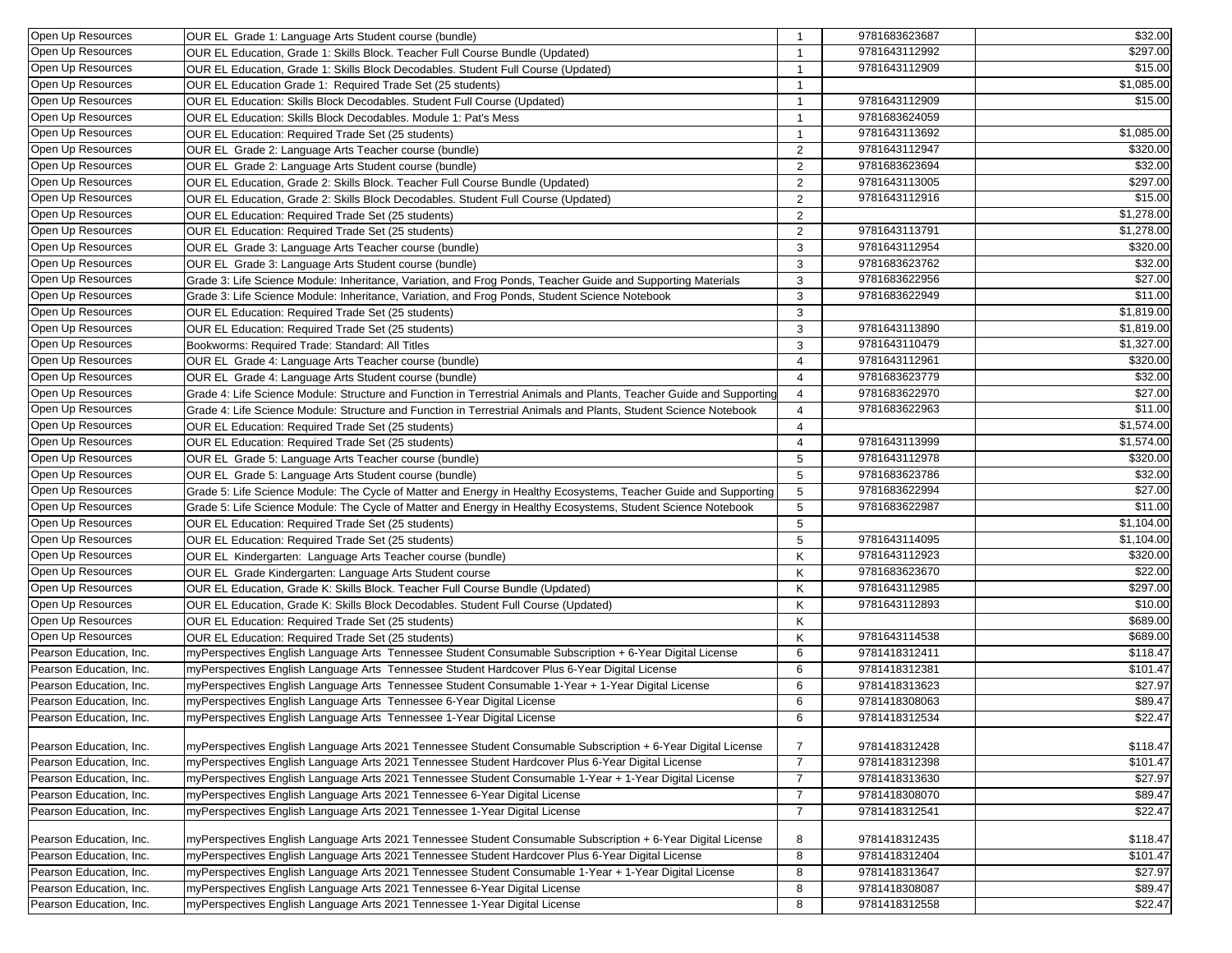|                                    | myPerspectives English Language Arts 2021 Tennessee Student Edition Consumable 2-Volume Subscription + 6 Year                                                                                                         |                 |               |             |
|------------------------------------|-----------------------------------------------------------------------------------------------------------------------------------------------------------------------------------------------------------------------|-----------------|---------------|-------------|
| Pearson Education, Inc.            | <b>Digital License</b>                                                                                                                                                                                                | 9               | 9781418312084 | \$123.47    |
| Pearson Education, Inc.            | myPerspectives English Language Arts 2021 Tennessee Student Edition Hardcover + 6 Year Digital License                                                                                                                | 9               | 9781418312046 | \$105.47    |
|                                    | myPerspectives English Language Arts 2021 Tennessee Student Edition Consumable 2-Volume Set 1-Year + 1-Year                                                                                                           |                 |               |             |
| Pearson Education, Inc.            | <b>Digital License</b>                                                                                                                                                                                                | 9               | 9781418313654 | \$29.47     |
| Pearson Education, Inc.            | myPerspectives English Language Arts 2021 Tennessee Digital Courseware 6-Year License                                                                                                                                 | 9               | 9781418308506 | \$93.47     |
| Pearson Education, Inc.            | myPerspectives English Language Arts 2021 Tennessee Digital Courseware 1year License                                                                                                                                  | 9               | 9781418312206 | \$23.47     |
|                                    | myPerspectives English Language Arts 2021 Tennessee Student Edition Consumable 2-Volume Subscription + 6 Year                                                                                                         |                 |               |             |
| Pearson Education, Inc.            | Digital License                                                                                                                                                                                                       | 10              | 9781418312091 | \$123.47    |
| Pearson Education, Inc.            | myPerspectives English Language Arts 2021 Tennessee Student Edition Hardcover + 6 Year Digital License<br>myPerspectives English Language Arts 2021 Tennessee Student Edition Consumable 2-Volume Set 1-Year + 1-Year | 10              | 9781418312053 | \$105.47    |
| Pearson Education, Inc.            | <b>Digital License</b>                                                                                                                                                                                                | 10              | 9781418313661 | \$29.47     |
| Pearson Education. Inc.            | myPerspectives English Language Arts 2021 Tennessee Digital Courseware 6-Year License                                                                                                                                 | 10              | 9781418308513 | \$93.47     |
| Pearson Education. Inc.            | myPerspectives English Language Arts 2021 Tennessee Digital Courseware 1 year License                                                                                                                                 | 10              | 9781418312213 | \$23.47     |
|                                    | myPerspectives English Language Arts 2021 Tennessee Student Edition Consumable 2-Volume Subscription + 6 Year                                                                                                         |                 |               |             |
| Pearson Education, Inc.            | <b>Digital License</b>                                                                                                                                                                                                | 11              | 9781418312107 | \$123.47    |
| Pearson Education, Inc.            | myPerspectives English Language Arts 2021 Tennessee Student Edition Hardcover + 6 Year Digital License                                                                                                                | 11              | 9781418312060 | \$105.47    |
|                                    | myPerspectives English Language Arts 2021 Tennessee Student Edition Consumable 2-Volume Set 1-Year + 1-Year                                                                                                           |                 |               |             |
| Pearson Education, Inc.            | Digital License                                                                                                                                                                                                       | 11              | 9781418313678 | \$29.47     |
| Pearson Education, Inc.            | myPerspectives English Language Arts 2021 Tennessee Digital Courseware 6-Year License                                                                                                                                 | 11              | 9781418308520 | \$93.47     |
| Pearson Education, Inc.            | myPerspectives English Language Arts 2021 Tennessee Digital Courseware 1 year License                                                                                                                                 | 11              | 9781418312220 | \$23.47     |
|                                    | myPerspectives English Language Arts 2021 Tennessee Student Edition Consumable 2-Volume Subscription + 6 Year                                                                                                         |                 |               |             |
| Pearson Education, Inc.            | Digital License                                                                                                                                                                                                       | 12              | 9781418312114 | \$123.47    |
| Pearson Education, Inc.            | myPerspectives English Language Arts 2021 Tennessee Student Edition Hardcover + 6 Year Digital License<br>myPerspectives English Language Arts 2021 Tennessee Student Edition Consumable 2-Volume Set 1-Year + 1-Year | 12              | 9781418312077 | \$105.47    |
| Pearson Education, Inc.            | Digital License                                                                                                                                                                                                       | 12              | 9781418313685 | \$29.47     |
| Pearson Education, Inc.            | myPerspectives English Language Arts 2021 Tennessee Digital Courseware 6-Year License                                                                                                                                 | $\overline{12}$ | 9781418308537 | \$93.47     |
| Pearson Education, Inc.            | myPerspectives English Language Arts 2021 Tennessee Digital Courseware 1 year License                                                                                                                                 | 12              | 9781418312237 | \$23.47     |
| Scholastic Inc                     | Student Edition Scholastic Literacy Whole Class Grade 5 (25 Students) Unit 1-6                                                                                                                                        | 5               | 9781338597431 | \$1,250.00  |
| Scholastic Inc                     | Student Edition Scholastic Literacy Whole Class Grade 5 (5 Students) Unit 1-6                                                                                                                                         | 5 <sup>1</sup>  | 9781338597349 | \$250.00    |
| Scholastic Inc                     | Student Edition Scholastic Literacy Whole Class Grade 6 (25 Students) Unit 1-6                                                                                                                                        | 6               | 9781338597424 | \$1,250.00  |
| Scholastic Inc                     | Student Edition Scholastic Literacy Whole Class Grade 6 (5 Students) Unit 1-6                                                                                                                                         | 6               | 9781338597363 | \$250.00    |
| Scholastic Inc                     | Scholastic Literacy Complete Grades K-6 Digital (1 Year per student)                                                                                                                                                  | K-6             | 9781338598667 | \$8.24      |
| Scholastic Inc                     | Scholastic Literacy Complete Grades K-6 Digital (5 Years per student)                                                                                                                                                 | K-6             | 9781338598650 | \$123.60    |
| Scholastic Inc                     | Scholastic Literacy Complete Grades K-6 Digital (6 Years per student)                                                                                                                                                 | $K-6$           | 9781338597257 | \$148.32    |
| Scholastic Inc                     | Scholastic Literacy Complete Grades K-6 Literacy Pro (1 Yr per student)                                                                                                                                               | $K-6$           | 9781338311242 | \$8.24      |
| Scholastic Inc                     | Scholastic Literacy Complete Grades K-6 Literacy Pro (5 Yr per student)                                                                                                                                               | $K-6$           | 9781338598698 | \$41.20     |
| Scholastic Inc                     | Scholastic Literacy Complete Grades K-6 W.O.R.D. (1 Yr per student)                                                                                                                                                   | K-6             | 9781338323955 | \$8.24      |
| Scholastic Inc                     | Scholastic Literacy Complete Grades K-6 W.O.R.D. (5 Yr per student)                                                                                                                                                   | K-6             | 9781338598681 | \$41.20     |
| Scholastic Inc                     | Scholastic Literacy Teacher's Edition, Grade 5, Unit 1-6                                                                                                                                                              |                 | 9781338597318 | \$250.00    |
| Scholastic Inc                     | Scholastic Literacy Teacher's Edition, Grade 6, Unit 1-6                                                                                                                                                              |                 | 9781338597295 | \$250.00    |
|                                    |                                                                                                                                                                                                                       |                 |               |             |
| Scholastic Inc                     | Leveled Bookroom Professional Learning Bundle 4-6 <m-z></m-z>                                                                                                                                                         |                 | 9781338217018 | \$22,749.00 |
| Scholastic Inc                     | Leveled Bookroom Professional Learning Bundle K-6 <a-z></a-z>                                                                                                                                                         |                 | 9781338217025 | \$39,495.00 |
|                                    |                                                                                                                                                                                                                       |                 |               |             |
| Scholastic Inc                     | Scholastic Literacy Small Group Library Grade 5 (25 Students)                                                                                                                                                         |                 | 9781338320787 | \$4,895.88  |
| Scholastic Inc                     | Scholastic Literacy Small Group Library Grade 6 (25 Students)                                                                                                                                                         |                 | 9781338320794 | \$5,688.90  |
| Scholastic Inc                     | Scholastic Literacy Teacher Resources Grade 5 (per classroom)                                                                                                                                                         |                 | 9781338598544 | \$107.43    |
| Scholastic Inc                     | Scholastic Literacy Teacher Resources Grade 6 (per classroom)                                                                                                                                                         |                 | 9781338598537 | \$107.43    |
| Scholastic Inc                     | In Person Professional Development Day (limit 30 attendees)                                                                                                                                                           |                 | 9781338598643 | \$3,499.00  |
| Scholastic Inc                     | Literacy Coaching (1-9 Days)                                                                                                                                                                                          |                 | 9781338598636 | \$2,499.00  |
| Scholastic Inc                     | In Person Professional Development Day for Leaders (limit 30 attendees)                                                                                                                                               |                 | 9781338598629 | \$3,999.00  |
| The College Board -<br>SpringBoard | SpringBoard English Language Arts, - 6-Year Digital Access Subscription with free Consumable Student Edition(s).                                                                                                      | 6               | 9781457313554 | \$104.95    |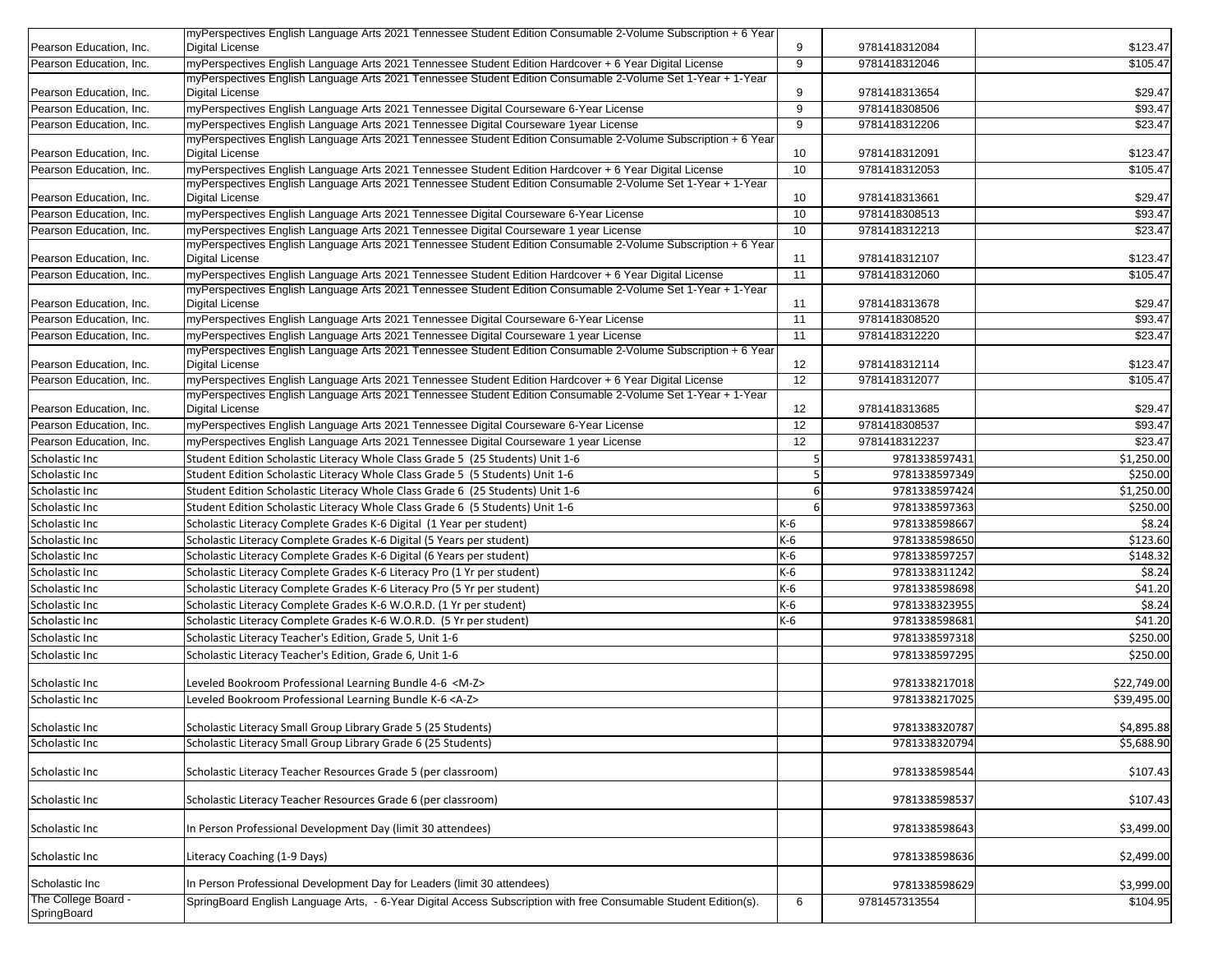| The College Board - |                                                                                                                   |                |                   |          |
|---------------------|-------------------------------------------------------------------------------------------------------------------|----------------|-------------------|----------|
| SpringBoard         | SpringBoard English Language Arts, - 6-Year Digital Access Subscription.                                          | 6              | 9781457313622     | \$86.95  |
| The College Board - | SpringBoard English Language Arts, - 6-Year Digital Access Subscription with free Consumable Student Edition(s).  | $\overline{7}$ | 9781457313561     | \$104.95 |
| SpringBoard         |                                                                                                                   |                |                   |          |
| The College Board - | SpringBoard English Language Arts, - 6-Year Digital Access Subscription.                                          | $\overline{7}$ | 9781457313639     | \$86.95  |
| SpringBoard         |                                                                                                                   |                |                   |          |
| The College Board - |                                                                                                                   |                | 9781457313578     |          |
| SpringBoard         | SpringBoard English Language Arts, - 6-Year Digital Access Subscription with free Consumable Student Edition(s).  | 8              |                   | \$104.95 |
| The College Board - |                                                                                                                   |                |                   |          |
|                     | SpringBoard English Language Arts, - 6-Year Digital Access Subscription.                                          | 8              | 9781457313646     | \$86.95  |
| SpringBoard         |                                                                                                                   |                |                   |          |
| The College Board - | SpringBoard English Language Arts, English I - 6-Year Digital Access Subscription with free Consumable Student    | 9              | 9781457313585     | \$108.65 |
| SpringBoard         | Edition(s).                                                                                                       |                |                   |          |
| The College Board - | SpringBoard English Language Arts, English I - 6-Year Digital Access Subscription.                                | 9              | 9781457313653     | \$90.65  |
| SpringBoard         |                                                                                                                   |                |                   |          |
| The College Board - | SpringBoard English Language Arts, English II - 6-Year Digital Access Subscription with free Consumable Student   | 10             | 9781457313592     | \$108.65 |
| SpringBoard         | Edition(s).                                                                                                       |                |                   |          |
| The College Board - | SpringBoard English Language Arts, English II - 6-Year Digital Access Subscription.                               | 10             | 9781457313660     | \$90.65  |
| SpringBoard         |                                                                                                                   |                |                   |          |
| The College Board - | SpringBoard English Language Arts, English III - 6-Year Digital Access Subscription with free Consumable Student  | 11             | 9781457313608     | \$108.65 |
| SpringBoard         | Edition(s).                                                                                                       |                |                   |          |
| The College Board - |                                                                                                                   |                |                   |          |
|                     | SpringBoard English Language Arts, English III - 6-Year Digital Access Subscription.                              | 11             | 9781457313677     | \$90.65  |
| SpringBoard         |                                                                                                                   |                |                   |          |
| The College Board - | SpringBoard English Language Arts, English IV - 6-Year Digital Access Subscription with free Consumable Student   | 12             | 9781457313615     | \$108.65 |
| SpringBoard         | Edition(s).                                                                                                       |                |                   |          |
| The College Board - | SpringBoard English Language Arts, English IV - 6-Year Digital Access Subscription.                               | 12             | 9781457313684     | \$90.65  |
| SpringBoard         |                                                                                                                   |                |                   |          |
|                     | Paths to College and Career in English Language Arts, Bundle Student Journals (Modules 6.1, 6.2, 6.3, 6.4) Online |                |                   |          |
| Wiley/Jossey-Bass   | Digital PDFs                                                                                                      | 6              | 978111962433-2    | \$175.00 |
| Wiley/Jossey-Bass   |                                                                                                                   |                |                   |          |
|                     | Paths Bundle Student Journals (Modules 6.1, 6.2, 6.3, 6.4) Print 6 Year Offering                                  | 6              | 978-1-11-964943-4 | \$140.00 |
|                     |                                                                                                                   |                |                   | \$175.00 |
| Wiley/Jossey-Bass   |                                                                                                                   | 6              |                   |          |
|                     | Paths Bundle Student Journals (Modules 6.1, 6.2, 6.3, 6.4) Online Digital PDFs                                    |                | 978-1-11-962433-2 |          |
|                     |                                                                                                                   |                |                   |          |
| Wiley/Jossey-Bass   |                                                                                                                   | 6              |                   | \$135.00 |
|                     | Paths Bundle Teacher Sets (Modules 6.1, 6.2, 6.3, 6.4) Online Digital PDFs                                        |                | 978-1-11-961142-4 |          |
| Wiley/Jossey-Bass   |                                                                                                                   | 6              |                   |          |
|                     | Paths Bundle Student Journals (Modules 6.1, 6.2, 6.3, 6.4) Print 1 Year Offering                                  |                | 978-1-11-922326-9 | \$25.00  |
| Wiley/Jossey-Bass   |                                                                                                                   |                |                   |          |
|                     |                                                                                                                   | 6              |                   |          |
|                     | Paths Bundle Teacher Sets (Modules 6.1, 6.2, 6.3, 6.4) Print                                                      |                | 978-1-11-915731-1 | \$112.00 |
| Wiley/Jossey-Bass   |                                                                                                                   |                |                   |          |
|                     | Paths Student Journal Module 1: Print 1 Year Offering                                                             | 6              | 978-1-11-910523-7 | \$6.00   |
| Wiley/Jossey-Bass   |                                                                                                                   |                |                   |          |
|                     | Paths Teacher Set Module 1 Print                                                                                  | 6              | 978-1-11-910513-8 | \$28.00  |
| Wiley/Jossey-Bass   |                                                                                                                   |                |                   |          |
|                     | Paths Student Journal Module 2: Print 1 Year Offering                                                             | 6              | 978-1-11-910504-6 | \$6.00   |
|                     |                                                                                                                   |                |                   |          |
| Wiley/Jossey-Bass   |                                                                                                                   |                |                   |          |
|                     |                                                                                                                   | 6              |                   |          |
|                     | Paths Teacher Set Module 2 Print                                                                                  |                | 978-1-11-910496-4 | \$28.00  |
| Wiley/Jossey-Bass   |                                                                                                                   | 6              |                   |          |
|                     | Paths Student Journal Module 3: Print 1 Year Offering                                                             |                | 978-1-11-910521-3 | \$6.00   |
| Wiley/Jossey-Bass   |                                                                                                                   |                |                   |          |
|                     | Paths Teacher Set Module 3 Print                                                                                  | 6              | 978-1-11-910524-4 | \$28.00  |
| Wiley/Jossey-Bass   |                                                                                                                   |                |                   |          |
|                     |                                                                                                                   | 6              |                   |          |
|                     | Paths Student Journal Module 4: Print 1 Year Offering                                                             |                | 978-1-11-910527-5 | \$6.00   |
| Wiley/Jossey-Bass   |                                                                                                                   |                |                   |          |
|                     | Paths Teacher Set Module 4 Print                                                                                  | 6              | 978-1-11-010529-9 | \$28.00  |
|                     |                                                                                                                   |                |                   |          |
| Wiley/Jossey-Bass   | Paths Digital Teacher Edition (Online Platform/Digital Curriculum Only)                                           | 6              |                   |          |
|                     |                                                                                                                   |                | P0042685-5-6-1    | \$79.00  |
| Wiley/Jossey-Bass   |                                                                                                                   | 6              |                   |          |
|                     | Paths Digital Student Edition (Online Platform/Digital Curriculum Only)                                           |                | P0042685-5-6-2    | \$99.00  |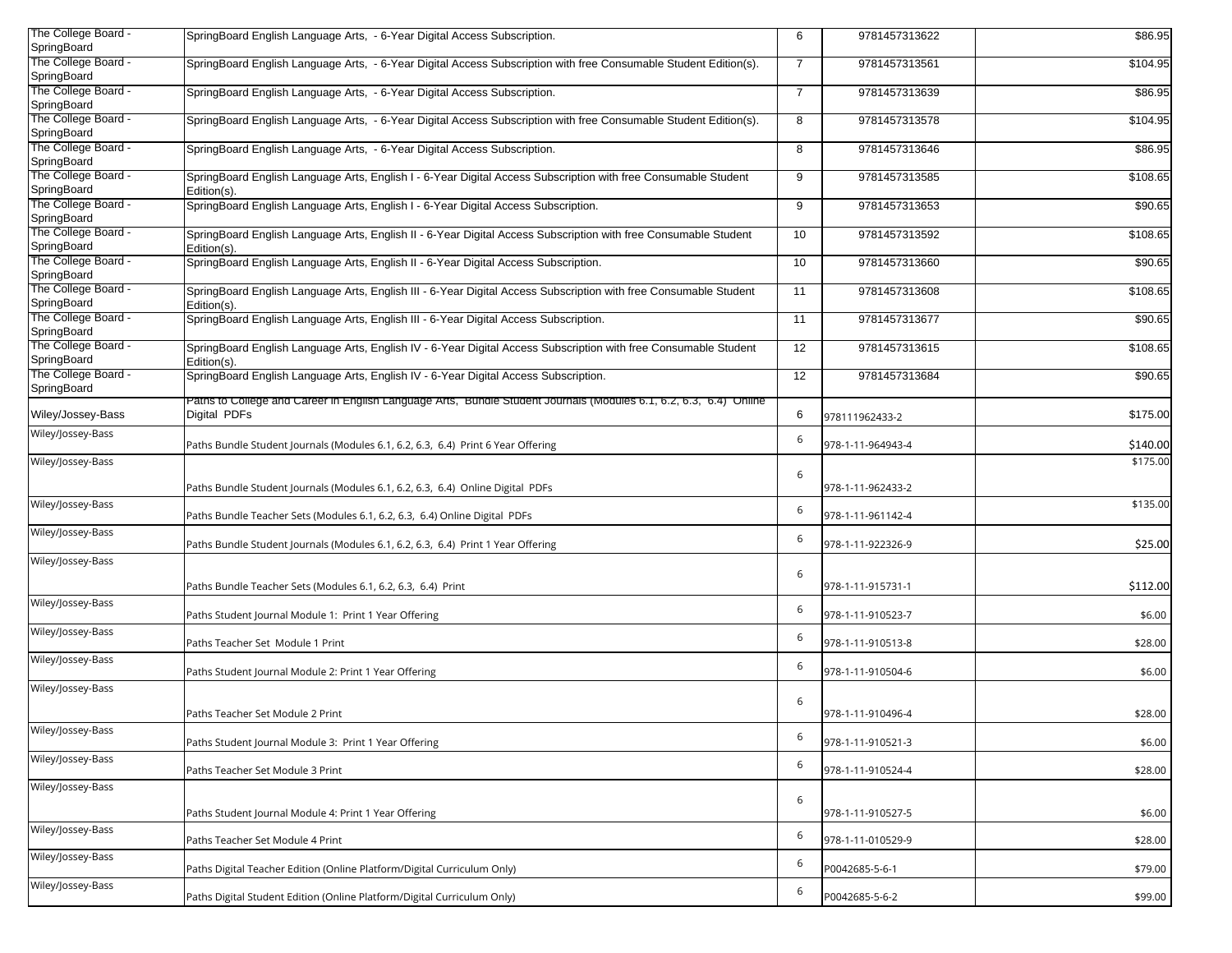| Wiley/Jossey-Bass | Paths Digital Teacher Edition (Online Platform/Digital and Print Curriculum)                                                       | 6               | P0042685-5-6-3                         | \$162.00          |
|-------------------|------------------------------------------------------------------------------------------------------------------------------------|-----------------|----------------------------------------|-------------------|
| Wiley/Jossey-Bass |                                                                                                                                    |                 |                                        |                   |
|                   | Paths Digital Student Edition (Online Platform/Digital and Print Curriculum)                                                       | 6               | P0042685-5-6-4                         | \$190.00          |
| Wiley/Jossey-Bass | Paths to College and Career in English Language Arts, Bundle Student Journals (Modules 7.1, 7.2, 7.3, 7.4) Online<br>Digital PDFs  | $\overline{7}$  | 978111962431-8                         | \$175.00          |
| Wiley/Jossey-Bass | Paths Bundle Student Journals (Modules 7.1, 7.2, 7.3 , 7.4) Print 6 Year Offering                                                  | 7               | 978-1-11-964950-2                      | \$140.00          |
| Wiley/Jossey-Bass |                                                                                                                                    |                 |                                        | \$175.00          |
|                   | Paths Bundle Student Journals (Modules 7.1, 7.2, 7.3,  7.4) Online Digital  PDFs                                                   | $7\overline{ }$ | 978-1-11-962431-8                      |                   |
| Wiley/Jossey-Bass | Paths Bundle Teacher Sets (Modules 7.1, 7.2, 7.3, 7.4) Online Digital  PDFs                                                        | $\overline{7}$  | 978-1-11-961141-7                      | \$135.00          |
| Wiley/Jossey-Bass | Paths Bundle Student Journals (Modules 7.1, 7.2, 7.3,  7.4) Print 1 Year Offering                                                  | $\overline{7}$  | 978-1-11-922327-6                      | \$25.00           |
| Wiley/Jossey-Bass | Paths Bundle Teacher Sets (Modules 7.1, 7.2, 7.3, 7.4) Print                                                                       | $\overline{7}$  | 978-1-11-915733-5                      | \$112.00          |
| Wiley/Jossey-Bass |                                                                                                                                    |                 |                                        |                   |
|                   | Paths Student Journal Module 1: Print 1 Year Offering                                                                              | $\overline{7}$  | 978-1-11-910542-8                      | \$6.00            |
| Wiley/Jossey-Bass | Paths Teacher Set Print                                                                                                            | $\overline{7}$  | 978-1-11-910541-1                      | \$28.00           |
| Wiley/Jossey-Bass | Paths Student Journal Module 2: Print 1 Year Offering                                                                              | $\overline{7}$  | 978-1-11-910511-4                      | \$6.00            |
| Wiley/Jossey-Bass |                                                                                                                                    |                 |                                        |                   |
|                   | Paths Teacher Set Module 2 Print                                                                                                   | $7\overline{ }$ | 978-1-11-910510-7                      | \$28.00           |
| Wiley/Jossey-Bass | Paths Student Journal Module 3: Print 1 Year Offering                                                                              | $\overline{7}$  | 978-1-11-910516-9                      | \$6.00            |
| Wiley/Jossey-Bass | Paths Teacher Set Module 3 Print                                                                                                   | $\overline{7}$  | 978-1-11-910531-2                      | \$28.00           |
| Wiley/Jossey-Bass | Paths Student Journal Module 4: Print 1 Year Offering                                                                              | $\overline{7}$  | 978-1-11-910537-4                      | \$6.00            |
| Wiley/Jossey-Bass |                                                                                                                                    |                 |                                        |                   |
|                   | Paths Teacher Set Module 4 Print                                                                                                   | $7\overline{ }$ | 978-1-11-910535-0                      | \$28.00           |
| Wiley/Jossey-Bass | Paths Digital Teacher Edition (Online Platform/Digital Curriculum Only)                                                            | $\overline{7}$  | P0042685-5-7-1                         | \$79.00           |
| Wiley/Jossey-Bass | Paths Digital Student Edition (Online Platform/Digital Curriculum Only)                                                            | $\overline{7}$  | P0042685-5-7-2                         | \$99.00           |
| Wiley/Jossey-Bass |                                                                                                                                    | $7\overline{ }$ |                                        |                   |
|                   | Paths Digital Teacher Edition (Online Platform/Digital and Print Curriculum)                                                       |                 | P0042685-5-7-3                         | \$162.00          |
| Wiley/Jossey-Bass | Paths Digital Student Edition (Online Platform/Digital and Print Curriculum)                                                       | $\overline{7}$  | P0042685-5-7-4                         | \$190.00          |
| Wiley/Jossey-Bass | Paths to College and Career in English Language Arts, Bundle Student Journals (Modules 8.1, 8.2, 8.3 ,8.4 ) Online<br>Digital PDFs | 8               | 978111962447-9                         | \$175.00          |
| Wiley/Jossey-Bass | Paths Bundle Student Journals (Modules 8.1, 8.2, 8.3, 8.4) Print 6 Year Offering                                                   | 8               | 978-1-11-964951-9                      | \$140.00          |
| Wiley/Jossey-Bass |                                                                                                                                    |                 |                                        | \$175.00          |
|                   | Paths Bundle Student Journals (Modules 8.1, 8.2, 8.3 ,8.4 ) Online Digital PDFs                                                    | 8               | 978-1-11-962447-9                      |                   |
| Wiley/Jossey-Bass | Paths Bundle Teacher Sets (Modules 8.1, 8.2, 8.3 ,8.4) Online Digital PDFs                                                         | 8               | 978-1-11-961137-0                      | \$135.00          |
| Wiley/Jossey-Bass |                                                                                                                                    | 8               |                                        |                   |
| Wiley/Jossey-Bass | Paths Bundle Student Journals (Modules 8.1, 8.2, 8.3 ,8.4 ) Print 1 Year Offering                                                  |                 | 978-1-11-922347-4                      | \$25.00           |
|                   | Paths Bundle Teacher Sets (Modules 8.1, 8.2, 8.3 ,8.4) Print                                                                       | 8               | 978-1-11-915734-2                      | \$112.00          |
| Wiley/Jossey-Bass |                                                                                                                                    | 8               |                                        |                   |
| Wiley/Jossey-Bass | Paths Student Journal Module 1: Print 1 Year Offering<br>Paths Teacher Set Module 1 Print                                          | 8               | 978-1-11-910554-1<br>978-1-11-910546-6 | \$6.00<br>\$28.00 |
|                   |                                                                                                                                    |                 |                                        |                   |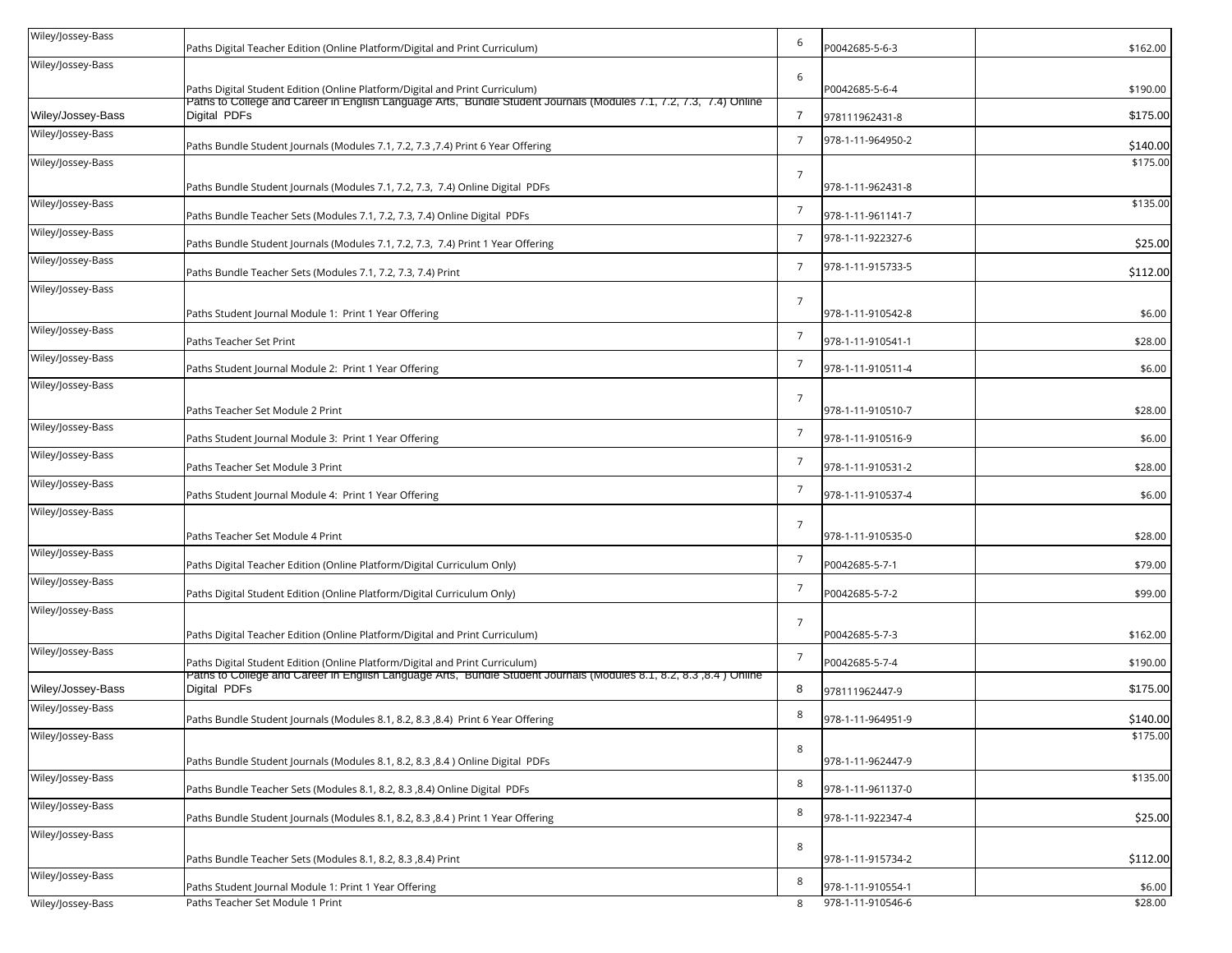| Wiley/Jossey-Bass | Paths Student Journal Module 2: Print 1 Year Offering                                | 8  | 978-1-11-910567-1 | \$6.00   |
|-------------------|--------------------------------------------------------------------------------------|----|-------------------|----------|
| Wiley/Jossey-Bass | Paths Teacher Set Module 2 Print                                                     | 8  | 978-1-11-910544-2 | \$28.00  |
| Wiley/Jossey-Bass | Paths Student Journal Module 3: Print 1 Year Offering                                | 8  | 978-1-11-910557-2 | \$6.00   |
| Wiley/Jossey-Bass | Paths Teacher Set Module 3 Print                                                     | 8  | 978-1-11-910549-7 | \$28.00  |
| Wiley/Jossey-Bass | Paths Student Journal Module 4: Print 1 Year Offering                                | 8  | 978-1-11-910555-8 | \$6.00   |
| Wiley/Jossey-Bass | Paths Tegcher Set Module 4 Print                                                     | 8  | 978-1-11-910553-4 | \$28.00  |
| Wiley/Jossey-Bass | Paths Digital Teacher Edition (Online Platform/Digital Curriculum Only)              | 8  | P0042685-5-8-1    | \$79.00  |
| Wiley/Jossey-Bass | Paths Digital Student Edition (Online Platform/Digital Curriculum Only)              | 8  | P0042685-5-8-2    | \$99.00  |
| Wiley/Jossey-Bass | Paths Digital Teacher Edition (Online Platform/Digital and Print Curriculum)         | 8  | P0042685-5-8-3    | \$162.00 |
| Wiley/Jossey-Bass | Paths Digital Student Edition (Online Platform/Digital and Print Curriculum)         | 8  | P0042685-5-8-4    | \$190.00 |
| Wiley/Jossey-Bass | Digital PDFs                                                                         | 9  | 978111962446-2    | \$125.00 |
| Wiley/Jossey-Bass | Paths Bundle Student Journals (Modules 9.1, 9.2, 9.3, 9.4) Print 6 Year Offering     | 9  | 978-1-11-964958-8 | \$100.00 |
| Wiley/Jossey-Bass | Paths Bundle Student Journals (Modules 9.1, 9.2, 9.3, 9.4) Online Digital PDFs       | 9  | 978-1-11-962446-2 | \$125.00 |
| Wiley/Jossey-Bass | Paths Bundle Teacher Sets (Modules 9.1, 9.2, 9.3, 9.4) Online Digital PDFs           | 9  | 978-1-11-962426-4 | \$135.00 |
| Wiley/Jossey-Bass | Paths Bundle Student Journals (Modules 9.1, 9.2, 9.3, 9.4) Print 1 Year Offering     | 9  | 978-1-11-922349-8 | \$17.00  |
| Wiley/Jossey-Bass | Paths Bundle Teacher Sets (Modules 9.1, 9.2, 9.3, 9.4) Print                         | 9  | 978-1-11-915735-9 | \$112.00 |
| Wiley/Jossey-Bass | Paths Student Journal Module 1: Print 1 Year Offering                                | 9  | 978-1-11-912349-1 | \$5.00   |
| Wiley/Jossey-Bass | Paths Teacher Set Module 1 Print                                                     | 9  | 978-1-11-912350-7 | \$28.00  |
| Wiley/Jossey-Bass | Paths Student Journal Module 2: Print 1 Year Offering                                | 9  | 978-1-11-912347-7 | \$5.00   |
| Wiley/Jossey-Bass | Paths Teacher Set Module 2 Print                                                     | 9  | 978-1-11-912348-4 | \$28.00  |
| Wiley/Jossey-Bass | Paths Student Journal Module 3: Print 1 Year Offering                                | 9  | 978-1-11-912345-3 | \$5.00   |
| Wiley/Jossey-Bass | Paths Teacher Set Module 3 Print                                                     | 9  | 978-1-11-912346-0 | \$28.00  |
| Wiley/Jossey-Bass | Paths Student Journal Module 4: Print 1 Year Offering                                | 9  | 978-1-11-912342-2 | \$5.00   |
| Wiley/Jossey-Bass | Paths Teacher Set Module 4 Print                                                     | 9  | 978-1-11-912344-6 | \$28.00  |
| Wiley/Jossey-Bass | Paths Digital Teacher Edition (Online Platform/Digital Curriculum Only)              | 9  | P0042685-5-9-1    | \$79.00  |
| Wiley/Jossey-Bass | Paths Digital Student Edition (Online Platform/Digital Curriculum Only)              | 9  | P0042685-5-9-2    | \$70.00  |
| Wiley/Jossey-Bass | Paths Digital Teacher Edition (Online Platform/Digital and Print Curriculum)         | 9  | P0042685-5-9-3    | \$162.00 |
| Wiley/Jossey-Bass | Paths Digital Student Edition (Online Platform/Digital and Print Curriculum)         | 9  | P0042685-5-9-4    | \$150.00 |
| Wiley/Jossey-Bass | <b>Online Digital PDFs</b>                                                           | 10 | 978111962449-3    | \$125.00 |
| Wiley/Jossey-Bass | Paths Bundle Student Journals (Modules 10.1, 10.2, 10.3, 10.4) Print 6 Year Offering | 10 | 978-1-11-964955-7 | \$100.00 |
| Wiley/Jossey-Bass | Paths Bundle Student Journals (Modules 10.1, 10.2, 10.3, 10.4) Online Digital PDFs   | 10 | 978-1-11-962449-3 | \$125.00 |
| Wiley/Jossey-Bass | Paths Bundle Teacher Sets (Modules 10.1, 10.2, 10.3, 10.4) Online Digital PDFs       | 10 | 978-1-11-962424-0 | \$135.00 |
| Wiley/Jossey-Bass | Paths Bundle Student Journals (Modules 10.1, 10.2, 10.3, 10.4) Print 1 Year Offering | 10 | 978-1-11-922352-8 | \$17.00  |
| Wiley/Jossey-Bass | Paths Bundle Teacher Sets (Modules 10.1, 10.2, 10.3, 10.4) Print                     | 10 | 978-1-11-915736-6 | \$112.00 |
| Wiley/Jossey-Bass | Paths Student Journal Module 1: Print 1 Year Offering                                | 10 | 978-1-11-912626-3 | \$5.00   |
| Wiley/Jossey-Bass | Paths Teacher Set Module 1 Print                                                     | 10 | 978-1-11-912290-6 | \$28.00  |
| Wiley/Jossey-Bass | Paths Student Journal Module 2: Print 1 Year Offering                                | 10 | 978-1-11-912293-7 | \$5.00   |
| Wiley/Jossey-Bass | Paths Teacher Set Module 2 Print                                                     | 10 | 978-1-11-912292-0 | \$28.00  |
| Wiley/Jossey-Bass | Paths Student Journal Module 3: Print 1 Year Offering                                | 10 | 978-1-11-912297-5 | \$5.00   |
| Wiley/Jossey-Bass | Paths Teacher Set Module 3 Print                                                     | 10 | 978-1-11-912296-8 | \$28.00  |
| Wiley/Jossey-Bass | Paths Student Journal Module 4: Print 1 Year Offering                                | 10 | 978-1-11-912300-2 | \$5.00   |
| Wiley/Jossey-Bass | Paths Teacher Set Module 4 Print                                                     | 10 | 978-1-11-912302-6 | \$28.00  |
| Wiley/Jossey-Bass | Paths Digital Teacher Edition (Online Platform/Digital Curriculum Only)              | 10 | P0042685-5-10-1   | \$79.00  |
| Wiley/Jossey-Bass | Paths Digital Student Edition (Online Platform/Digital Curriculum Only)              | 10 | P0042685-5-10-2   | \$70.00  |
| Wiley/Jossey-Bass | Paths Digital Teacher Edition (Online Platform/Digital and Print Curriculum)         | 10 | P0042685-5-10-3   | \$162.00 |
| Wiley/Jossey-Bass | Paths Digital Student Edition (Online Platform/Digital and Print Curriculum)         | 10 | P0042685-5-10-4   | \$150.00 |
| Wiley/Jossey-Bass | <b>Online Digital PDFs</b>                                                           | 11 | 978111962451-6    | \$125.00 |
| Wiley/Jossey-Bass | Paths Bundle Student Journals (Modules 11.1, 11.2, 11.3, 11.4) Print 6 Year Offering | 11 | 978-1-11-964946-5 | \$100.00 |
| Wiley/Jossey-Bass | Paths Bundle Student Journals (Modules 11.1, 11.2, 11.3, 11.4) Online Digital PDFs   | 11 | 978-1-11-962451-6 | \$125.00 |
| Wiley/Jossey-Bass | Paths Bundle Teacher Sets (Modules 11.1, 11.2, 11.3, 11.4) Online Digital PDFs       | 11 | 978-1-11-962427-1 | \$135.00 |
| Wiley/Jossey-Bass | Paths Bundle Student Journals (Modules 11.1, 11.2, 11.3, 11.4) Print 1 Year Offering | 11 | 978-1-11-922384-9 | \$17.00  |
| Wiley/Jossey-Bass | Paths Bundle Teacher Sets (Modules 11.1, 11.2, 11.3, 11.4) Print                     | 11 | 978-1-11-915737-3 | \$112.00 |
| Wiley/Jossey-Bass | Paths Student Journal Module 1: Print 1 Year Offering                                | 11 | 978-1-11-912311-8 | \$5.00   |
| Wiley/Jossey-Bass | Paths Teacher Set Module 1 Print                                                     | 11 | 978-1-11-912310-1 | \$28.00  |
| Wiley/Jossey-Bass | Paths Student Journal Module 2: Print 1 Year Offering                                | 11 | 978-1-11-912378-1 | \$5.00   |